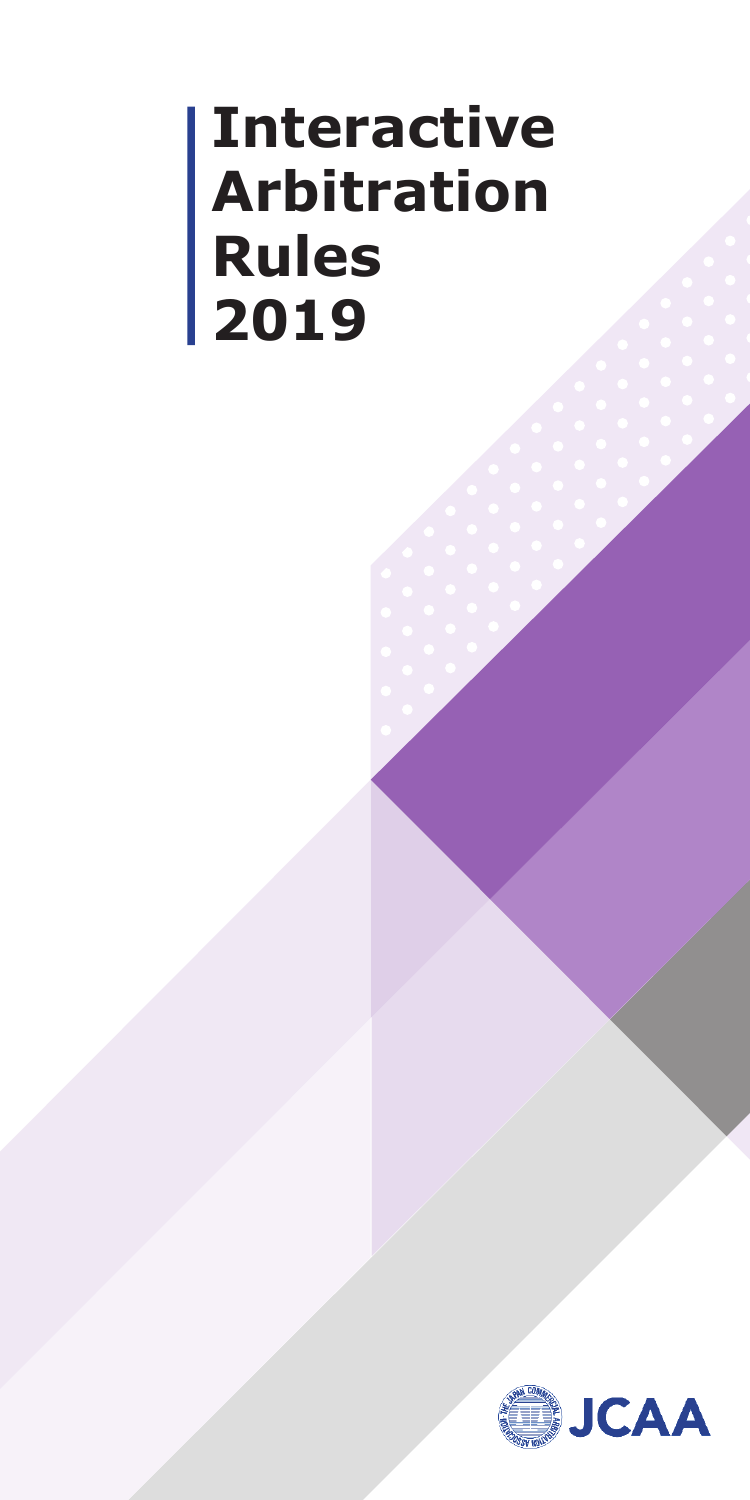## **Standard Arbitration Clause**

 All disputes, controversies or differences arising out of or in connection with this contract shall be finally settled by arbitration in accordance with the Interactive Arbitration Rules of The Japan Commercial Arbitration Association. The place of the arbitration shall be [city and country].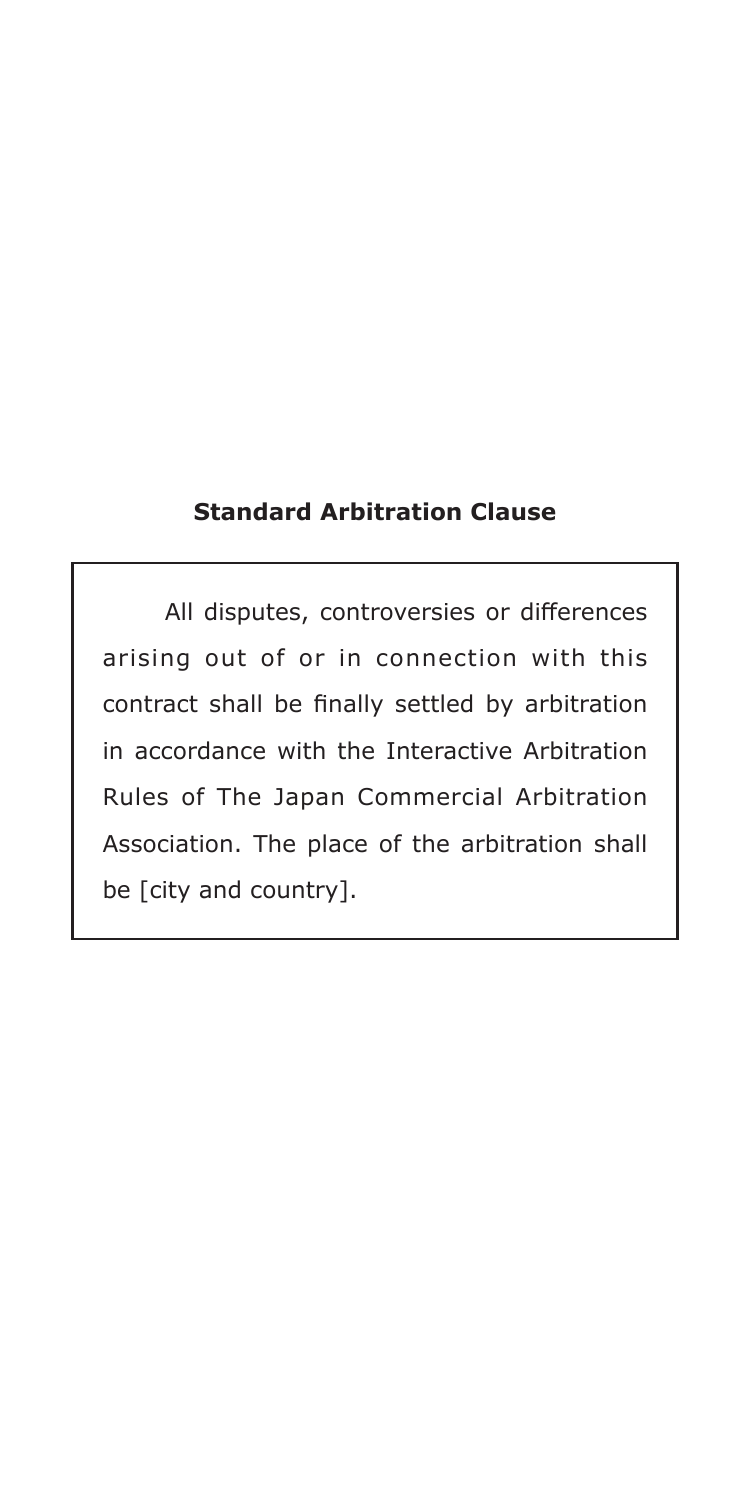# **CONTENTS**

|                        | PART I ARBITRATION PROCEDURES1                      |
|------------------------|-----------------------------------------------------|
|                        |                                                     |
| Article 1              |                                                     |
| Article 2              |                                                     |
| Article 3              |                                                     |
| Article 4              | Relationship between Part 1 and Part 2 through      |
| Article 5              |                                                     |
|                        |                                                     |
| Article 6<br>Article 7 |                                                     |
|                        |                                                     |
| Article 8              | Administrative Body and Secretariat 3               |
| Article 9              | List of Candidates for Arbitrators  3               |
| Article 10             | Representation and Assistance  4                    |
| Article 11             |                                                     |
| Article 12             |                                                     |
| Article 13             |                                                     |
|                        |                                                     |
| Article 14             |                                                     |
| Article 15             | Single Arbitration for Multiple Claims 6            |
| Article 16             |                                                     |
| Article 17             | Constitution of Arbitral Tribunal and               |
|                        |                                                     |
| Article 18             |                                                     |
| Article 19             |                                                     |
| Article 20             |                                                     |
| Article 21             |                                                     |
| Article 22             | Number of Copies to be Submitted  10                |
| Article 23             |                                                     |
|                        | CHAPTER III Arbitrators and Arbitral Tribunal  11   |
| Article 24             | Impartiality and Independence of Arbitrators 11     |
| Article 25             | Appointment and Confirmation of Arbitrators 11      |
| Article 26             |                                                     |
| Article 27             | Appointment of Arbitrator - Sole Arbitrator  13     |
| Article 28             | Appointment of Arbitrators - Three Arbitrators 13   |
| Article 29             | Appointment of Arbitrators - Three Arbitrators in   |
|                        |                                                     |
| Article 30             | Notice of Appointment of Arbitrator by the JCAA  15 |
| Article 31             |                                                     |
| Article 32             | Decision of Arbitral Tribunal  16                   |
| Article 33             |                                                     |
| Article 34             |                                                     |
| Article 35             |                                                     |
| Article 36             | Appointment of Substitute Arbitrator 17             |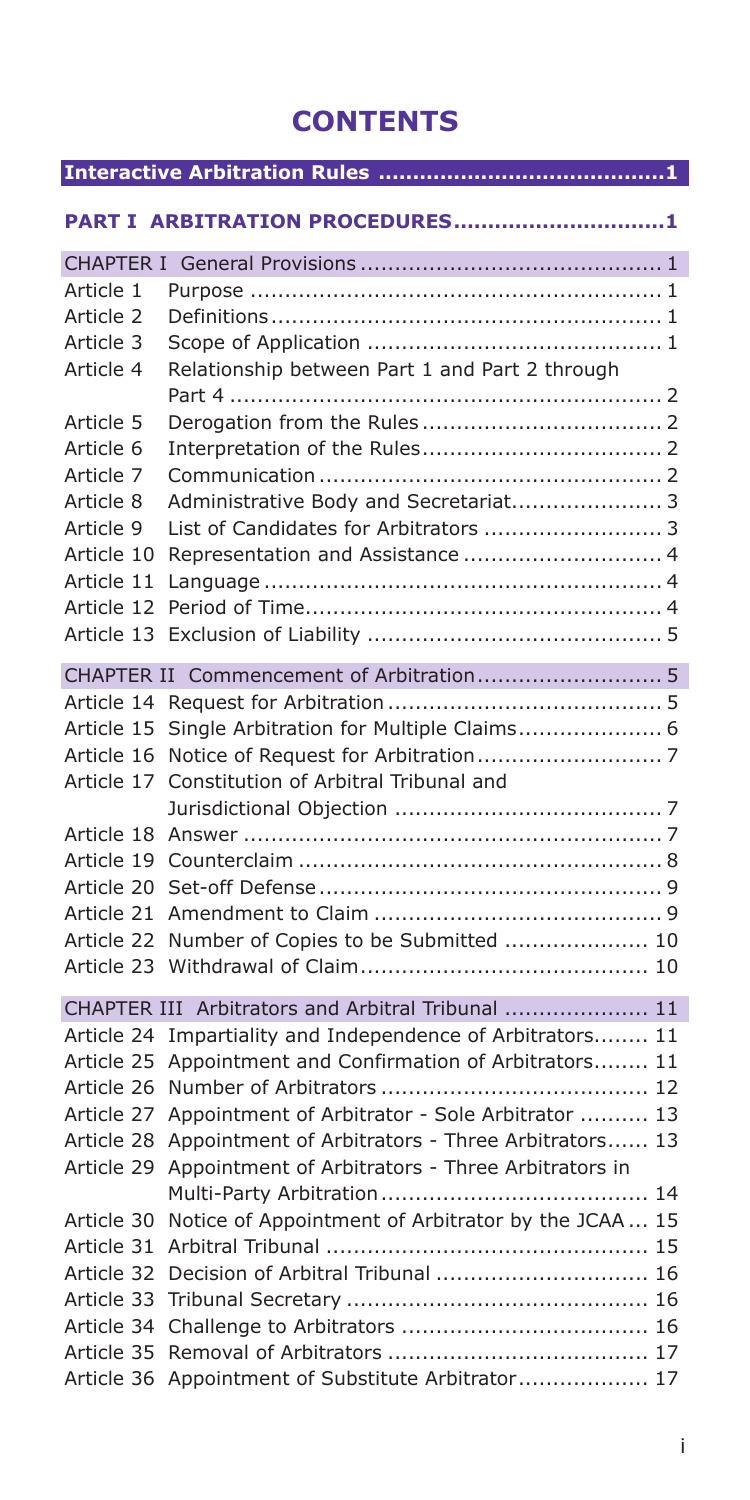| Article 38               | Article 37 Vacancy after Closing of Arbitral Proceedings  18<br>Repetition of Arbitral Proceedings by Substitute |
|--------------------------|------------------------------------------------------------------------------------------------------------------|
|                          |                                                                                                                  |
|                          | Section 1. Conduct of Arbitral Proceedings  18                                                                   |
| Article 39               |                                                                                                                  |
| Article 40               | Conduct of Arbitral Proceedings 18                                                                               |
| Article 41               | Rejection of Party's Untimely Submission of                                                                      |
|                          |                                                                                                                  |
| Article 42               |                                                                                                                  |
| Article 43               | Time Limit of Arbitral Award and Procedural                                                                      |
|                          |                                                                                                                  |
| Article 44               | Submission of Written Statements and Evidence 20                                                                 |
| Article 45               |                                                                                                                  |
| Article 46               | Competence of Arbitral Tribunal to Determine                                                                     |
|                          |                                                                                                                  |
| Article 47               | Decision on Separate Proceedings 20                                                                              |
| Article 48               | Arbitral Tribunal's Active Role in Clarifying                                                                    |
|                          | Parties' Positions and Ascertaining Issues  22                                                                   |
| Article 49               |                                                                                                                  |
| Article 50               |                                                                                                                  |
| Article 51               | Scheduled Date and Place of Hearings 23                                                                          |
| Article 52               | Appearance by Parties at Hearings 23                                                                             |
| Article 53               |                                                                                                                  |
| Article 54               |                                                                                                                  |
| Article 55               | Expert Appointed by Arbitral Tribunal  24                                                                        |
| Article 56               | Expressing Arbitral Tribunal's Preliminary Views 24                                                              |
| Article 57               |                                                                                                                  |
| Article 58               |                                                                                                                  |
| Article 59               |                                                                                                                  |
| Article 60               | Special Rules for the CMR if an Arbitrator serves                                                                |
|                          |                                                                                                                  |
|                          |                                                                                                                  |
| Article 61<br>Article 62 | Closing and Reopening of Arbitral Proceedings 28                                                                 |
|                          | Termination of Arbitral Proceedings 28                                                                           |
|                          |                                                                                                                  |
| Article 63               | Final Award, Partial Award and                                                                                   |
|                          |                                                                                                                  |
| Article 64               | Prohibition of Disclosing                                                                                        |
|                          |                                                                                                                  |
| Article 65               |                                                                                                                  |
| Article 66               | Rules Applicable to Substance of Dispute 29                                                                      |
| Article 67               | Arbitral Award - Number of Copies and Format 30                                                                  |
| Article 68               |                                                                                                                  |
| Article 69               | Correction of Arbitral Award 31                                                                                  |
| Article 70               | Interpretation of Arbitral Award 31                                                                              |
| Article 71               |                                                                                                                  |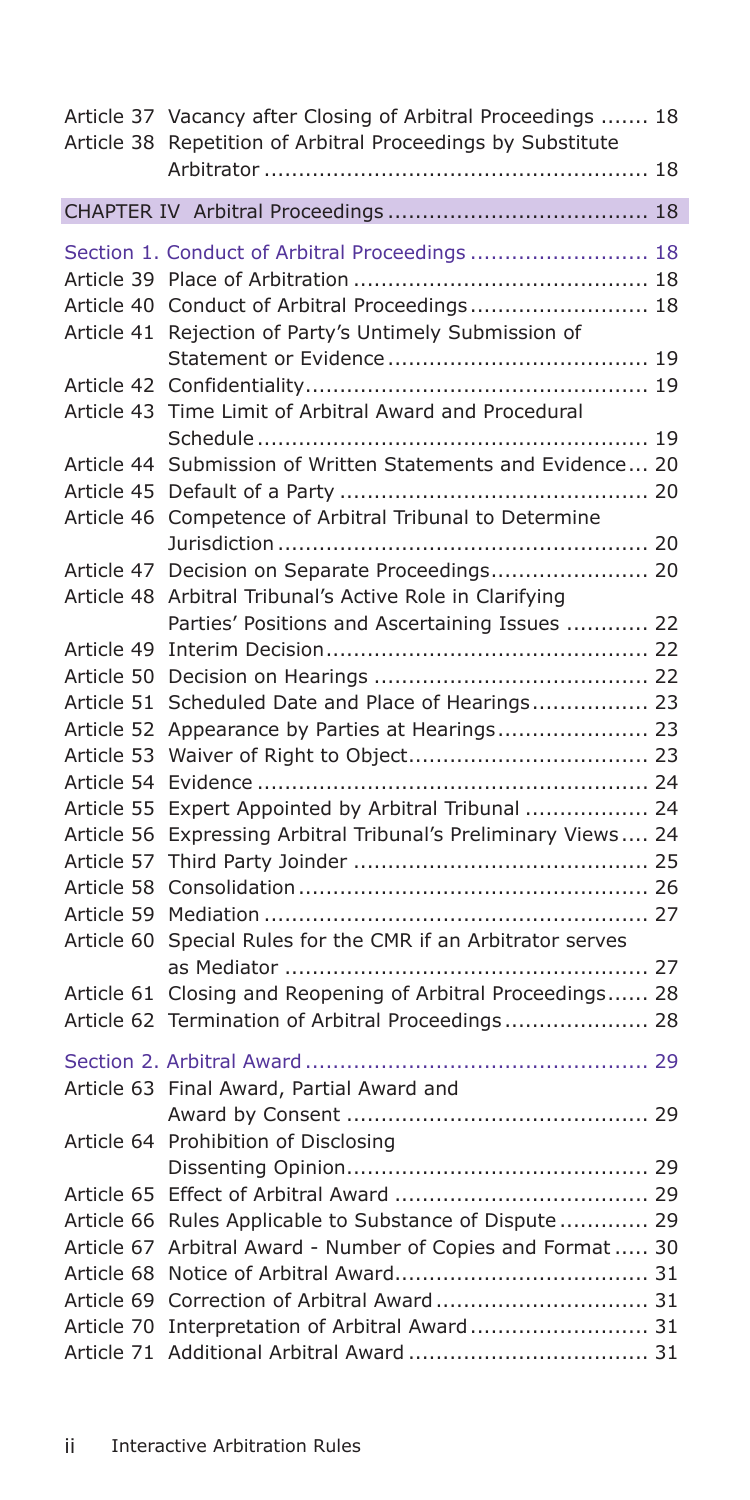| CHAPTER V Interim Measures by Arbitral Tribunal or by                                                        |                                                                                                                                                                                                                                                                               |  |
|--------------------------------------------------------------------------------------------------------------|-------------------------------------------------------------------------------------------------------------------------------------------------------------------------------------------------------------------------------------------------------------------------------|--|
| Section 1.<br>Article 72<br>Article 73<br>Article 74<br>Article 75                                           | Interim Measures by Arbitral Tribunal  32<br>Modification, Suspension, Termination 33                                                                                                                                                                                         |  |
| Article 77<br>Article 78<br>Article 79<br>Article 80                                                         | Section 2. Interim Measures by Emergency Arbitrator 33<br>Article 76 Application for Emergency Measures  33<br>Appointment of Emergency Arbitrator 34<br>Mandate of Emergency Arbitrator  35<br>Approval, Modification, Suspension and<br>Termination by Arbitral Tribunal 36 |  |
|                                                                                                              |                                                                                                                                                                                                                                                                               |  |
|                                                                                                              | Article 82 Joint and Several Liability to the JCAA 37<br>Article 83 Payment, Deposit and Accounting 37                                                                                                                                                                        |  |
| Article 84<br>Article 85<br>Article 86<br>Article 87<br>Article 88<br>Article 89<br>Article 90<br>Article 91 | <b>PART 2 EXPEDITED ARBITRATION PROCEDURES38</b><br>Relationships between Part 1 and Part 2  38<br>Time Limit for Counterclaim and Set-off Defense  39<br>No Amendment to Claim, Counterclaim or Set-<br>No Third Party Joinder or Consolidation  41                          |  |
| Article 92<br>Article 93<br>Article 94<br>Article 95                                                         | PART 3 ARBITRATOR'S REMUNERATION41<br>Application of the Provisions of Part 3 41<br>Remuneration for Sole Arbitrator  42<br>Remuneration for Presiding Arbitrator and                                                                                                         |  |
| Article 96<br>Article 97                                                                                     | Reduction or Non-Payment of Arbitrator's<br>Parties' Agreement on Change of Arbitrator's<br>Remuneration before Constitution of the Arbitral                                                                                                                                  |  |
| Article 98                                                                                                   | No-Change of Arbitrator's Remuneration after<br>Constitution of the Arbitral Tribunal 44                                                                                                                                                                                      |  |
|                                                                                                              | Article 99 Change of Amount of Arbitrators' Remuneration<br>by Agreement among Arbitrators 44                                                                                                                                                                                 |  |
|                                                                                                              | Article 100 Payment of Arbitrator's Remuneration  44                                                                                                                                                                                                                          |  |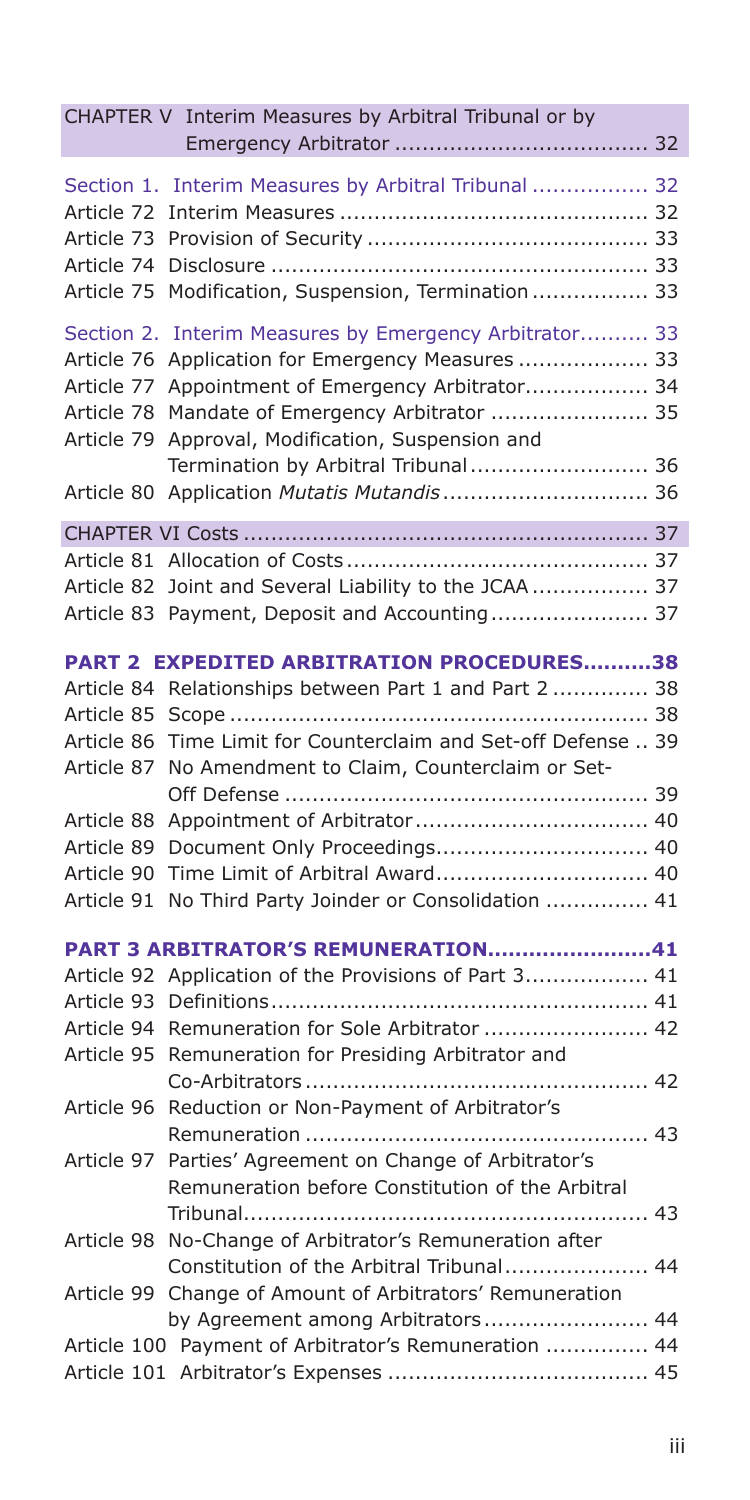|  | Article 102 Special Rules concerning Emergency              |  |
|--|-------------------------------------------------------------|--|
|  |                                                             |  |
|  |                                                             |  |
|  | Article 104 Administrative Fee in the Case of Modification  |  |
|  |                                                             |  |
|  | Article 105 Administrative Fee in the Case of Withdrawal of |  |
|  |                                                             |  |
|  | Article 106 Administrative Fee in the Case of Withdrawal    |  |
|  | of All Claims where Expedited Arbitration                   |  |
|  |                                                             |  |
|  | Article 107 Application in the Case of Counterclaim and     |  |
|  |                                                             |  |
|  | Article 108 Special Rules concerning Application for        |  |
|  |                                                             |  |
|  |                                                             |  |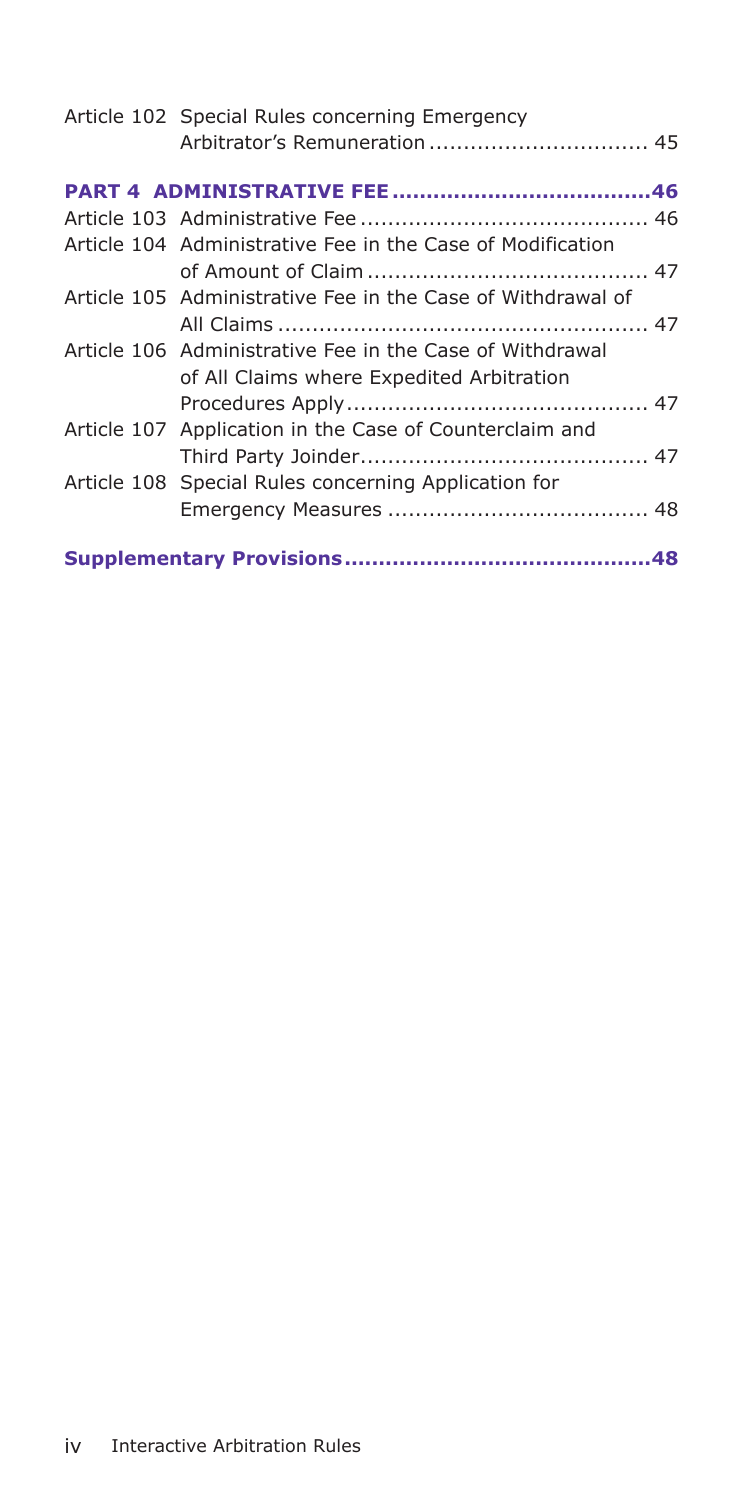# **Interactive Arbitration Rules**

Effective on January 1, 2019

# **PART I ARBITRATION PROCEDURES**

## **CHAPTER I General Provisions**

## **Article 1 Purpose**

These Interactive Arbitration Rules (the "**Rules**") provide for the procedures and the other necessary matters relating to arbitration conducted where the parties have agreed to resolve their dispute by arbitration under the Rules.

## **Article 2 Definitions**

- 1 The term "**JCAA**" means the Japan Commercial Arbitration Association.
- 2 The term "**Party**" or "**Parties**" means one or more claimants and respondents.
- 3 The term "**in writing**" includes hard copy and electronic documents. "**Electronic documents**" include electronic, magnetic and any other recording media used in information processing by a computer or other electronic device.
- 4 The term "**Commercial Arbitration Rules**" means Commercial Arbitration Rules of the JCAA.
- 5 The term "**UNCITRAL Arbitration Rules**" means the UNCITRAL Arbitration Rules supplemented by Administrative Rules for UNCITRAL Arbitration of the  $1C\Delta\Delta$

#### **Article 3 Scope of Application**

- 1 The Rules shall apply where an arbitration agreement provides for arbitration conducted under the Rules.
- 2 Notwithstanding Rules 3.1, the Commercial Arbitration Rules or UNCITRAL Arbitration Rules shall apply where:
	- (1) before the confirmation or appointment of any arbitrator by the JCAA, all the Parties have agreed in writing to arbitration conducted under the Commercial Arbitration Rules or the UNCITRAL Arbitration Rules and notify the JCAA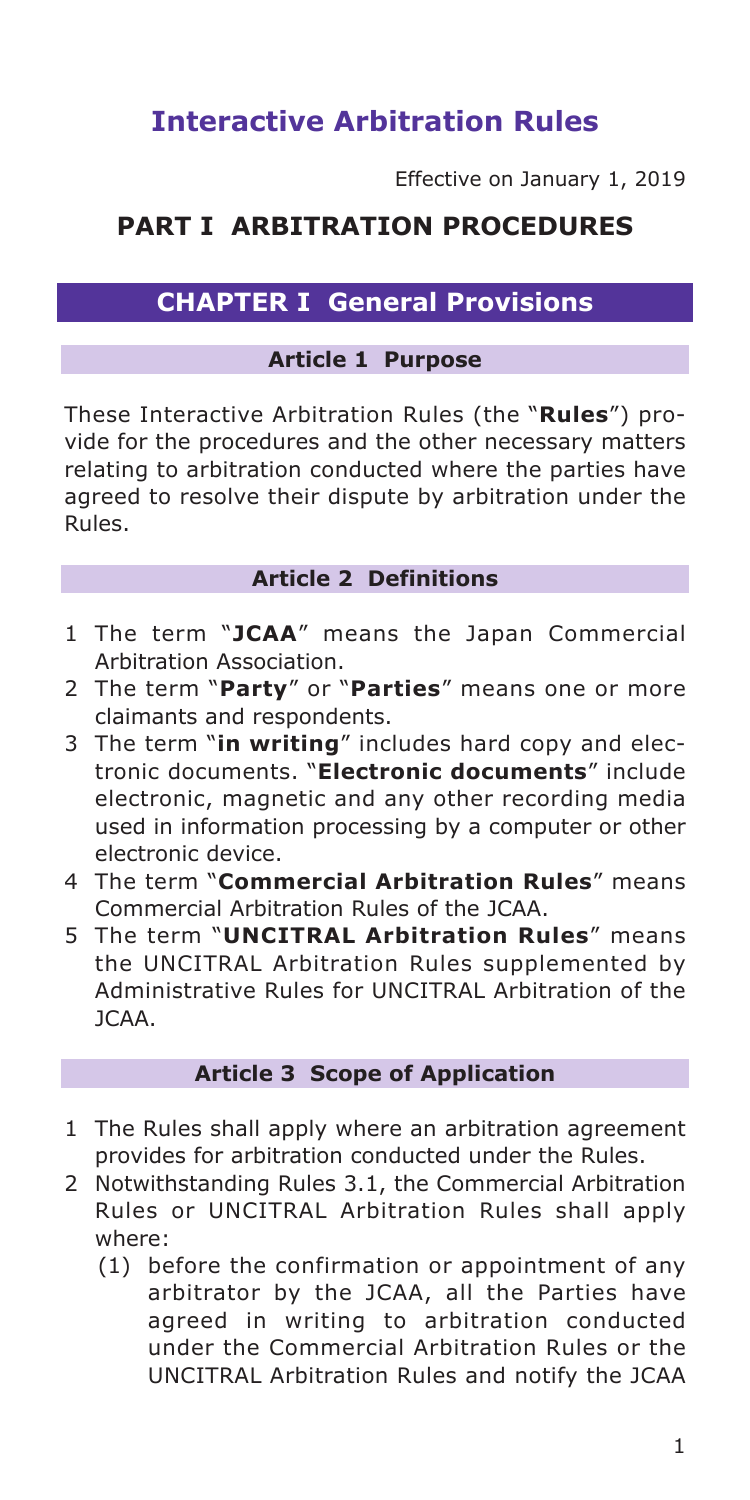of such agreement; or

(2) the claimant offers in its request that the arbitration be conducted under the Commercial Arbitration Rules or UNCITRAL Arbitration Rules and the respondent accepts such offer before the confirmation or appointment of any arbitrator by the JCAA.

In these cases, the proceedings conducted under the Rules before such agreement is reached shall remain in effect.

## **Article 4 Relationship between Part 1 and Part 2 through Part 4**

The Parties' agreement that their disputes are resolved by arbitration under the Rules shall include the rules provided for in Part 2 through Part 4.

## **Article 5 Derogation from the Rules**

Where the Rules apply, the Parties, the arbitrators and the JCAA, and their relationships shall be governed by the Rules, and by any agreements varying any of the Rules except for Part 3 and Part 4 of the Rules.

## **Article 6 Interpretation of the Rules**

- 1 The authentic texts of the Rules are Japanese and English. In the event of any difference or inconsistency between these two versions, the Japanese version shall prevail.
- 2 In the event of any difference as to the interpretation of the Rules, the interpretation by the JCAA shall prevail; provided that the interpretation of an arbitral tribunal as to the provisions of Part 1 and Part 2 of the Rules shall prevail over that of the JCAA in the arbitration proceedings before such arbitral tribunal.

## **Article 7 Communication**

- 1 Any notice, submission or transmission under the Rules (collectively, a "**Communication**") shall be made by courier, registered mail, e-mail, facsimile, or any other reasonable means, unless otherwise provided.
- 2 A Communication shall be sent to the street address, habitual residence, or place of business of the recip-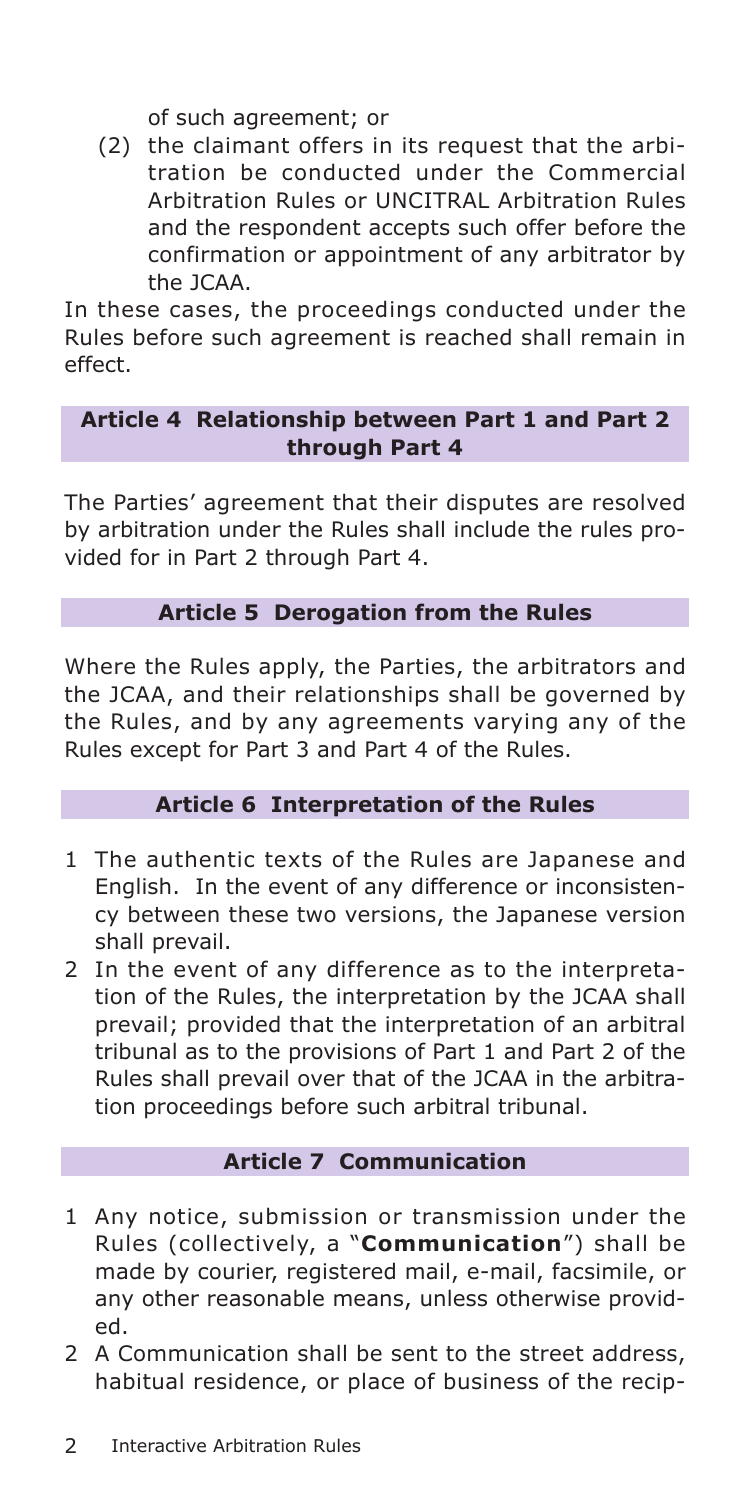ient (including the street address or habitual residence of the recipient's representative, if the recipient is a legal entity or other association), the e-mail address usually used by the recipient (if the recipient has designated an email address, such e-mail address), facsimile number or any address designated by the recipient (collectively, an "**Address for Communication**").

- 3 Delivery of a Communication shall be effective upon receipt.
- 4 If the intended recipient refuses to receive a Communication, the Communication shall be deemed to have been received on the fourth day after dispatch or on the day of the refusal where such date is verified.
- 5 If a Party (other than the intended recipient) uses reasonable efforts to ascertain an Address for Communication but no Address for Communication can be identified, a Communication may be sent to the last-known Address for Communication. In this case, the Communication shall be deemed to have been received on the fourth day after dispatch.
- 6 If a Communication is deemed to have been received under Article 7.5, any subsequent Communication may be made in accordance with Article 7.5.
- 7 If any Party relocates or makes any change to its Address for Communication, the Party shall promptly designate and notify the new Address for Communication to the JCAA, the arbitrators, and the other Parties.

## **Article 8 Administrative Body and Secretariat**

- 1 The JCAA shall administer the arbitral proceedings under the Rules..
- 2 The JCAA, at the request of the arbitral tribunal or either Party, shall make arrangements for interpreting, making a stenographic transcript of hearings, or providing a hearing room.

## **Article 9 List of Candidates for Arbitrators**

The JCAA shall provide a list of candidates for arbitrators to a Party, if so requested, for the sake of convenience in the Party's appointment of an arbitrator. The Parties may appoint as an arbitrator a person who is not on the list.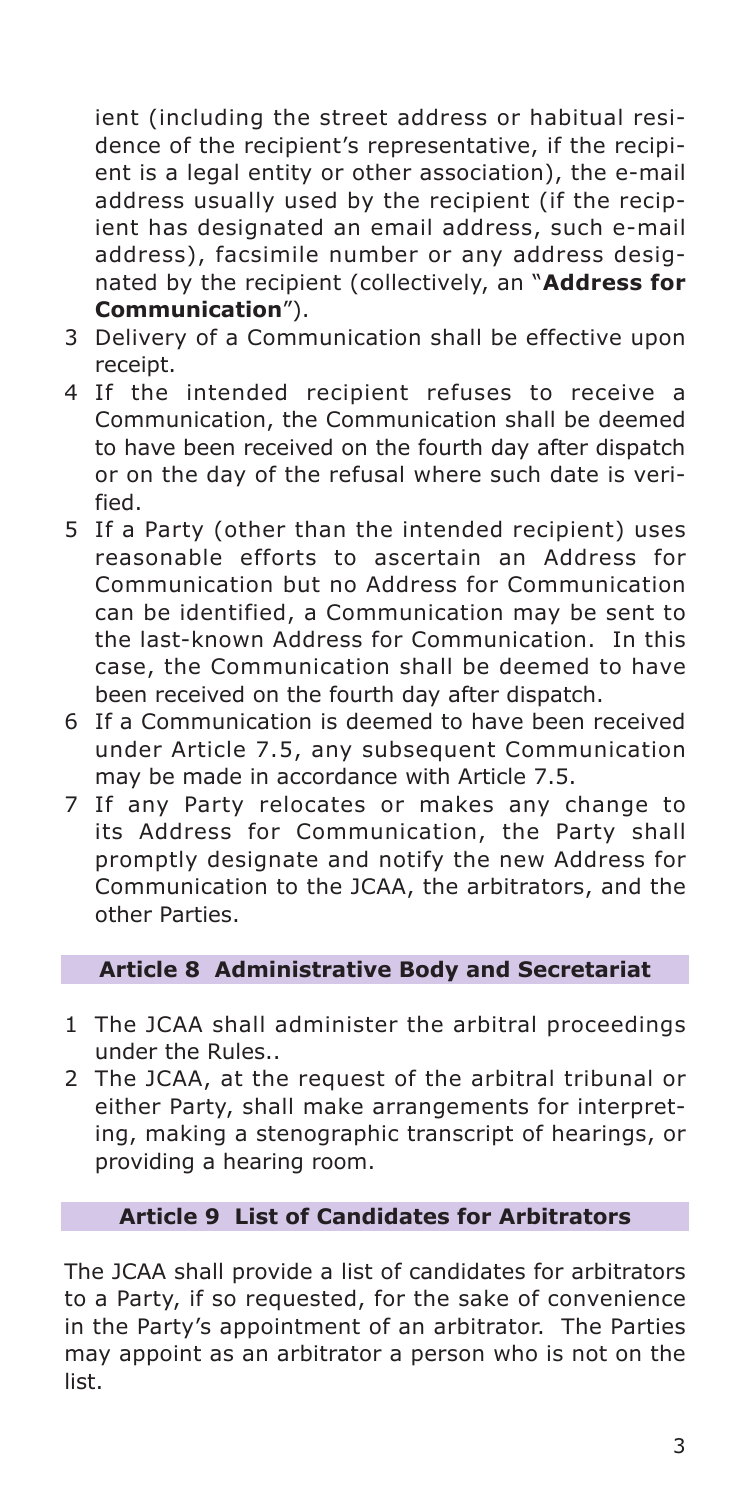## **Article 10 Representation and Assistance**

A Party may be represented or assisted by any person of its choice in arbitral proceedings under the Rules.

## **Article 11 Language**

- 1 Unless the Parties have agreed on the language(s) of the arbitral proceedings, the arbitral tribunal shall promptly determine the language(s) of the arbitral proceedings. The arbitral tribunal, in so determining, shall take into account the language of the contract containing the arbitration agreement, whether interpretation or translation will be required, the cost thereof and any other relevant circumstances.
- 2 The arbitral tribunal may request a Party to attach to any documentary evidence a translation into the language(s) of the arbitral proceedings.
- 3 Communications between the JCAA and the Parties or between the JCAA and the arbitrators shall be made in either English or Japanese.

## **Article 12 Period of Time**

- 1 In calculating a period of time under the Rules, the initial calendar day shall be excluded.
- 2 Holidays and non-business days occurring during the running of the period of time are included. If the last day of the period falls on a holiday or non-business day at the place of the recipient, the period shall be extended until the next following business day.
- 3 The Parties, by agreement in writing may change any time limit under the Rules, except for the time limits under Articles 15.2, 18.1, 19.1, 20 and 76.7 and any time limits fixed or changed by the arbitral tribunal under Article 12.4 or by the JCAA under Article 12.5. In the event of such a change, the Parties shall promptly notify the JCAA and the arbitral tribunal thereof.
- 4 The arbitral tribunal, if it considers it necessary, may change any time limit under the Rules (including a time limit fixed by the arbitral tribunal), except for the time limits under Articles 43.1 and 61.4, and any time limits fixed or changed by the JCAA under Article 12.5. In the event of such a change, the arbitral tribunal shall promptly notify the JCAA and the Parties thereof.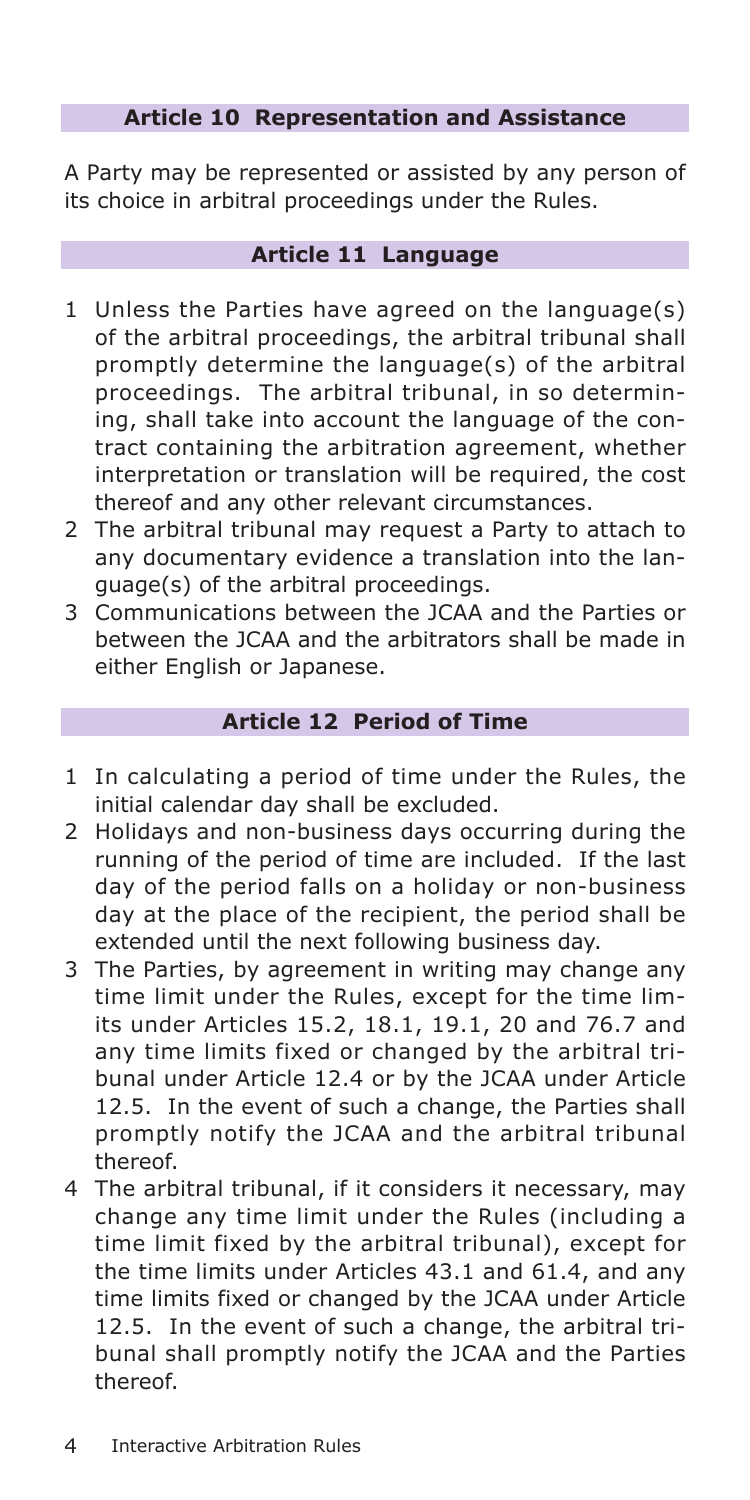5 The JCAA, if it considers it necessary, may fix or change any time limit concerning the arbitral proceedings under the Rules.

## **Article 13 Exclusion of Liability**

Neither the arbitrators, nor the JCAA (including its directors, officers, employees and other staff) shall be liable for any act or omission in connection with the arbitral proceedings unless such act or omission is shown to constitute willful misconduct or gross negligence.

## **CHAPTER II Commencement of Arbitration**

## **Article 14 Request for Arbitration**

- 1 To request the initiation of arbitral proceedings, the claimant shall submit in writing to the JCAA a request for arbitration (the "**Request for Arbitration**") setting forth the following:
	- (1) a request that the dispute be referred to arbitration under the Rules;
	- (2) a reference to the arbitration agreement that is invoked (including any agreement on the number of arbitrators, the procedure for appointing arbitrators, the place of arbitration, and the language(s) of the arbitral proceedings);
	- (3) the Parties' full names (if a Party is a legal entity or other association, the corporate name and the name of the Party's representative), street addresses and other known contact details (i.e. the designated street address including, if a Party is a natural person, such Party's place of employment, telephone number, facsimile number and e-mail address);
	- (4) the full name, street address and other contact details (i.e. the designated street address, telephone number, facsimile number and e-mail address) of claimant's counsel, if the claimant is represented by counsel;
	- (5) the relief and remedy sought;
	- (6) a summary of the dispute; and
	- (7) a statement of the factual and legal grounds for the claim(s), and the manner and method of proof.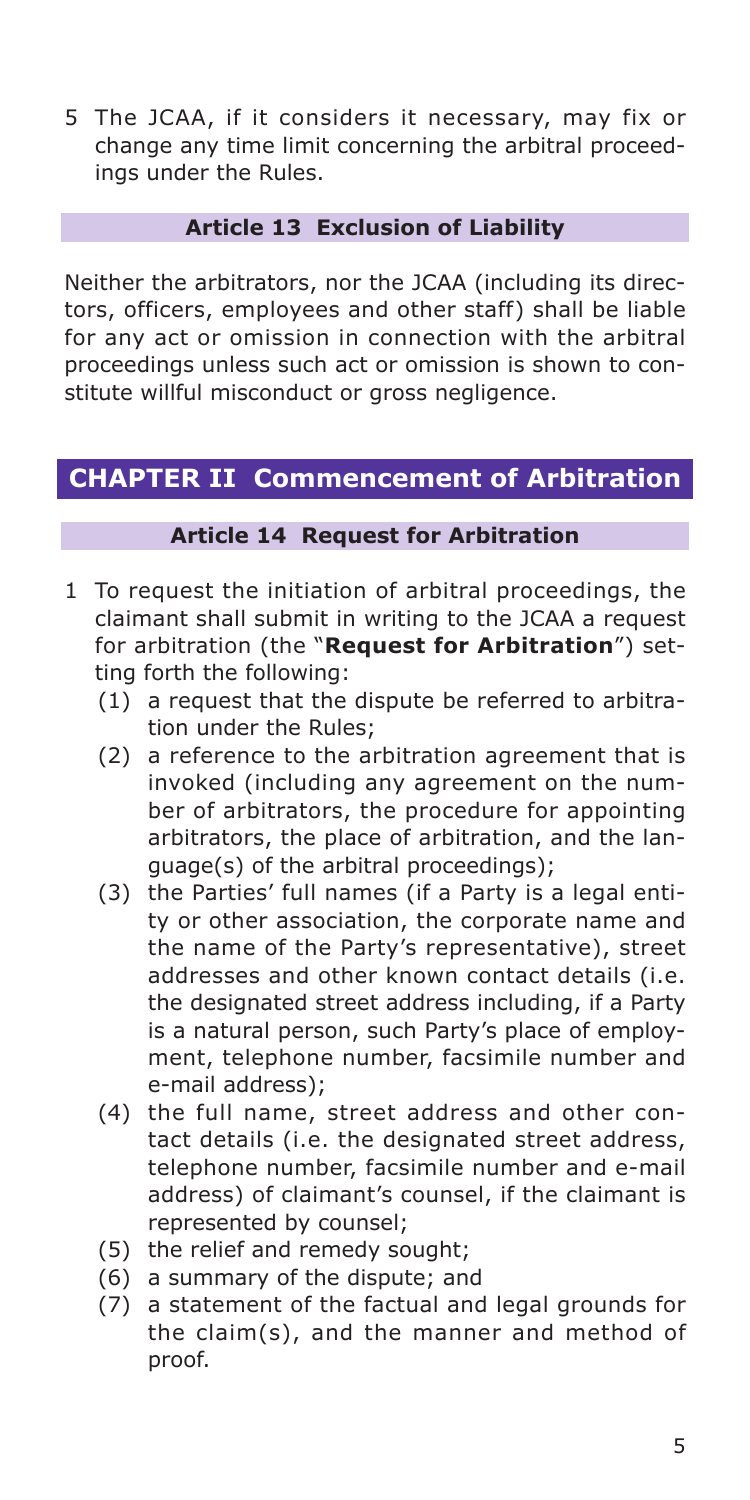- 2 The Request for Arbitration may set forth the following:
	- (1) the full name, street address and other contact details (i.e. the designated street address, telephone number, facsimile number and e-mail address) of an arbitrator appointed by the claimant, if the Parties have agreed that the number of arbitrators is three;
	- (2) a statement about the number of arbitrators, the procedure for appointing arbitrators, the place of arbitration, or the language(s) of the arbitral proceedings; or
	- (3) a statement about the governing law applicable to the substance of the dispute.
- 3 A copy of the arbitration agreement under Article 14.2 shall be attached to the Request for Arbitration.
- 4 A power of attorney shall be submitted with the Request for Arbitration, if the claimant is represented by counsel.
- 5 The claimant, when it submits a Request for Arbitration, shall pay the administrative fee under Part 4 of the Rules. If the claimant fails to pay such administrative fee in full, the JCAA shall consider that no request for arbitration has been made.
- 6 Arbitral proceedings shall be deemed to have commenced on the date on which the Request for Arbitration has been received by the JCAA.

## **Article 15 Single Arbitration for Multiple Claims**

- 1 The claimant may submit a single Request for Arbitration containing multiple claims (the "**Single Arbitration for Multiple Claims**"), if:
	- (1) all Parties have agreed in writing that all such claims shall be resolved together in a single set of arbitral proceedings;
	- (2) all claims arise under the same arbitration agreement; or
	- (3) all claims arise between the same Parties, and
		- (a) the same or a similar question of fact or law arises from the claims;
		- (b) the dispute is referred by the arbitration agreement to arbitration under the Rules; and
		- (c) the arbitral proceedings are capable of being conducted in a single set of proceedings with regard to the place of arbitration, the number of arbitrators, language(s) of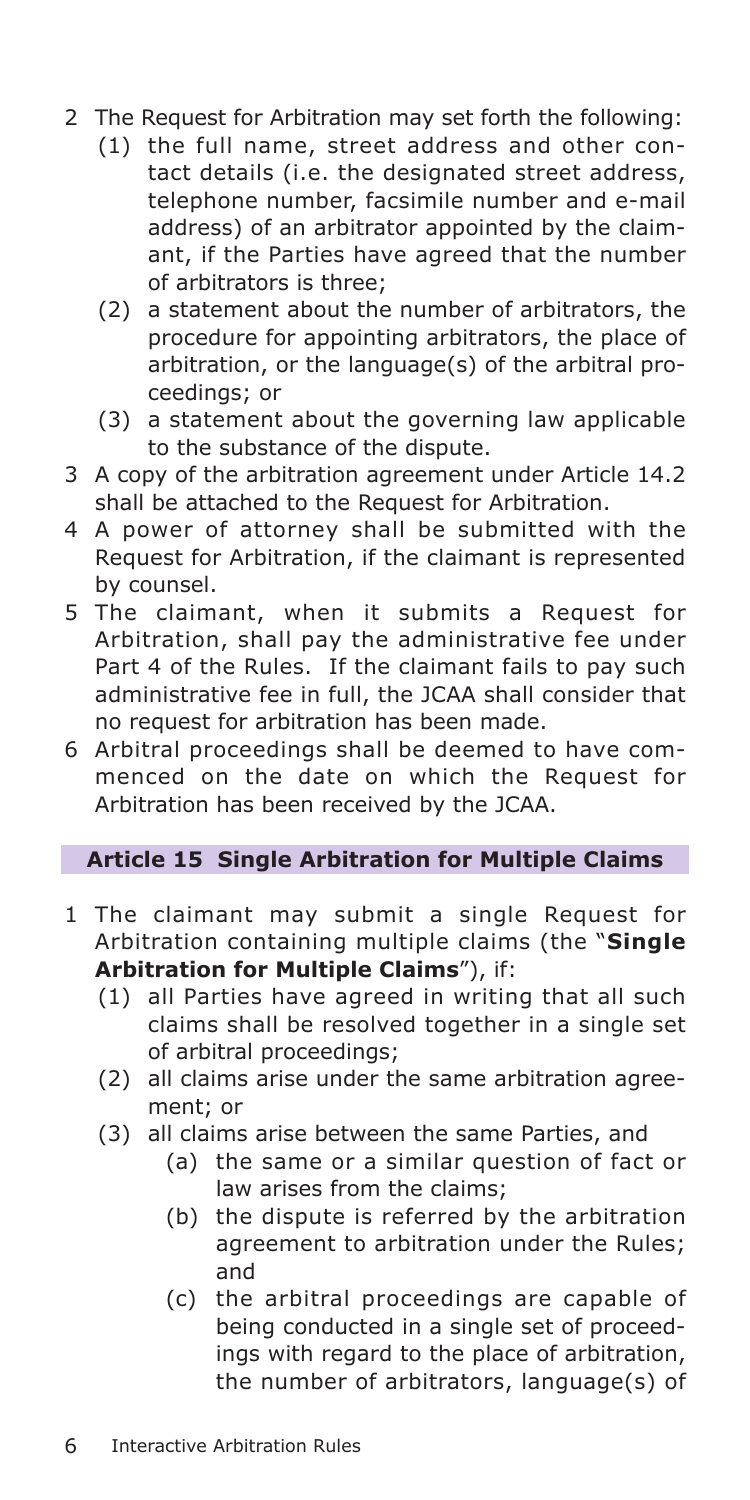the arbitral proceedings, and other issues governed by the arbitration agreement under which the claims arise.

2 An objection to the Single Arbitration for Multiple Claims shall be made in writing within four weeks from the respondent's receipt of the notice of the Request for Arbitration. The arbitral tribunal shall make a determination on such objection under Article 47.

## **Article 16 Notice of Request for Arbitration**

- 1 The JCAA, on having confirmed that the Request for Arbitration has been made in conformity with Articles 14.1 and 14.3 through 14.5, shall promptly notify the respondent thereof. A copy of the Request for Arbitration shall be attached to such notice.
- 2 The JCAA, after appointing or confirming each arbitrator, shall promptly transmit a copy of the Request for Arbitration to each arbitrator.

## **Article 17 Constitution of Arbitral Tribunal and Jurisdictional Objection**

The JCAA may proceed to constitute the arbitral tribunal even if the respondent raises an objection about the existence or validity of the Arbitration Agreement, or about a Single Arbitration for Multiple Claims. The arbitral tribunal, after being duly constituted, shall make a determination on any such objection under Article 46.1 or 47.1.

#### **Article 18 Answer**

- 1 The respondent, within four weeks from its receipt of the notice of the Request for Arbitration, shall submit in writing to the JCAA an answer (the "**Answer**") setting forth the following:
	- (1) the Parties' full names (if a Party is a legal entity or other association, the corporate name and the name of the Party's representative), street address and other contact details (i.e. the respondent's designated street address, telephone number, facsimile number and e-mail address);
	- (2) the full name, street address and other contact details (i.e. the designated street address, telephone number, facsimile number and e-mail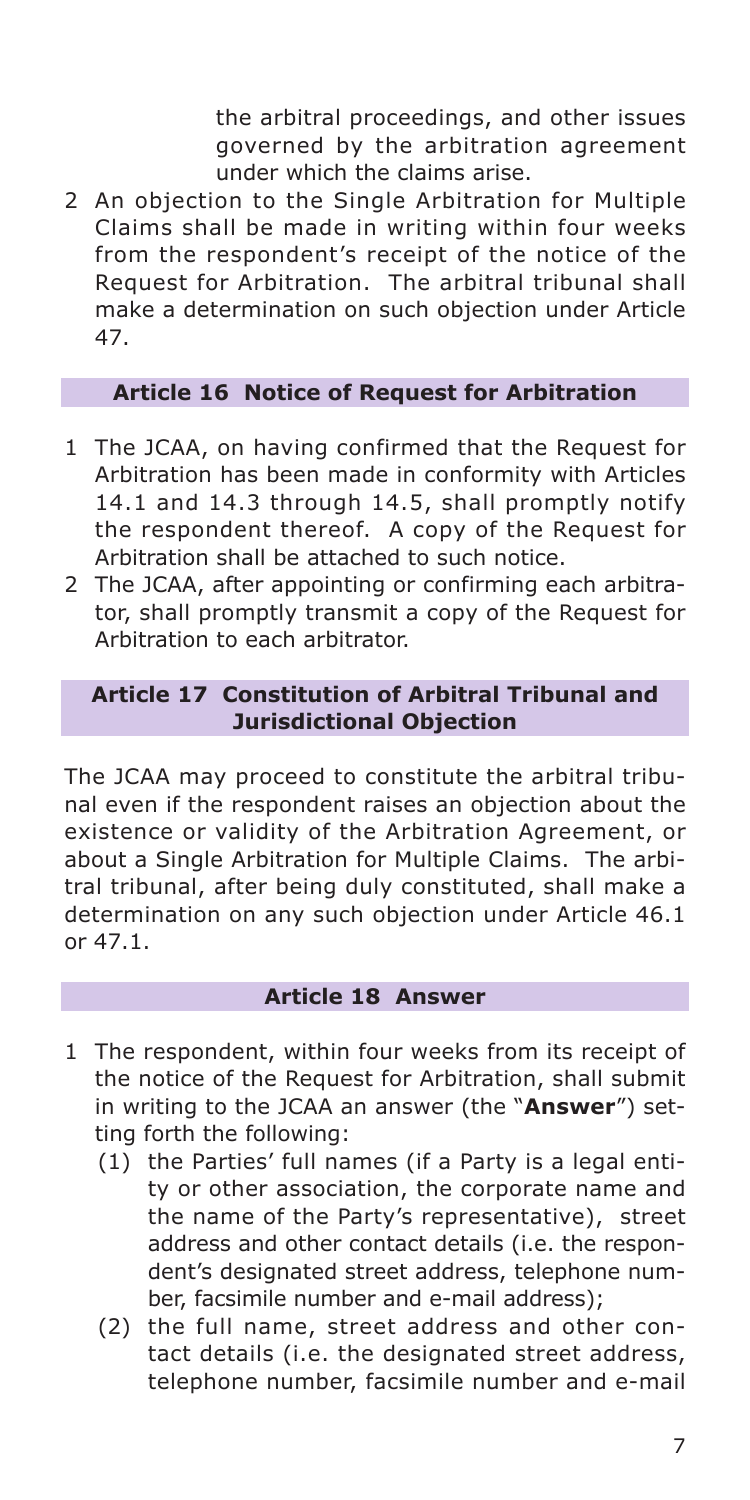address) of the respondent's counsel, if the respondent is represented by counsel;

- (3) a response to the relief and remedy sought;
- (4) a summary of the dispute; and
- (5) the admission or denial of the claimant's statements, a statement of factual and legal grounds, and the manner and method of proof.
- 2 The Answer may set forth the following:
	- (1) the name, street address and other contact details (i.e. the designated street address, telephone number, facsimile number and e-mail address) of an arbitrator appointed by the respondent, if the Parties have agreed that the number of arbitrators is three;
	- (2) a statement about the number of arbitrators, the procedure for appointing arbitrators, the place of arbitration, or the language(s) of the arbitral proceedings; or
	- (3) a statement about the governing law applicable to the substance of the dispute.
- 3 A power of attorney shall be submitted, if the respondent is represented by counsel.
- 4 The JCAA, on having received the Answer, shall promptly transmit a copy thereof to the other Party and each arbitrator.

#### **Article 19 Counterclaim**

- 1 The respondent, within four weeks from its receipt of the notice of the Request for Arbitration, may submit a counterclaim, if:
	- (1) all Parties have agreed in writing that the counterclaim shall be resolved together with all claims in a single arbitral proceeding;
	- (2) the claim and the counterclaim arise under the same arbitration agreement; or
	- (3) (a) the same or a similar question of fact or law arises from the claim and the counterclaim;
		- (b) the dispute is referred by the arbitration agreement to arbitration under the Rules; and
		- (c) the arbitral proceedings are capable of being conducted in a single proceeding with regard to the place of arbitration, the number of arbitrators, language(s) of the arbitration, and other issues governed by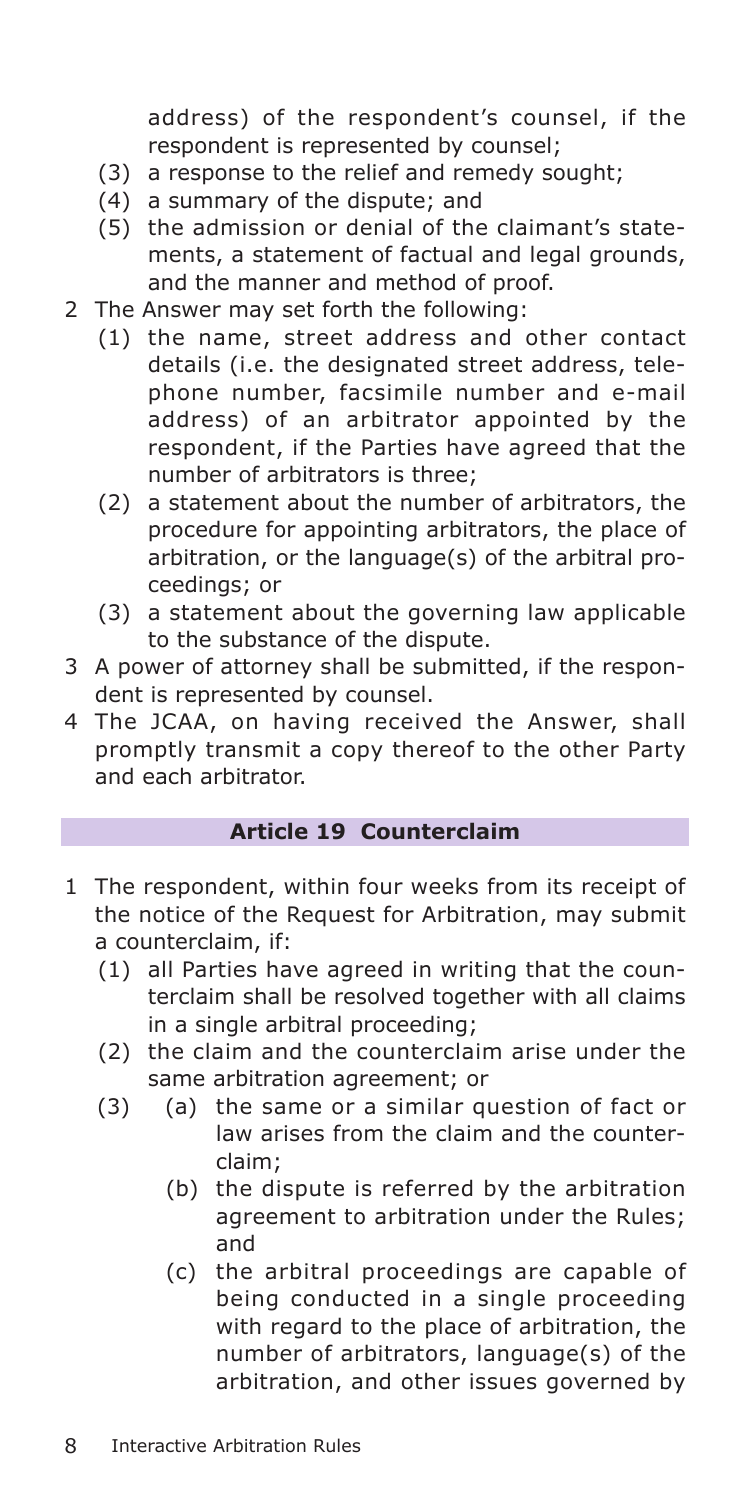the arbitration agreement under which the claims arise.

2 Articles 14, 15.2, 16, 18 and 23 shall apply *mutatis mutandis* to the counterclaim.

## **Article 20 Set-off Defense**

The respondent, within four weeks from its receipt of the notice of the Request for Arbitration, may submit a setoff defense in writing.

## **Article 21 Amendment to Claim**

- 1 The claimant (or the respondent having submitted a counterclaim) may amend its claim by submitting a request for amendment to the JCAA in writing, if:
	- (1) all Parties have agreed in writing that the amended claim shall be resolved together with other claims or counterclaims in a single arbitration proceeding;
	- (2) the original claim and the amended claim arise under the same arbitration agreement; or
	- (3) (a) the same or a similar question of fact or law arises from the original claim and the amended claim;
		- (b) the dispute is referred by the arbitration agreement to arbitration under the Rules; and
		- (c) the arbitral proceedings are capable of being conducted under a single set of proceedings with regard to the place of arbitration, the number of arbitrators, language(s) of the arbitration, and other issues governed by the arbitration agreement under which the claims arise.
- 2 After the arbitral tribunal is constituted, the claimant (or the respondent having submitted a counterclaim) shall obtain approval of the arbitral tribunal to amend its claim. The arbitral tribunal shall give the other Party an opportunity to comment before granting approval of an amendment.
- 3 The arbitral tribunal may deny the amendment under Article 21.2, if it considers it inappropriate in view of a likely substantial delay in conducting the arbitral proceedings, prejudicial to the other Party, or any other circumstances. The arbitral tribunal shall promptly notify the Parties of its decision on approval or denial.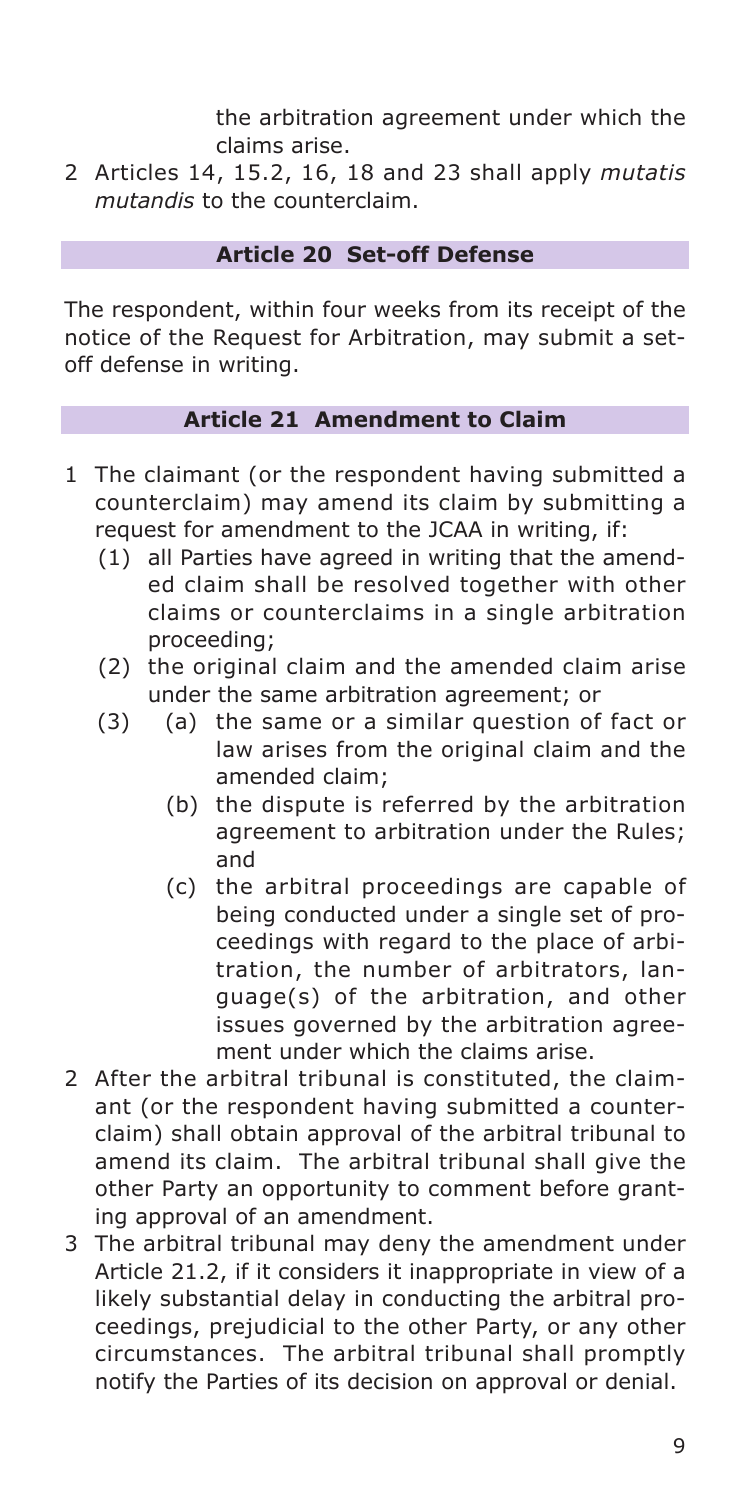- 4 Articles 14, 15.2 and 16 shall apply *mutatis mutandis* to the amended claim.
- 5 Article 18, 19 or 20 shall apply *mutatis mutandis* to an Answer, a counterclaim, or set-off defense in response to the amended claim.

## **Article 22 Number of Copies to be Submitted**

- 1 The number of hard copies to be submitted under Articles 14.1, 15.2, 18.1 (including, the application *mutatis mutandis* under Articles 19.2, 21.5 and 57.6), 20 and 21.1 shall be the sum of the number of arbitrators (three if not yet determined), and the number of other Parties, plus one. It shall be sufficient for each Party represented by counsel to submit one original power of attorney to the JCAA.
- 2 Article 22.1 shall not apply to a submission by e-mail, facsimile or any other electronic communication method. A Party, if requested, shall submit the number of hard copies that the JCAA or the arbitral tribunal designates.

## **Article 23 Withdrawal of Claim**

- 1 Before the constitution of the arbitral tribunal, the claimant may withdraw its claim(s) by submitting a notice to the JCAA in writing (the "**Notice of Withdrawal**") stating that the claimant withdraws the claim(s). The JCAA shall notify the respondent of the Notice of Withdrawal.
- 2 After the constitution of the arbitral tribunal, the claimant may withdraw its claim(s) by submitting a Notice of Withdrawal to the arbitral tribunal and obtaining its approval thereof.
- 3 Upon the request for approval by the claimant under Article 23.2, the arbitral tribunal, after giving the respondent an opportunity to comment, shall approve the withdrawal unless the respondent promptly objects thereto and the arbitral tribunal determines that the respondent has a legitimate interest in resolving the dispute referred to the arbitral proceedings.
- 4 The arbitral tribunal shall make a decision to terminate the arbitral proceedings if the arbitral tribunal approves the withdrawal of all the claims under Article 23.3.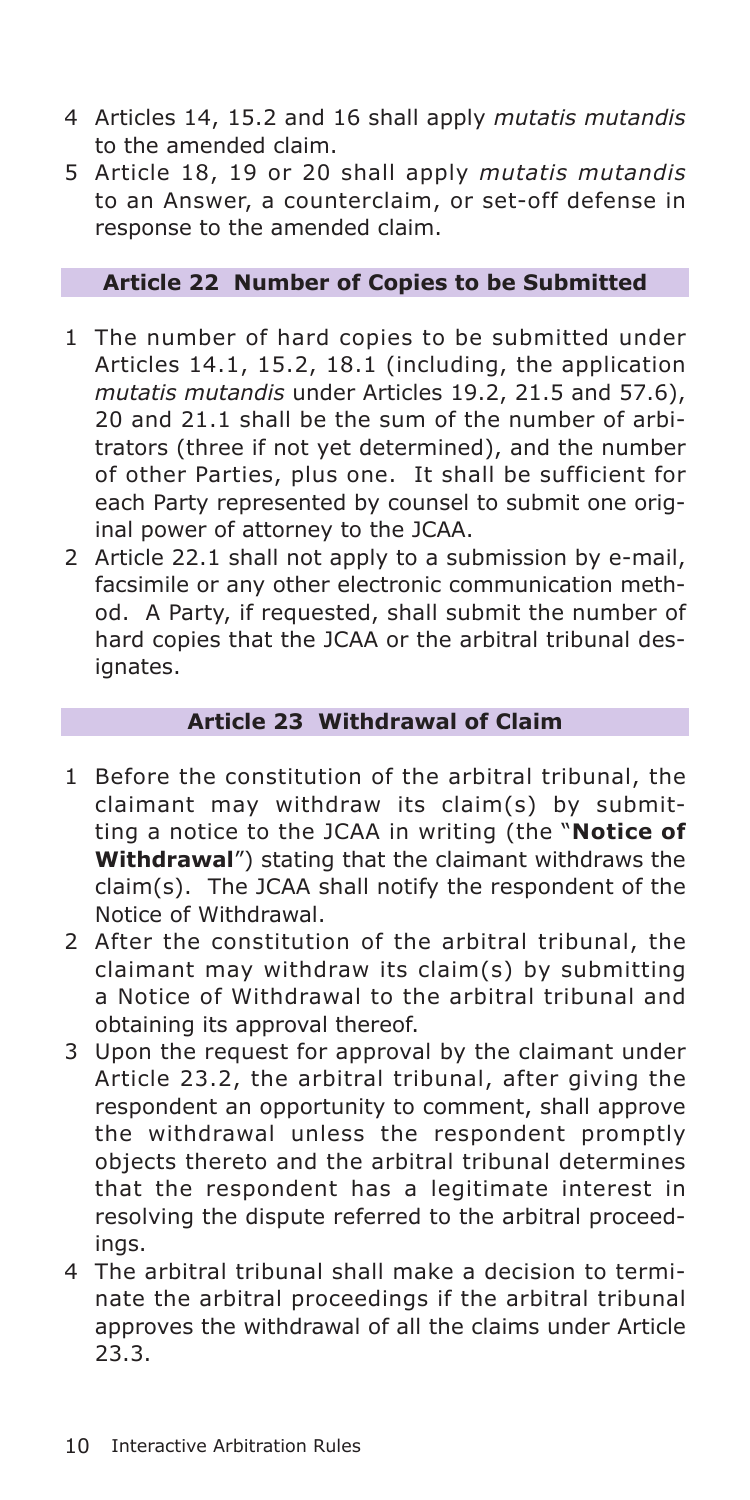# **CHAPTER III Arbitrators and Arbitral Tribunal**

#### **Article 24 Impartiality and Independence of Arbitrators**

- 1 A person who is not impartial and independent shall decline to accept an appointment as an arbitrator. An arbitrator shall be, and remain at all times, impartial and independent during the arbitral proceedings.
- 2 When a person is approached in connection with his or her possible appointment as an arbitrator, he or she shall conduct a reasonable investigation into any circumstances which may, in the eyes of the Parties, give rise to justifiable doubts as to his or her impartiality or independence. If he or she finds such circumstances, he or she shall decline to accept the appointment or disclose in writing such circumstances to enable the approaching person to decide whether or not to withdraw its request for appointment.
- 3 When a person is appointed as an arbitrator, he or she shall promptly submit in writing to the Parties and the JCAA his or her undertaking to disclose any circumstances which may give rise to justifiable doubts as to his or her impartiality or independence, or to declare that there are no such circumstances (the "**Declaration of Impartiality and Independence**").
- 4 During the course of the arbitral proceedings, an arbitrator shall have an ongoing duty to make reasonable investigation into any circumstances which may, in the eyes of the Parties, give rise to justifiable doubts as to the arbitrator's impartiality or independence. If the arbitrator finds such circumstances, the arbitrator shall promptly disclose to the Parties and the JCAA in writing such circumstances, unless the arbitrator has already disclosed such circumstances. An advance declaration in relation to such circumstances that may possibly arise in the future does not discharge the arbitrator's ongoing duty of disclosure.

## **Article 25 Appointment and Confirmation of Arbitrators**

- 1 Arbitrator(s) shall be appointed pursuant to the agreement of the Parties.
- 2 If the Parties have not made any agreement provided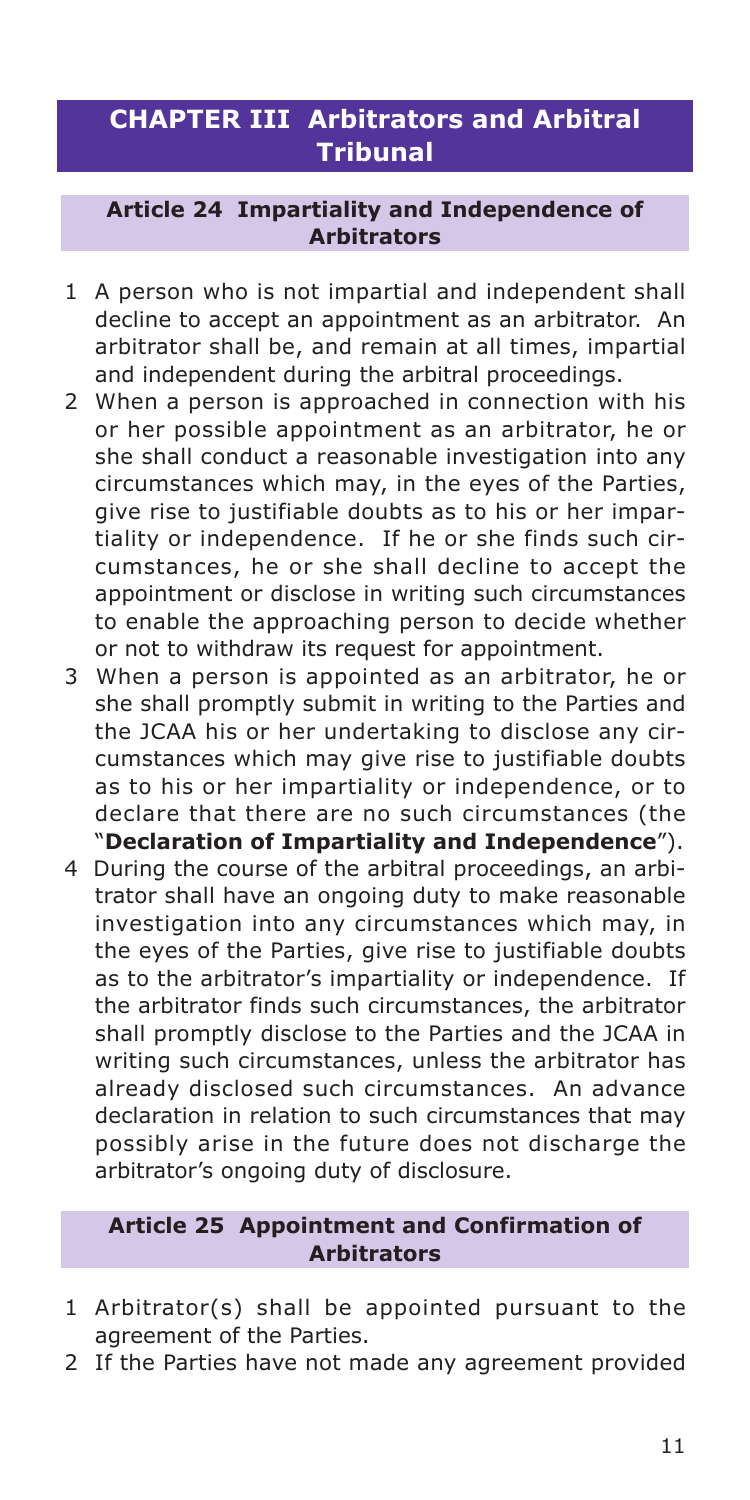for in Article 25.1, the arbitrator(s) shall be appointed under Articles 26 through 30.

- 3 The appointment of an arbitrator by a Party or by Parties, or the appointment of the third arbitrator by co-arbitrators shall be effective only after confirmation by the JCAA.
- 4 On appointment of an arbitrator by a Party, by Parties or by the co-arbitrators, such Party, Parties, or co-arbitrators shall promptly submit in writing to the JCAA for its confirmation under Article 25.3:
	- (a) a notice of appointment of the arbitrator setting forth the appointed arbitrator's name, street address, contact details (*i.e.*, designated address, telephone number, facsimile number and e-mail address) and occupation;
	- (b) a document setting forth the arbitrator's acceptance of appointment; and
	- (c) Declaration of Impartiality and Independence.
- 5 The JCAA shall promptly transmit a copy of the documents under Article 25.4. to the other Party (or Parties) and the arbitrator(s).
- 6 The JCAA, after giving a Party or Parties and co-arbitrator(s) that have appointed the arbitrator an opportunity to comment, may refuse to confirm the appointment of an arbitrator without giving reasons if the JCAA finds that the appointment is clearly inappropriate.
- 7 Upon confirming the appointment of the arbitrator, the JCAA shall promptly notify such confirmation to the Parties and the arbitrator(s).
- 8 If the appointment of an arbitrator is not confirmed by the JCAA, the Party, the Parties, or the arbitrators that appointed the arbitrator shall appoint another arbitrator within the period fixed by the JCAA.

## **Article 26 Number of Arbitrators**

- 1 The number of arbitrators is, in principal, one or three.
- 2 If the Parties fail to notify the JCAA in writing of their agreement on the number of arbitrators within four weeks from the respondent's receipt of the notice of the Request for Arbitration, such number shall be one.
- 3 Notwithstanding Article 26.2, either Party, within four weeks from the respondent's receipt of the notice of the Request for Arbitration, may make a request to the JCAA in writing that such number shall be three.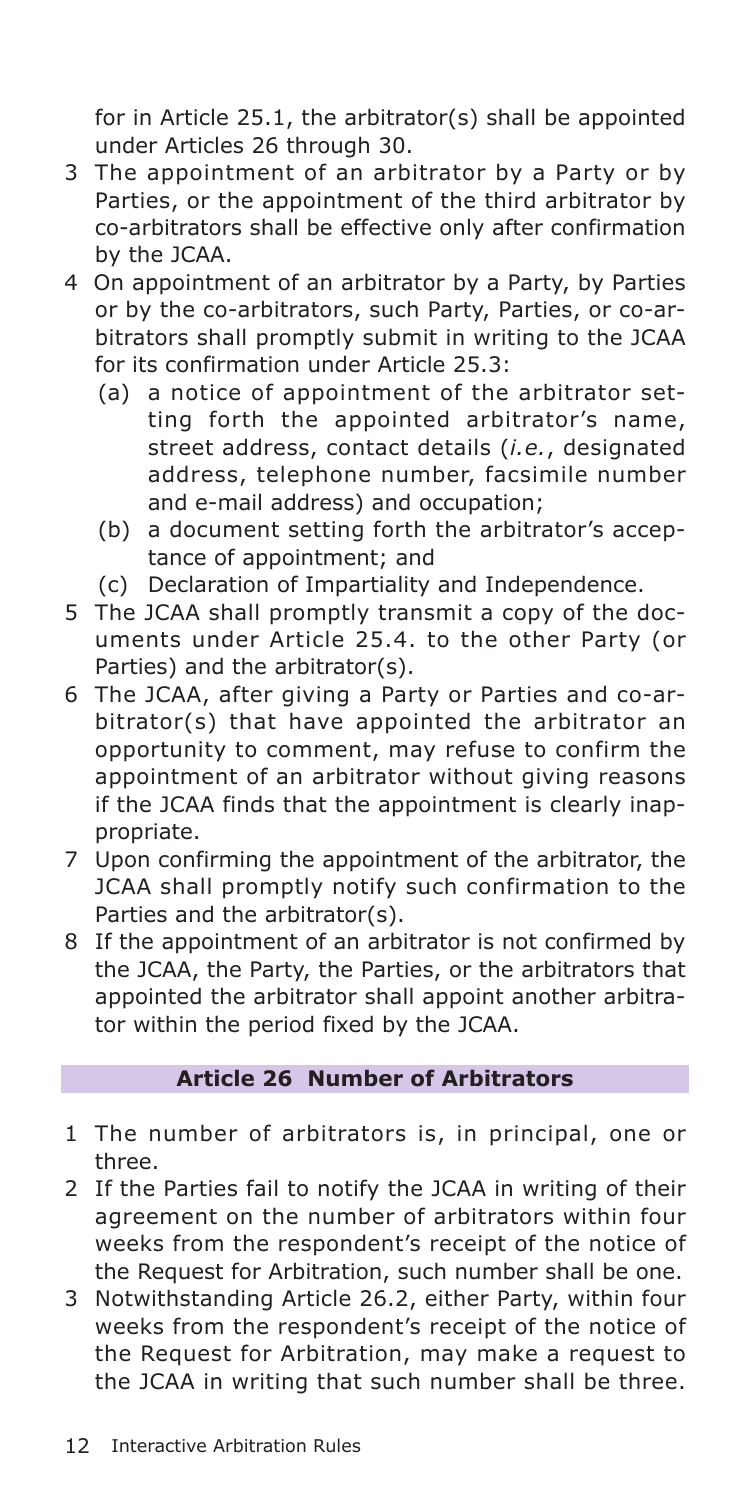Such request shall be accepted, if the JCAA considers the request appropriate, taking into account the amount in dispute, the complexity of the case and other relevant circumstances.

4 The JCAA shall promptly notify the number of arbitrators to the Parties when it is fixed.

## **Article 27 Appointment of Arbitrator - Sole Arbitrator**

- 1 If the Parties have agreed that there shall be only one arbitrator, the Parties shall agree on and appoint such arbitrator, and notify the JCAA of such appointment under Article 25.4 within two weeks from the respondent's receipt of the notice of the Request for Arbitration.
- 2 If it is determined that there shall be one arbitrator under Article 26.2, the Parties shall agree on and appoint such arbitrator, and notify the JCAA of such appointment under Article 25.4 within two weeks from the time limit under Article 26.2.
- 3 If the Parties fail to notify the JCAA of such appointment under Article 25.4 within the time limit under Article 27.1 or 27.2, the JCAA shall appoint an arbitrator.
- 4 In the case where the JCAA appoints an arbitrator under Article 27.3 and a Party requests that the arbitrator be a person of a different nationality from that of any of the Parties, the JCAA shall respect such request.

## **Article 28 Appointment of Arbitrators - Three Arbitrators**

- 1 If the Parties have agreed that the number of arbitrators shall be three, each Party shall appoint one arbitrator and notify the JCAA of such appointment under Article 25.4 within three weeks from the respondent's receipt of the notice of the Request for Arbitration.
- 2 If the JCAA determines that the number of arbitrators shall be three under Article 26.3, each Party shall appoint one arbitrator and notify the JCAA of such appointment under Article 25.4 within three weeks from the Party's receipt of the notice of the determination by the JCAA under Article 26.3.
- 3 If either Party fails to notify the JCAA of such appointment under Article 25.4 within the time limit under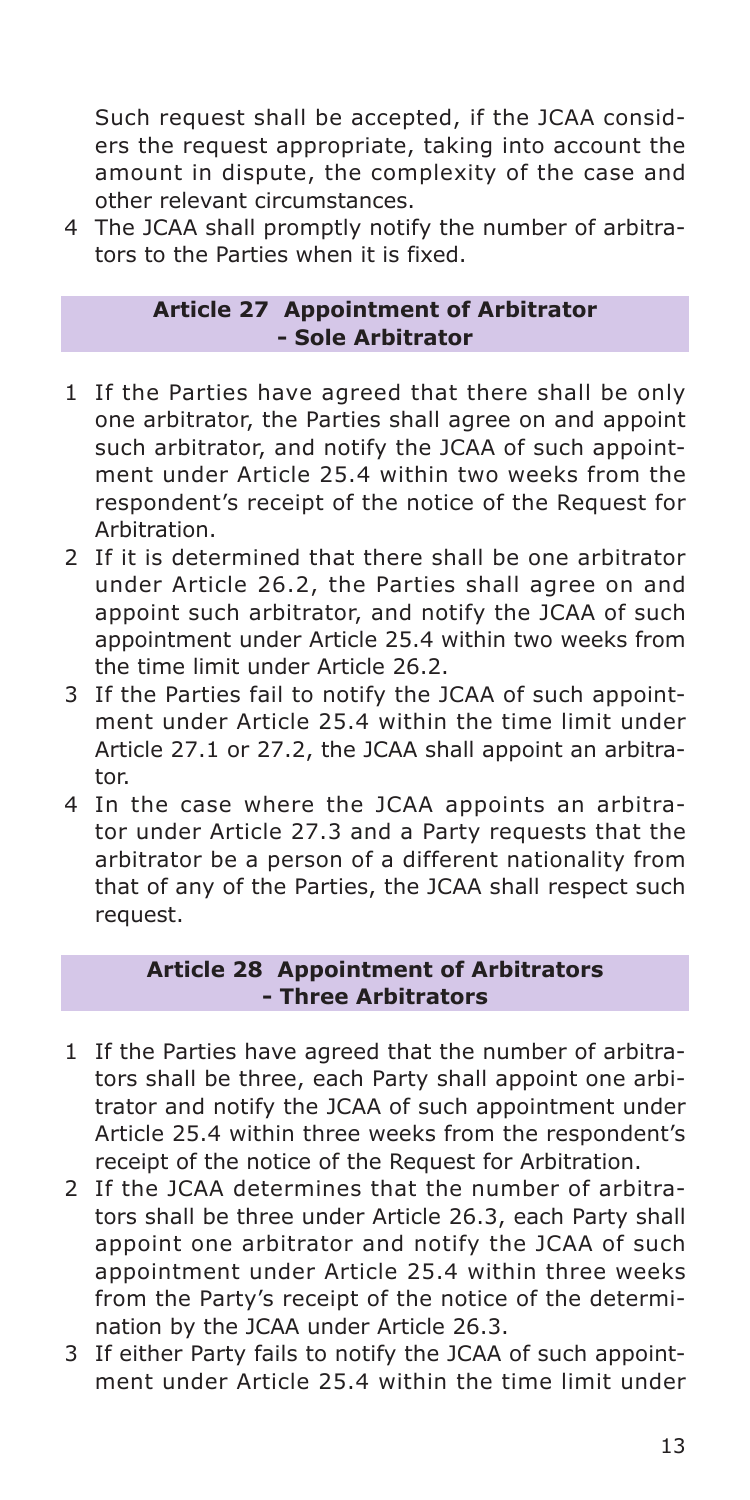Article 28.1 or 28.2, the JCAA shall appoint such arbitrator.

- 4 The two arbitrators appointed under Articles 28.1 through 28.3 shall agree on and appoint the third arbitrator, and notify the JCAA of such appointment under Article 25.4 within three weeks from the two arbitrators' receipt of the notice that the JCAA has confirmed or appointed the two arbitrators.
- 5 The party-appointed arbitrator may communicate *ex parte* with the Party or the Parties who have appointed the arbitrator to discuss the appointment of the third arbitrator only if all the Parties so agree in writing. Notwithstanding any such agreement of the Parties, where any Party fails to appoint an arbitrator, the other arbitrator appointed by a Party or Parties shall not communicate *ex parte* with the Party or Parties who appointed that arbitrator to discuss the appointment of the third arbitrator.
- 6 If the two arbitrators fail to notify the JCAA of such appointment of the third arbitrator under Article 25.4 within the time limit under Article 28.4, the JCAA shall appoint such arbitrator.
- 7 If the JCAA appoints an arbitrator under Article 28.6, Article 27.4 shall apply *mutatis mutandis*.

## **Article 29 Appointment of Arbitrators - Three Arbitrators in Multi-Party Arbitration**

- 1 If there is more than one claimant or respondent and the number of arbitrators shall be three, the arbitrators shall be appointed under this Article 29.
- 2 If the Parties have agreed that the number of arbitrators shall be three, the claimant(s) and the respondent(s) shall appoint one arbitrator each and notify the JCAA of such appointment under Article 25.4 within three weeks from the receipt by the respondent(s) of the notice of the Request for Arbitration.
- 3 If the JCAA determines that the number of arbitrators shall be three under Article 26.3, the claimant(s) and the respondent(s) shall appoint one arbitrator each and notify the JCAA of such appointment under Article 25.4 within three weeks from the Parties' receipt of the notice of the determination by the JCAA under Article 26.3.
- 4 The two arbitrators appointed by the claimant(s) and the respondent(s) under Article 29.2 or 29.3 shall agree on and appoint the third arbitrator, and notify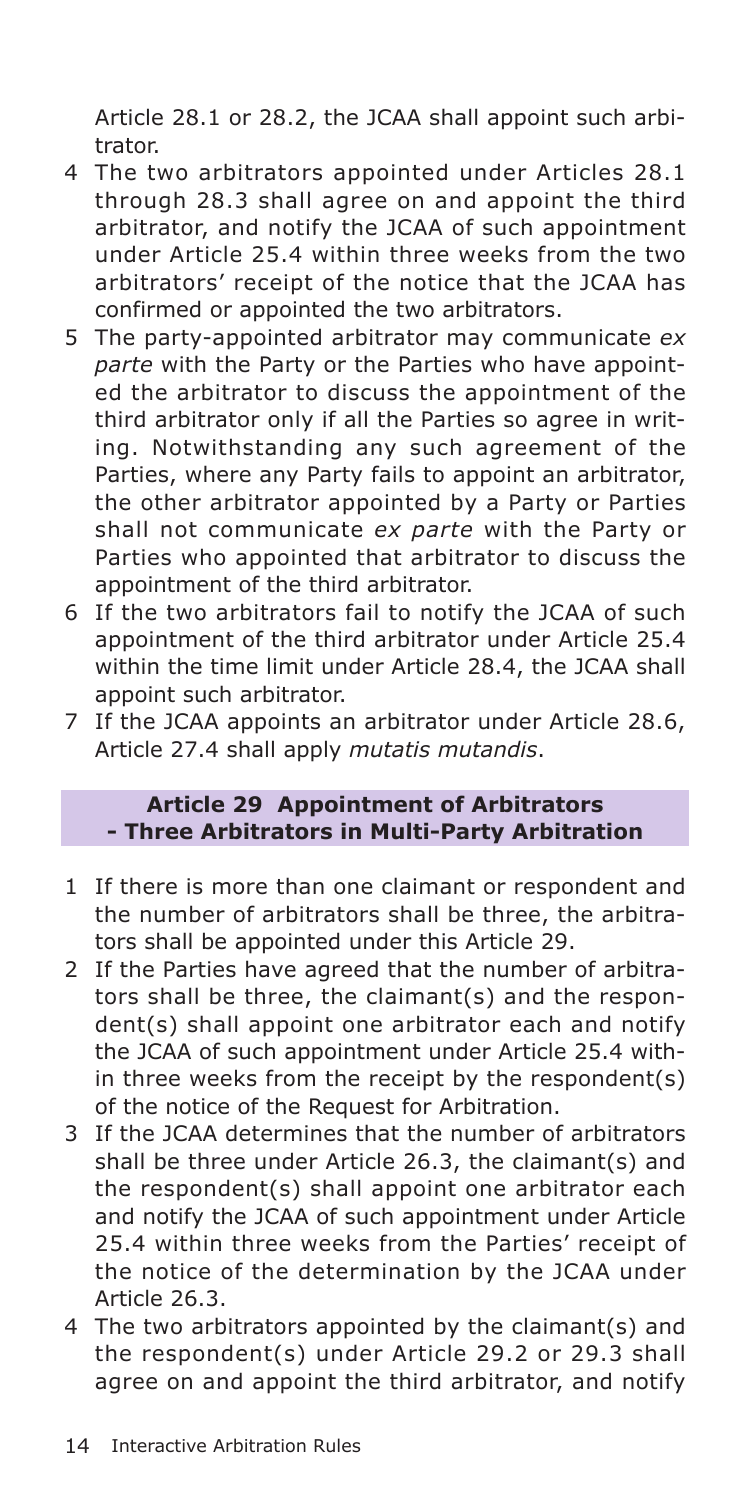the JCAA of such appointment under Article 25.4 within three weeks from the two arbitrators' receipt of the notice that the JCAA has confirmed the two arbitrators.

- 5 Article 28.5 shall apply *mutatis mutandis* where the two arbitrators appoint the third arbitrator under Article 29.4.
- 6 If the two arbitrators fail to notify the JCAA of such appointment of the third arbitrator under Article 25.4 within the time limit under Article 29.4, the JCAA shall appoint such arbitrator.
- 7 If the JCAA appoints an arbitrator under Article 29.6, Article 27.4 shall apply *mutatis mutandis*.
- 8 If either or both of the claimant(s) or the respondent(s), fail to notify the JCAA of such appointment under Article 25.4 within the time limit under Article 29.2 or 29.3, the JCAA shall appoint all three arbitrators. In such case, the JCAA may appoint the arbitrator already appointed by the claimant(s) or the respondent(s) as one of the three arbitrators, if no Party raises an objection.

## **Article 30 Notice of Appointment of Arbitrator by the JCAA**

On appointment of an arbitrator by the JCAA, the JCAA shall promptly transmit to the Parties and the arbitrator(s) the document under Article 25.4(a), together with a copy of the documents under Articles 25.4(b) and 25.4(c).

## **Article 31 Arbitral Tribunal**

- 1 Arbitration under the Rules shall be conducted by an arbitral tribunal composed of one arbitrator or three arbitrators appointed under Articles 25 through 30, 36 and 57.
- 2 The arbitral tribunal shall be constituted on the date when all the arbitrators have been confirmed or appointed by the JCAA.
- 3 If the arbitral tribunal is composed of three arbitrators, the third arbitrator shall be the presiding arbitrator. Unless otherwise agreed by the three arbitrators, the presiding arbitrator shall serve the following tasks:
	- (1) presiding over hearings and deliberations;
	- (2) transmitting documents and communications on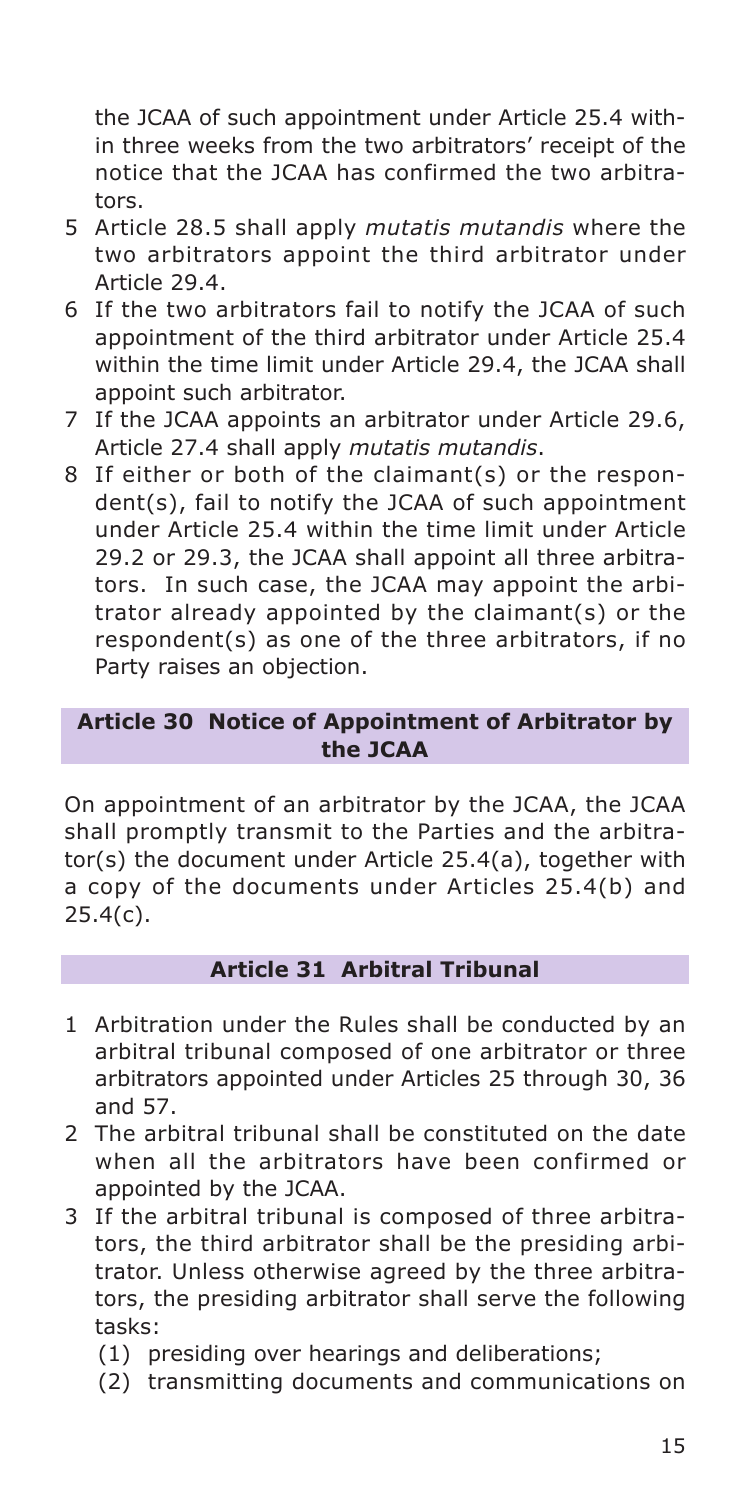behalf of the arbitral tribunal; and

(3) preparing the first drafts of arbitral awards and other documents for the arbitral tribunal.

## **Article 32 Decision of Arbitral Tribunal**

- 1 If there is more than one arbitrator, decisions of the arbitral tribunal, including the arbitral award, shall be made by majority vote of the arbitrators.
- 2 If no decision is made by majority vote of the arbitrators, the presiding arbitrator shall make the decision.
- 3 Procedural matters in arbitral proceedings may be decided by the presiding arbitrator alone, if the other members of the arbitral tribunal or all Parties so agree.

## **Article 33 Tribunal Secretary**

- 1 No arbitrator shall delegate to a third person tasks that substantially influence the arbitral tribunal's decision including the arbitral award.
- 2 To the extent compatible with Article 33.1, the sole arbitrator or the presiding arbitrator may appoint a third person to assist such arbitrator in his or her mandate (the "**Tribunal Secretary**"). Before the appointment of the Tribunal Secretary, the sole or presiding arbitrator shall obtain the Parties' consent in writing after providing the Parties with the information regarding the proposed Tribunal Secretary and the tasks that are proposed to be performed.
- 3 Article 24 and Article 38.2 shall apply *mutatis mutandis* to the Tribunal Secretary.
- 4 The remuneration and expenses of the Tribunal Secretary shall be borne by the sole arbitrator or presiding arbitrator who appoints the Tribunal Secretary.

## **Article 34 Challenge to Arbitrators**

- 1 A Party may challenge an arbitrator if circumstances give rise to justifiable doubts as to the arbitrator's impartiality or independence.
- 2 A Party may challenge an arbitrator it has appointed, or whose appointment the Party has participated in by way of recommendation or any similar acts, only for reasons which the Party becomes aware of after the appointment has been made.
- 3 A Party that intends to challenge an arbitrator shall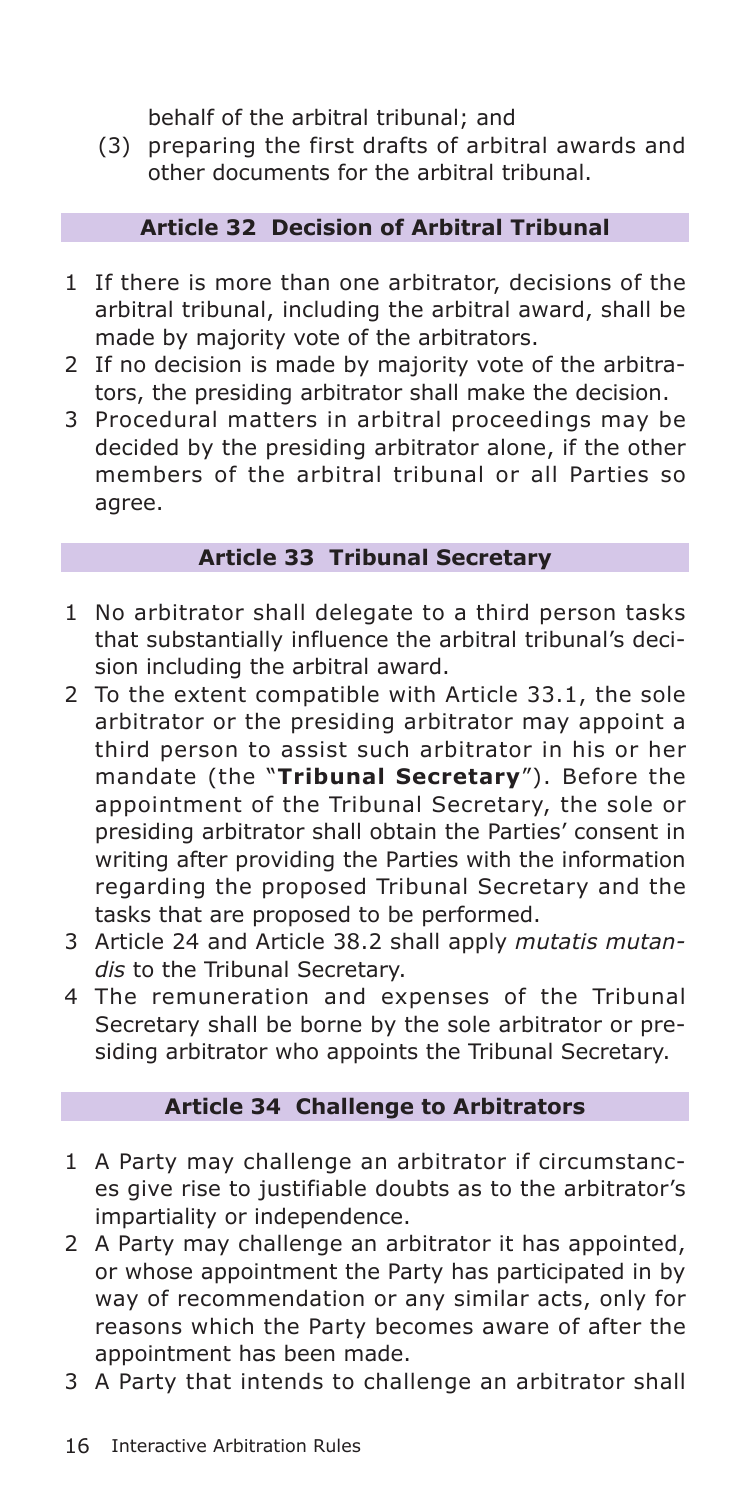submit in writing to the JCAA a request for challenge (the "**Request for Challenge**") within two weeks from the date of its receipt of the notice by the JCAA confirming the appointment of the arbitrator (the Notice of Appointment of the arbitrator, if the arbitrator is appointed by the JCAA) or the date when it became aware of any circumstance under Article 34.1, whichever comes later.

- 4 On receipt of the Request for Challenge, the JCAA shall promptly notify the other Party and the challenged arbitrator, supplying them with a copy thereof.
- 5 The JCAA shall make a decision on the challenge without giving reasons, after giving the other Party and the challenged arbitrator an opportunity to comment.

## **Article 35 Removal of Arbitrators**

The JCAA, at the written request of either Party or on its own motion, may remove any arbitrator who fails to perform his or her duties or unduly delays in the performance of his or her duties, or is *de jure* or *de facto* unable to perform his or her duties, after giving the Parties and the challenged arbitrator an opportunity to comment.

#### **Article 36 Appointment of Substitute Arbitrator**

- 1 If an arbitrator ceases to perform his or her duties before the termination of the arbitral proceedings because of resignation, challenge, removal or death, the JCAA shall promptly notify the Parties and the remaining arbitrators thereof.
- 2 If the arbitrator who has ceased to perform his or her duties was appointed by a Party, by Parties or by the remaining arbitrators, such Party, Parties or arbitrators shall appoint a substitute arbitrator and notify the JCAA of such appointment under Article 25.4 within three weeks from their receipt of the notice under Article 36.1, unless otherwise agreed by the Parties. If such Party, Parties or remaining arbitrators fail to do so, the JCAA shall appoint a substitute arbitrator.
- 3 If the arbitrator who ceases to perform his or her duties was appointed by the JCAA under Article 36.1, the JCAA shall appoint a substitute arbitrator, unless otherwise agreed by the Parties.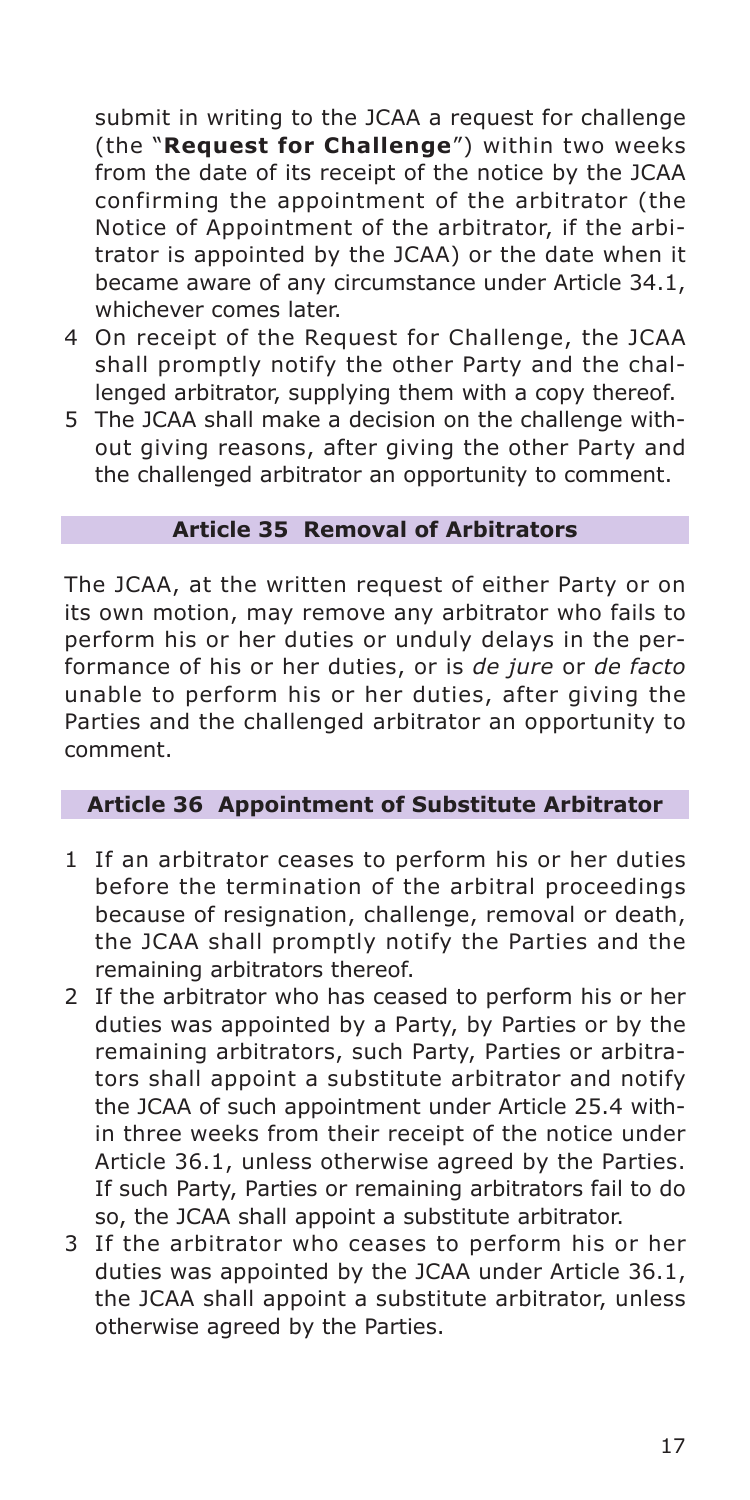#### **Article 37 Vacancy after Closing of Arbitral Proceedings**

Notwithstanding Article 36, where an arbitrator ceases to perform his or her duties after the closing of the arbitral proceedings but before an arbitral award is rendered, the arbitral tribunal may render an arbitral award without a substitute arbitrator being appointed, if the JCAA, after giving the remaining arbitrators and the Parties an opportunity to comment, considers it appropriate.

## **Article 38 Repetition of Arbitral Proceedings by Substitute Arbitrator**

If a substitute arbitrator is appointed under Article 36, the arbitral tribunal, after giving the Parties an opportunity to comment, shall decide whether or to what extent arbitral proceedings already conducted should be repeated.

# **CHAPTER IV Arbitral Proceedings**

## **Section 1. Conduct of Arbitral Proceedings**

## **Article 39 Place of Arbitration**

- 1 Unless otherwise agreed by the Parties, the place of arbitration shall be the city of the office of the JCAA to which the claimant submitted the Request for Arbitration under Article 14.1.
- 2 The arbitral tribunal may conduct the arbitral proceedings at any place it considers appropriate, unless otherwise agreed by the Parties.

## **Article 40 Conduct of Arbitral Proceedings**

- 1 The arbitral tribunal shall direct and control the arbitral proceedings, including hearings.
- 2 The arbitral tribunal shall treat the Parties equally. The arbitral tribunal shall give each Party a sufficient opportunity to state and prove its case and to present a defense against the other Party's case.
- 3 The arbitral tribunal shall use reasonable efforts to resolve the dispute expeditiously.
- 4 A Party shall transmit any material submitted in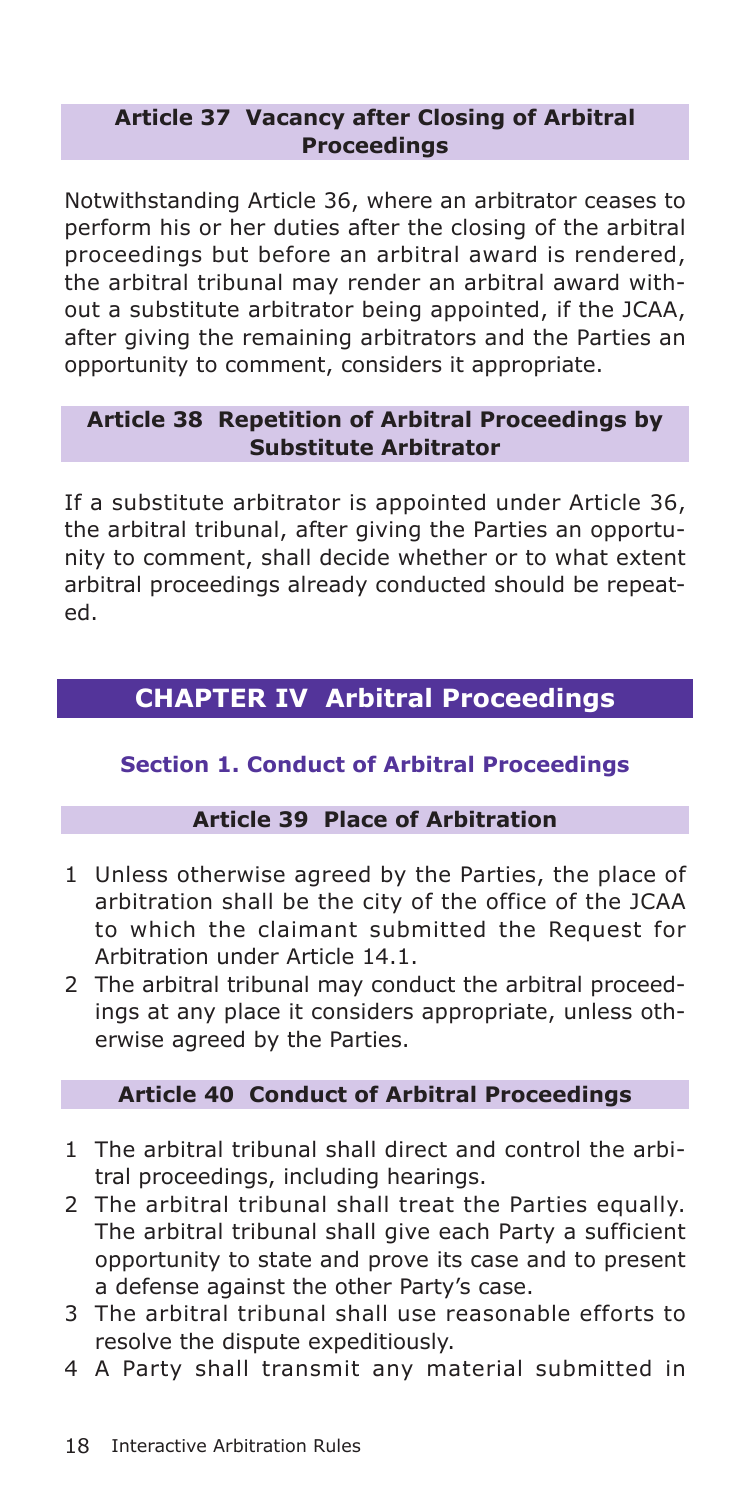writing in the arbitral proceedings to the arbitrator(s), the other Party and the JCAA; and the arbitral tribunal shall transmit to the JCAA a copy of any Communications in writing to the Parties.

## **Article 41 Rejection of Party's Untimely Submission of Statement or Evidence**

The arbitral tribunal may reject and disregard a Party's submission of statement or evidence if it is made in an untimely manner.

## **Article 42 Confidentiality**

- 1 Arbitral proceedings shall be held in private, and all records thereof shall be closed to the public.
- 2 The arbitrators, the JCAA (including its directors, officers, employees, and other staff), the Parties, their counsel and assistants, and other persons involved in the arbitral proceedings shall not disclose facts related to or learned through the arbitral proceedings and shall not express any views as to such facts, except where disclosure is required by law or in court proceedings, or based on any other justifiable grounds.

## **Article 43 Time Limit of Arbitral Award and Procedural Schedule**

- 1 The arbitral tribunal shall use reasonable efforts to render an arbitral award within seven and a half months from the date when it is constituted.
- 2 To implement Article 43.1, the arbitral tribunal shall consult with the Parties, and make a schedule of the arbitral proceedings in writing (the "**Procedural Schedule**") to the extent necessary and feasible as early as practicable. The consultation shall be conducted through preliminary meetings, video conferences, telephone conferences, exchanges of documents or any other appropriate methods determined by the arbitral tribunal. The arbitral tribunal shall send the Procedural Schedule to the Parties and the JCAA.
- 3 The arbitral tribunal may amend the Procedural Schedule under Article 43.2 during the course of the arbitral proceedings after giving the Parties an opportunity to comment.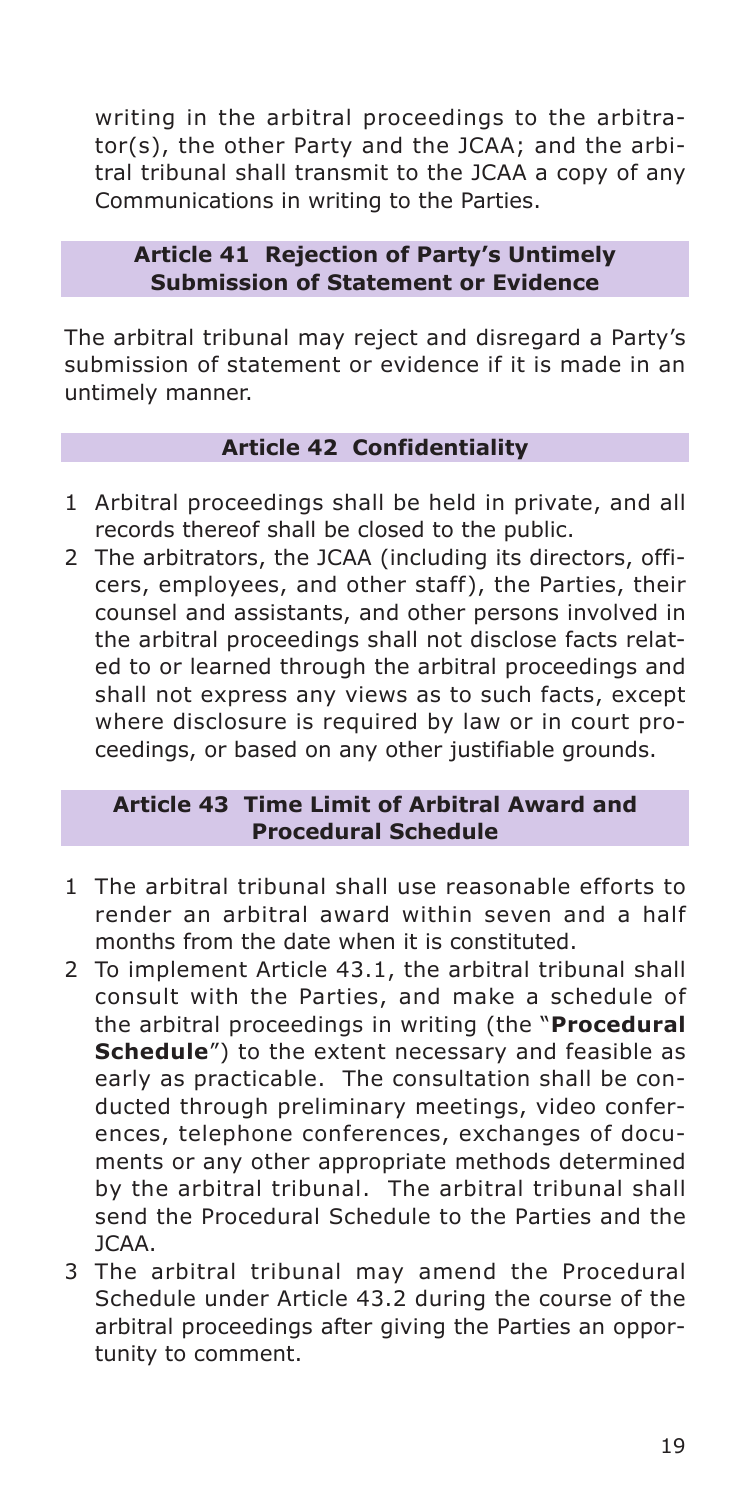#### **Article 44 Submission of Written Statements and Evidence**

- 1 Within the time limits under the Rules or the time limits fixed by the arbitral tribunal, each Party shall submit to the arbitral tribunal one or more written statements setting forth such Party's case on the facts and law (the "**Written Statements**") and evidence.
- 2 The arbitral tribunal shall acknowledge receipt of the Written Statements and evidence submitted by a Party.

## **Article 45 Default of a Party**

- 1 If one Party fails to submit the Written Statements including the Answer within the time limits under the Rules or the time limits fixed by the arbitral tribunal, the arbitral tribunal shall continue the arbitral proceedings without treating such failure in itself as an admission of the other Party's statements.
- 2 If one Party, without sufficient cause, fails to appear at a hearing or to produce evidence, the arbitral tribunal may continue the arbitral proceedings and make the arbitral award based on the evidence before it.

## **Article 46 Competence of Arbitral Tribunal to Determine Jurisdiction**

- 1 The arbitral tribunal may make a determination on any objection as to the existence or validity of an arbitration agreement and any other matters regarding its own jurisdiction.
- 2 The arbitral tribunal shall make a decision to terminate the arbitral proceedings if it finds that it has no jurisdiction.

## **Article 47 Decision on Separate Proceedings**

- 1 The arbitral tribunal may make a determination on any objection as to a Single Arbitration for Multiple Claims.
- 2 If the arbitral tribunal finds that the requirements under Article 15.1 are not satisfied, the arbitral tribunal shall make a decision to separate the arbitral proceedings (the "**Decision on Separate Proceedings**") and notify the Parties thereof. The arbitral tribunal shall not make a Decision on Separate Proceedings if the respondent has not raised an objec-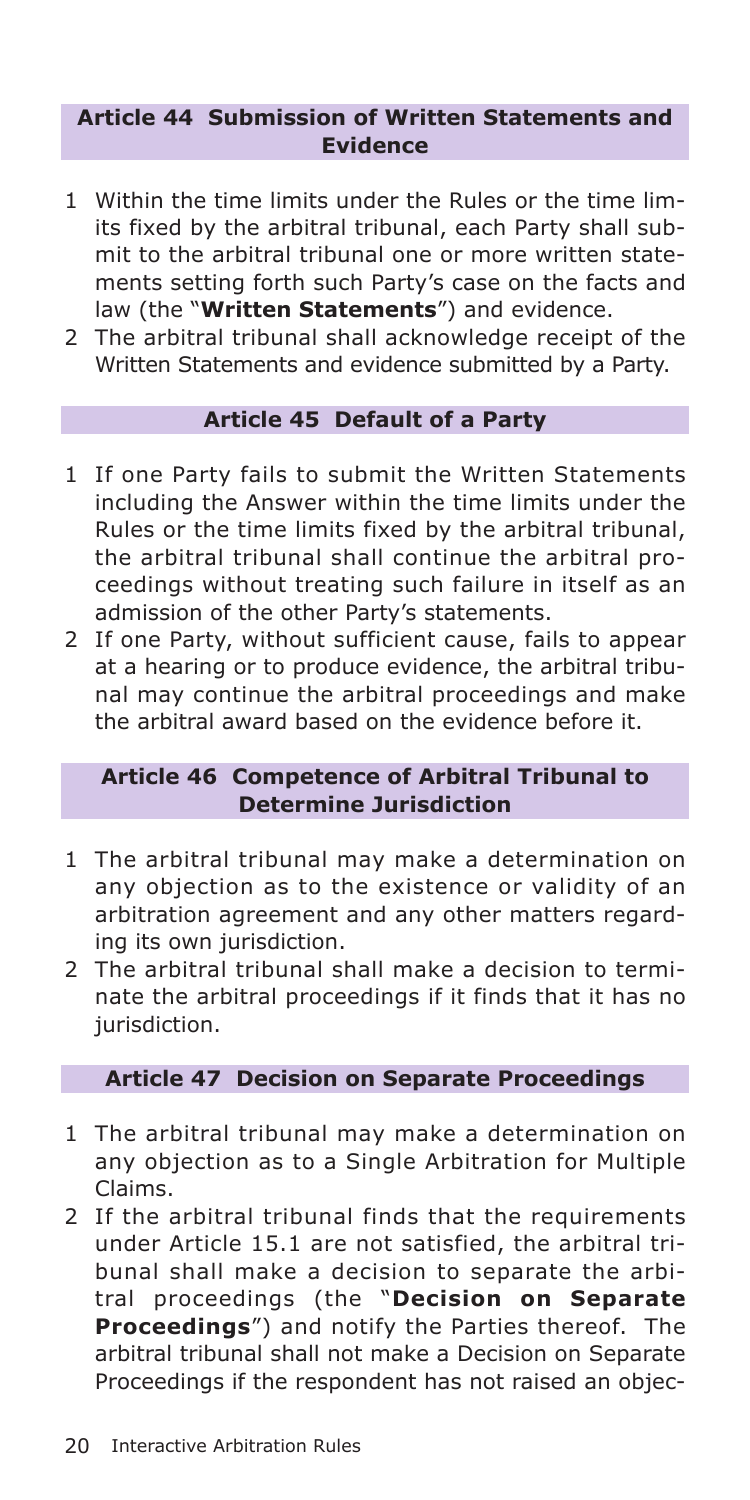tion within the time limit under Article 15.2.

- 3 Upon the Decision on Separate Proceedings, the mandate of the arbitral tribunal shall be terminated, and the arbitral proceedings shall be conducted separately as to each separated claim(s). The mandate of the arbitral tribunal, however, shall not be terminated as to:
	- (a) any claim(s) against which the respondent that has raised no objection within the time limit under Article 15.2; or
	- (b) any claim(s) for which the respondent has requested continuation of the mandate of the arbitral tribunal within one week from the respondent's receipt of the notice of the Decision on Separate Proceedings.
- 4 If the arbitral proceedings are to be conducted separately under Article 42.3, calculation of periods of time based on the respondent's receipt of the notice of the Request for Arbitration shall be determined based on the respondent's receipt of the notice of the Decision on Separate Proceedings.
- 5. Articles 67.2, 67.4, 67.5, 67.6 and 69 through 71 shall apply *mutatis mutandis* to the Decision on Separate Proceedings.
- 6. Articles 48.1 through 48.5 shall apply *mutatis mutandis*, if:
	- (a) the counterclaim does not satisfy the requirements under Article 19.1;
	- (b) (i) the amendment of the claim does not satisfy the requirements under Article 21.1, or
		- (ii) the application for approval of an amendment is denied under Article 21.3; or
	- (c) (i) the joinder does not satisfy the requirements under Article 57.1, or
		- (ii) the joinder is denied under Article 57.5.
- 7. Notwithstanding Article 42.6, the mandate of the arbitral tribunal shall not be terminated as to:
	- (1) any claim(s) pending before the counterclaim or the amendment of the claim was filed; or
	- (2) any claim(s) pending before the joinder that was applied for after the constitution of the arbitral tribunal.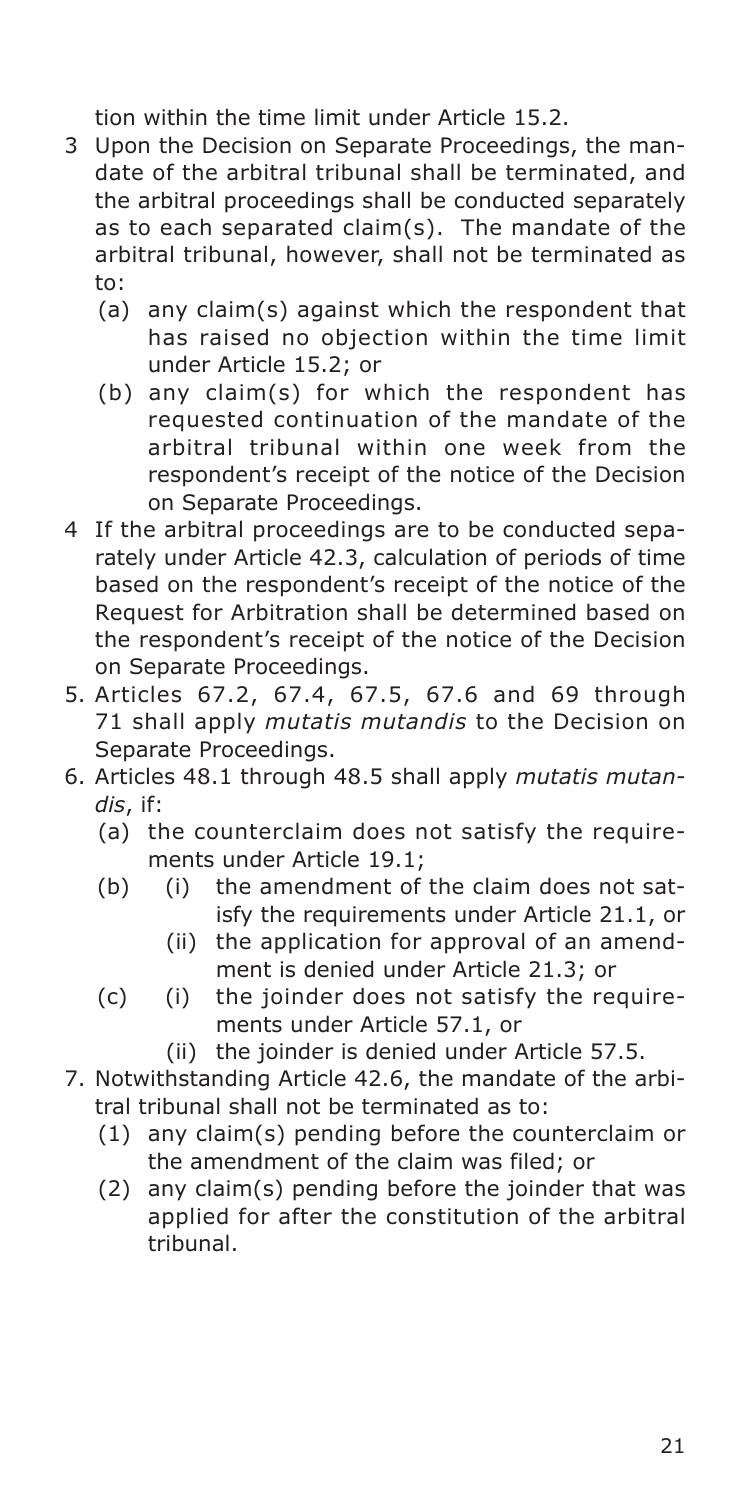## **Article 48 Arbitral Tribunal's Active Role in Clarifying Parties' Positions and Ascertaining Issues**

- 1 At a stage as early as possible in the arbitral proceedings, the arbitral tribunal shall draft a document containing a summary of each Party's positions on factual and legal grounds of the claim and the defense (**"Positions"**) and the factual and legal issues that the arbitral tribunal tentatively ascertains arising from the Positions (**"Issues"**). The arbitral tribunal shall present such document to the Parties, and give the Parties an opportunity to comment on the Positions and the Issues within a time limit fixed by the arbitral tribunal.
- 2 Within the time limit fixed by the arbitral tribunal under Article 48.1, the Parties shall provide their comments in writing on the Positions and the Issues specifying which parts of the Positions and the Issues they agree or disagree with.
- 3 The arbitral tribunal may revise the Positions and the Issues taking into account the comments provided by the Parties under Article 48.2.
- 4 The arbitral tribunal may use the revised Positions under Article 48.3 as the Parties' positions set forth in the arbitral award.
- 5 Notwithstanding Article 48.4, during the further course of the arbitral proceedings, if a Party finds further amendments to be required, the Party may request in writing that the Positions be amended. Unless the arbitral tribunal rejects the request because of delay, the arbitral tribunal may use such amended Positions as the Party's position set forth in the arbitral award.

## **Article 49 Interim Decision**

The arbitral tribunal, if it considers it appropriate, may make an interim decision on a dispute arising during the course of the arbitral proceedings. Articles 67.2 and 68 shall apply *mutatis mutandis* to such decision. The arbitral tribunal may omit the statement of reasons.

## **Article 50 Decision on Hearings**

1 The arbitral tribunal shall decide whether to proceed with holding hearings or whether to proceed based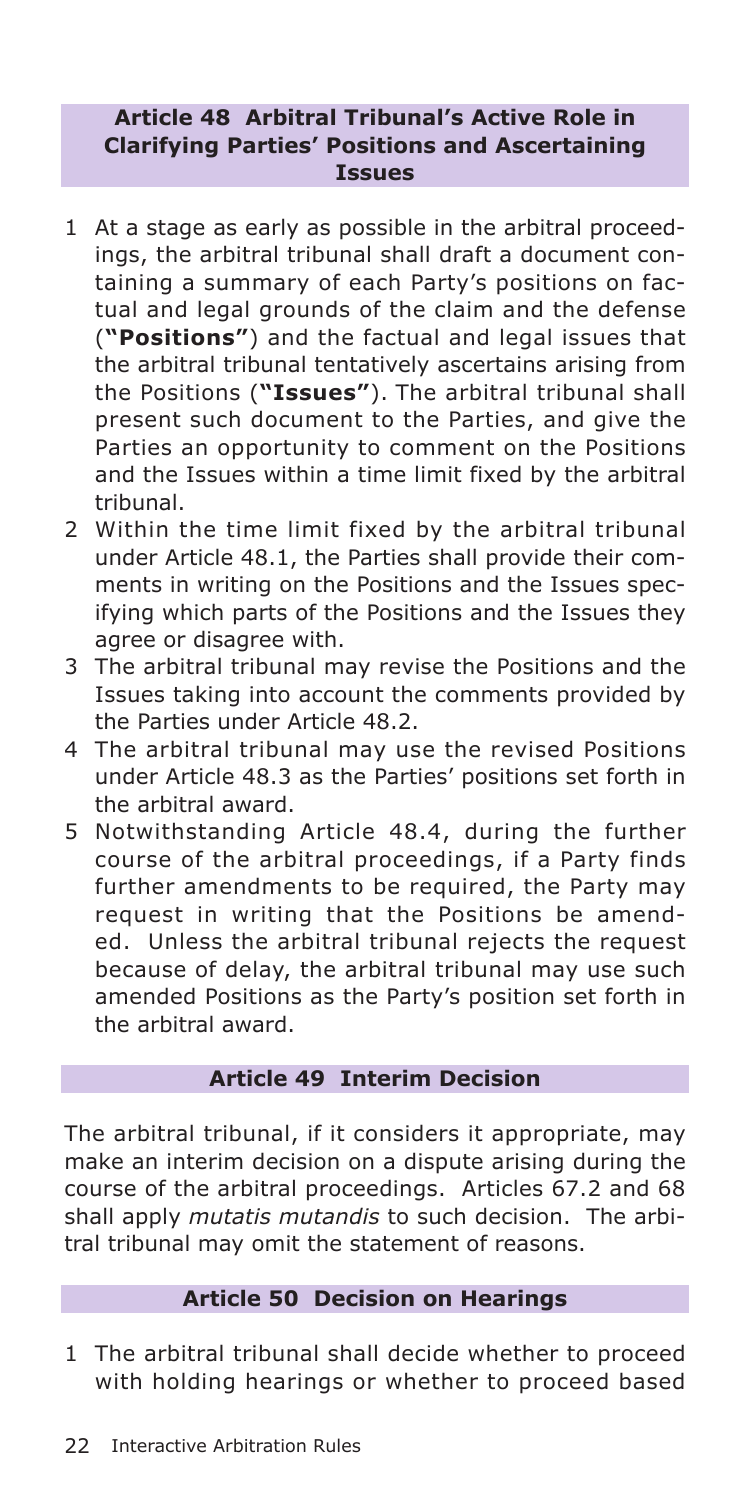only on documents and other materials; provided that the arbitral tribunal shall hold such hearings, if so requested by a Party at an appropriate stage of the arbitral proceedings.

- 2 Notwithstanding Article 50.1, whether or not witness examination should be conducted shall be subject to Articles 56.3 and 56.4.
- 3 Where the hearings are to be held, the arbitral tribunal should select appropriate means for holding a hearing, including by video conference or other methods.

## **Article 51 Scheduled Date and Place of Hearings**

- 1 The arbitral tribunal, after giving the Parties an opportunity to comment, shall fix the scheduled date and place of hearings. If a hearing lasts more than one day, the arbitral tribunal shall hold the hearing on consecutive days, to the extent feasible.
- 2 If the arbitral tribunal has fixed the scheduled date and place of a hearing, it shall promptly notify the Parties of the scheduled date and place of the hearing.
- 3 The arbitral tribunal shall change the scheduled date of a hearing at the joint request of the Parties. The arbitral tribunal may change the scheduled date at the request of one Party, if it finds a compelling reason to do so.
- 4 Any request under Article 51.3 shall be made in writing, unless made at a hearing or during an oral consultation under Article 43.2.

## **Article 52 Appearance by Parties at Hearings**

- 1 The arbitral tribunal, in principle, shall hold hearings in the presence of all the Parties.
- 2 The arbitral tribunal may hold a hearing even if any or all of the Parties fail to appear.

#### **Article 53 Waiver of Right to Object**

A Party who knows that any of the Rules has not been complied with but fails to promptly object to such non-compliance, shall be deemed to have waived its right to object.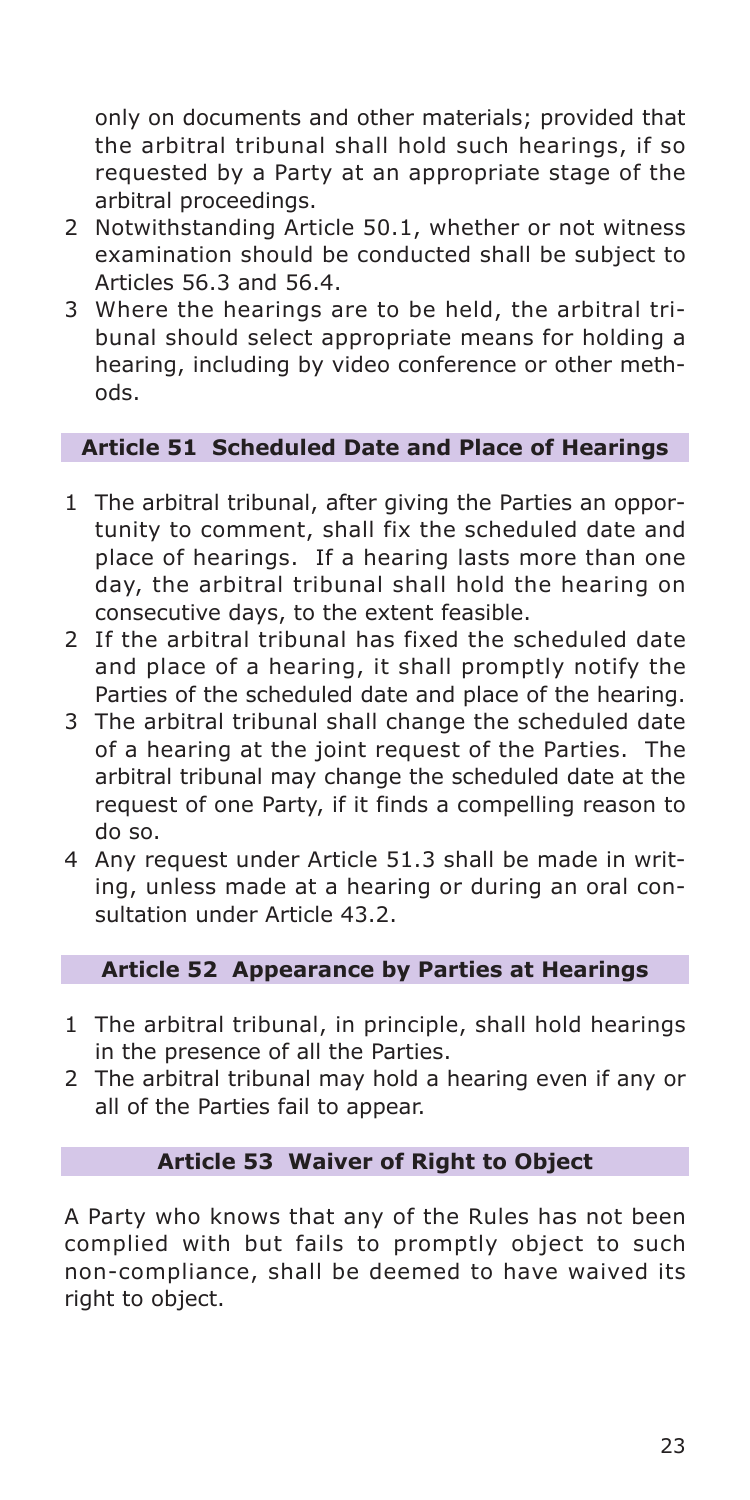- 1 Each Party shall have the burden of proving the facts relied on to support its claims or defenses.
- 2 The arbitral tribunal, on its own motion, may examine evidence not presented by any Party, when the arbitral tribunal considers it necessary.
- 3 The arbitral tribunal may examine evidence outside the hearings. The arbitral tribunal, however, shall give the Parties an opportunity to submit statements in writing or orally regarding such evidence.
- 4 The arbitral tribunal, at the written request of a Party or on its own motion, may order any Party to produce documents in its possession that the arbitral tribunal considers necessary to examine after giving the Party in possession an opportunity to comment, unless the arbitral tribunal finds reasonable grounds for the Party in possession to refuse the production.

## **Article 55 Expert Appointed by Arbitral Tribunal**

- 1 The arbitral tribunal, after giving the Parties an opportunity to comment, may appoint one or more experts to advise it with respect to any matters to be determined and to report, in writing or orally, the findings of such expert(s) to the arbitral tribunal.
- 2 If a Party so requests, the arbitral tribunal, after delivery of the report under Article 55.1, shall give the Parties an opportunity to put questions to the expert(s) in a hearing. The arbitral tribunal, if it considers it necessary, may give the Parties an opportunity to submit their own expert reports.

## **Article 56 Expressing Arbitral Tribunal's Preliminary Views**

- 1 In order to assist the Parties to present their cases effectively and efficiently, prior to the time of the arbitral tribunal's decision as to whether or not witness examination will be conducted, the arbitral tribunal shall prepare and give a written summary to the Parties on the following items:
	- (1) the factual issues that the arbitral tribunal considers important and the arbitral tribunal's preliminary views with respect thereto;
	- (2) the legal issues that the arbitral tribunal considers important and the arbitral tribunal's prelimi-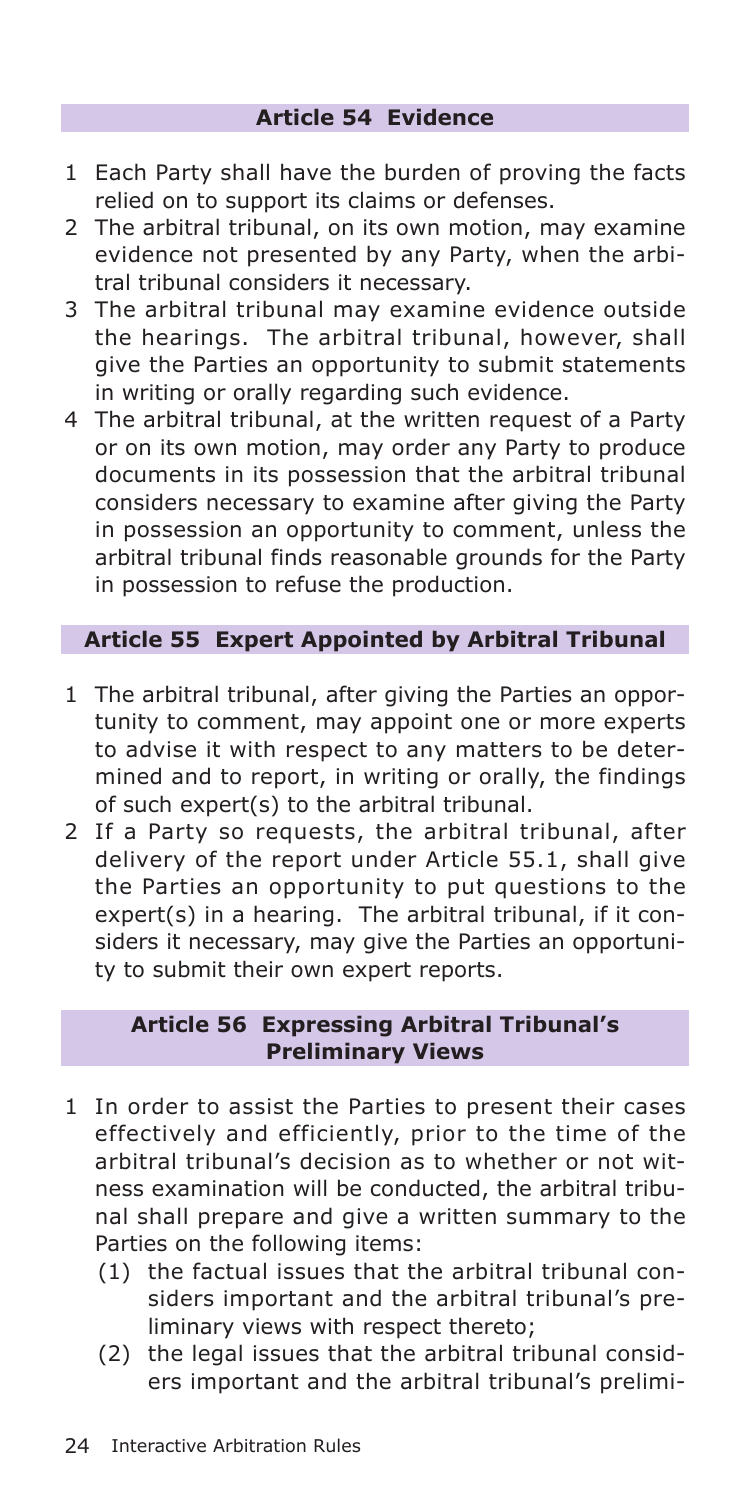nary views with respect thereto; and

- (3) any other matters that the arbitral tribunal considers important.
- 2 The arbitral tribunal shall give the Parties an opportunity to comment on the items under Articles 56.1(1) through (3) within a time limit fixed by the arbitral tribunal.
- 3 The Parties, within the time limit fixed by the arbitral tribunal under Article 56.2, may comment in writing on the items under Articles 56.1(1) through (3) and, on whether or not witness examination should be conducted.
- 4 Taking into account the Parties' comments under Article 56.3, the arbitral tribunal shall decide whether or not to witness examination will be conducted.
- 5 The preliminary views expressed by the arbitral tribunal under Article 56.1 shall not be binding upon the arbitral tribunal's subsequent decisions or the arbitral award.
- 6 The Parties shall not challenge any arbitrator based on the fact that he or she has expressed preliminary views under Article 56.1.

## **Article 57 Third Party Joinder**

- 1 A third party may join in the arbitral proceedings as a claimant or a Party may request a third party to join in the arbitral proceedings as a respondent, if:
	- (1) all Parties and the third party have agreed in writing to the joinder; or
	- (2) all claims are made under the same arbitration agreement; provided, however, that the third party's consent in writing to such joinder is necessary when the third party is requested to join as respondent after the constitution of the arbitral tribunal.
- 2 If the third party joins the arbitral proceedings before the arbitral tribunal is constituted, the arbitrators shall be appointed under Articles 25 through 27, 29 and 30. If any arbitrators have been appointed under these Rules before the third party joinder, the appointment of such arbitrators shall be no longer effective.
- 3 Where the arbitrators are appointed under Article 56.2, calculation of periods of time under Articles 26, 27.1 and 29.2 shall be determined based on the date that the respondent against whom the claim is made in the application for joinder receives the notice of the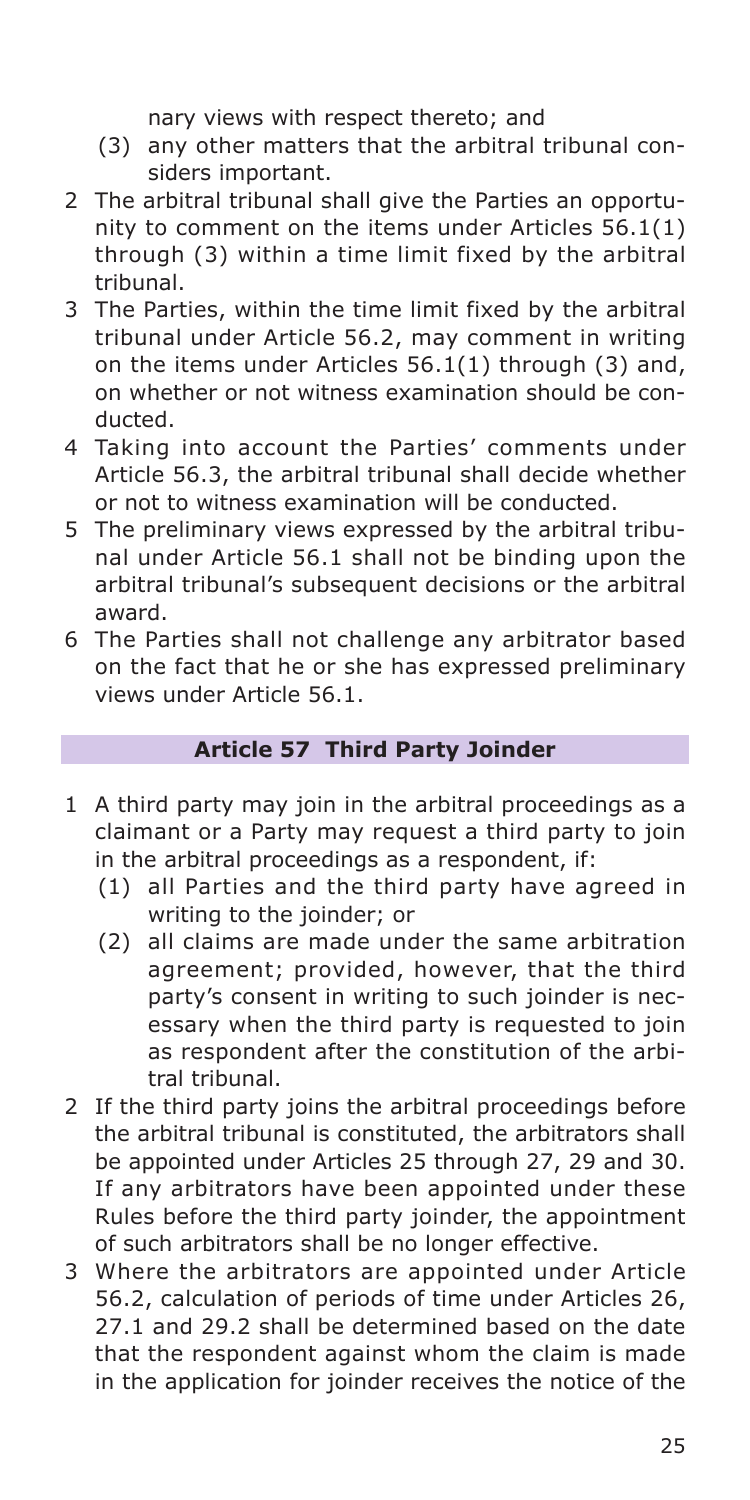application for joinder.

- 4 If the third party joins in the arbitral proceedings after the arbitral tribunal is constituted, the arbitral tribunal shall remain the same.
- 5 Even when the requirement under Article 57.1 is satisfied, the arbitral tribunal may deny joinder if it finds that such joinder will delay the arbitral proceedings or it finds any other reasonable grounds.
- 6 Articles 14, 15.2 and 16.1 shall apply *mutatis mutandis* to an application for joinder; provided that "the respondent" under Articles 15.2, 16.1 and 47.3 shall be read as "the Party other than the Party that has submitted an application for joinder, and the third party who has been requested to join as respondent."
- 7 Article 18, 19 or 20 shall apply *mutatis mutandis* to an answer, counterclaim or setoff defense to the claim made in the application for joinder.

## **Article 58 Consolidation**

The arbitral tribunal may, at the written request of a Party and when it finds it necessary, consolidate and hear the pending claim(s) with the other claim(s) (as to which no arbitral tribunal has been constituted), if:

- (1) all Parties (including the parties to the other claim(s) to be consolidated) have agreed in writing;
- (2) the pending claim(s) and the claim(s) to be consolidated arise under the same arbitration agreement; provided, however, that the written consent to such consolidation by the party to the other claim(s) is necessary when the party has not been a Party to the pending claim(s); or
- (3) both the pending claim(s) and the other claim(s) to be consolidated arise between the same Parties, and
	- (a) the same or a similar question of fact or law arises from the claims;
	- (b) the dispute is referred by the arbitration agreement to arbitration under the Rules; and
	- (c) the arbitral proceedings are capable of being conducted in a single proceeding with regard to the place of arbitration, the number of arbitrators, language(s) of the arbitration, and other issues governed by the arbitration agreements under which the claims arise.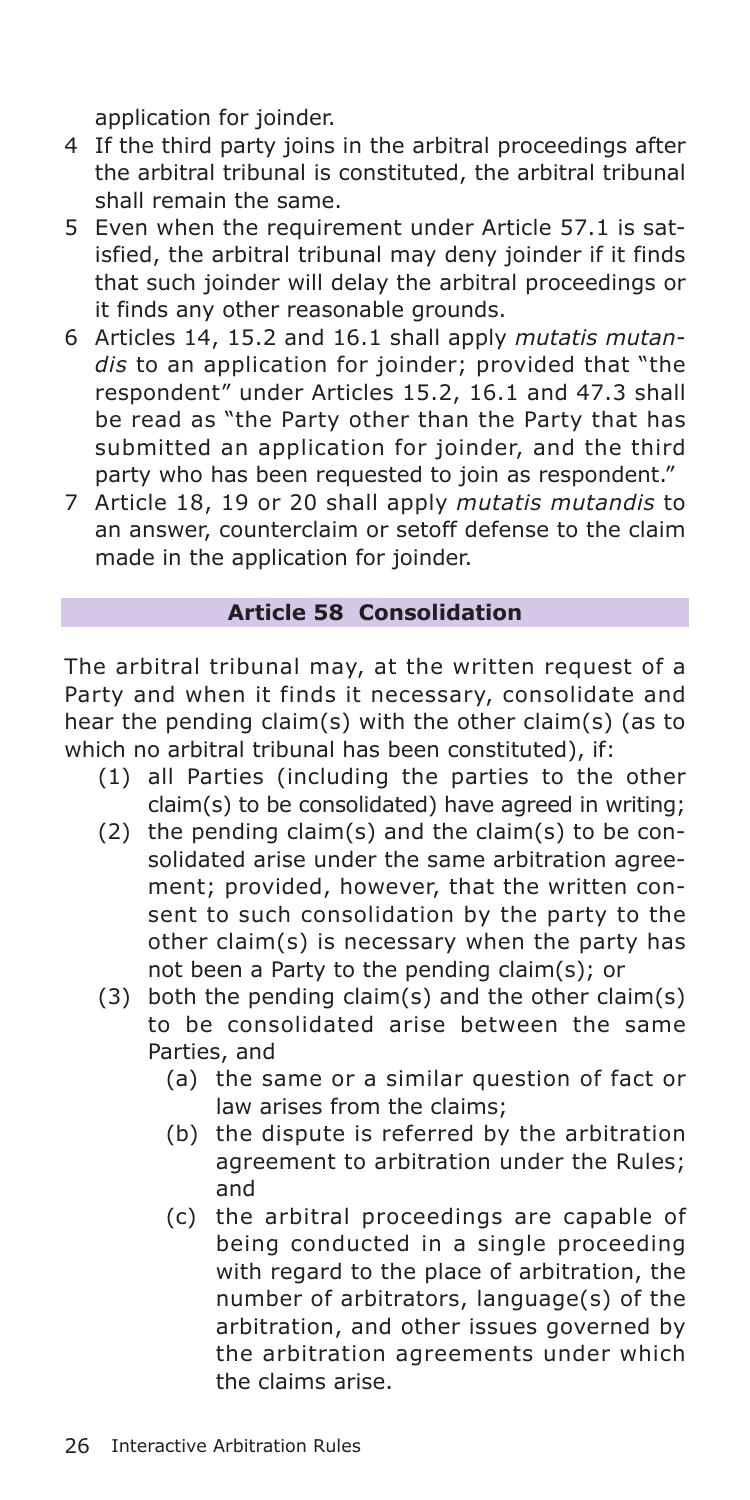- 1 The Parties, at any time during the course of the arbitral proceedings, may agree in writing to refer the dispute to mediation proceedings under the Commercial Mediation Rules of the JCAA (the "**CMR**"). No arbitrator assigned to the dispute shall be appointed as mediator, except if appointed under Article 60.1.
- 2 If the Parties enter into an agreement under Article 59.1, the arbitral tribunal, at the request of either Party, shall stay the arbitral proceedings.
- 3 All offers, admissions, or other statements by the Parties, or recommendations by the mediator, made during the course of the mediation proceedings shall be inadmissible as evidence in the arbitral proceedings unless otherwise agreed by the Parties.
- 4 If the mediation proceedings are terminated under Article 28.1(1) through 28.1(7) of the CMR, the arbitral tribunal, at the request of either Party, shall resume the arbitral proceedings.

## **Article 60 Special Rules for the CMR if an Arbitrator serves as Mediator**

- 1 Notwithstanding Article 59.1, the Parties may agree in writing to appoint an arbitrator assigned to the same dispute as a mediator, and refer the dispute to mediation proceedings under the CMR. If the Parties do so, the Parties shall not challenge the arbitrator based on the fact that the arbitrator is serving or has served as a mediator.
- 2 Notwithstanding Article 22.1 of the CMR, an arbitrator who serves as mediator in regard to the same dispute shall not consult separately with any of the Parties orally or in writing, without the agreement of the Parties in writing. The arbitrator shall disclose to all other Parties, in each instance, the fact that such consultation has taken place, excluding the contents thereof.
- 3 The Parties shall submit to the JCAA a copy of the agreement under Article 60.1, when they refer the dispute to mediation proceedings under Article 60.1.
- 4 The mediator's remuneration under Article 60, the request fee and the administrative fee for the mediation proceedings shall be calculated as follows:
	- (1) the request fee and the administrative fee for the mediation proceedings are not required to be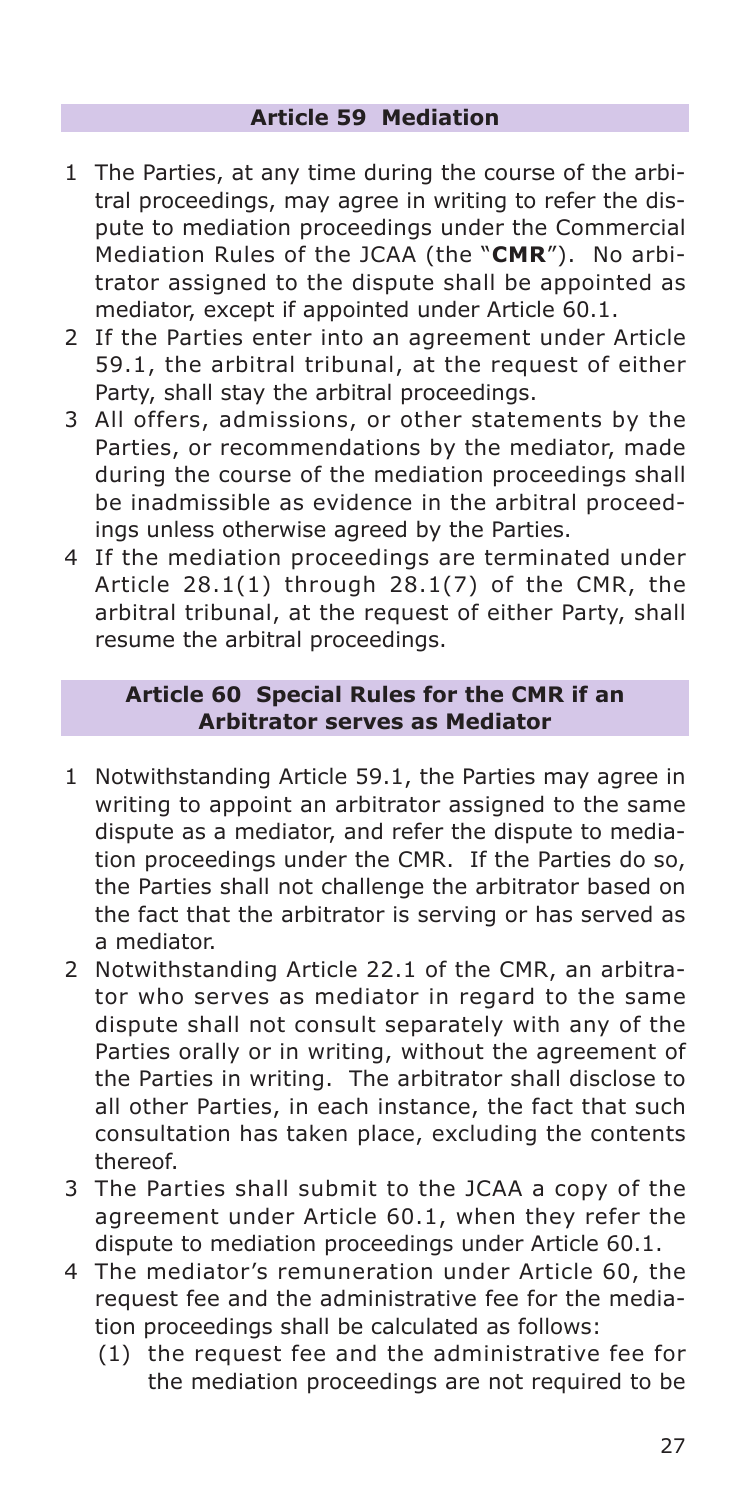paid; and

- (2) Articles 81 and 82 and the provisions of Part 3 of the Rules shall apply to the arbitrator's remuneration and expenses incurred with respect to conducting the mediation proceedings.
- 5 The CMR, except Articles 12 through 14, 16 and 17, shall apply to the mediation under Article 60.

## **Article 61 Closing and Reopening of Arbitral Proceedings**

- 1 The arbitral tribunal shall close the arbitral proceedings upon determining that the Parties have been given sufficient opportunity to state and prove their respective claims and present defenses thereto and that the arbitral tribunal is able to render an arbitral award.
- 2 The arbitral tribunal may close the arbitral proceedings as to certain claims, upon determining that the requirements under Article 61.1 as to such claims have been satisfied.
- 3 Before closing the arbitral proceedings under Article 61.1 or 61.2, the arbitral tribunal shall provide the Parties with appropriate advance notice thereof.
- 4 The arbitral tribunal, if it considers it necessary, may reopen the arbitral proceedings. The arbitral tribunal shall not, in principle, reopen the arbitral proceedings after the lapse of three weeks from the date of closing.

## **Article 62 Termination of Arbitral Proceedings**

- 1 The arbitral proceedings shall terminate upon the rendering of an arbitral award, upon the Parties' withdrawal of all the claims before the constitution of the arbitral tribunal, or upon a decision to terminate the arbitral proceedings.
- 2 The arbitral tribunal shall make a decision to terminate the arbitral proceedings, if:
	- (1) the arbitral tribunal approves the withdrawal of all the claims under Article 23.3;
	- (2) the arbitral tribunal finds that it has no jurisdiction under Article 46.2; or
	- (3) the arbitral tribunal finds that the continuation of the arbitral proceedings has become unnecessary or impossible.
- 3 The mandate of the arbitral tribunal terminates upon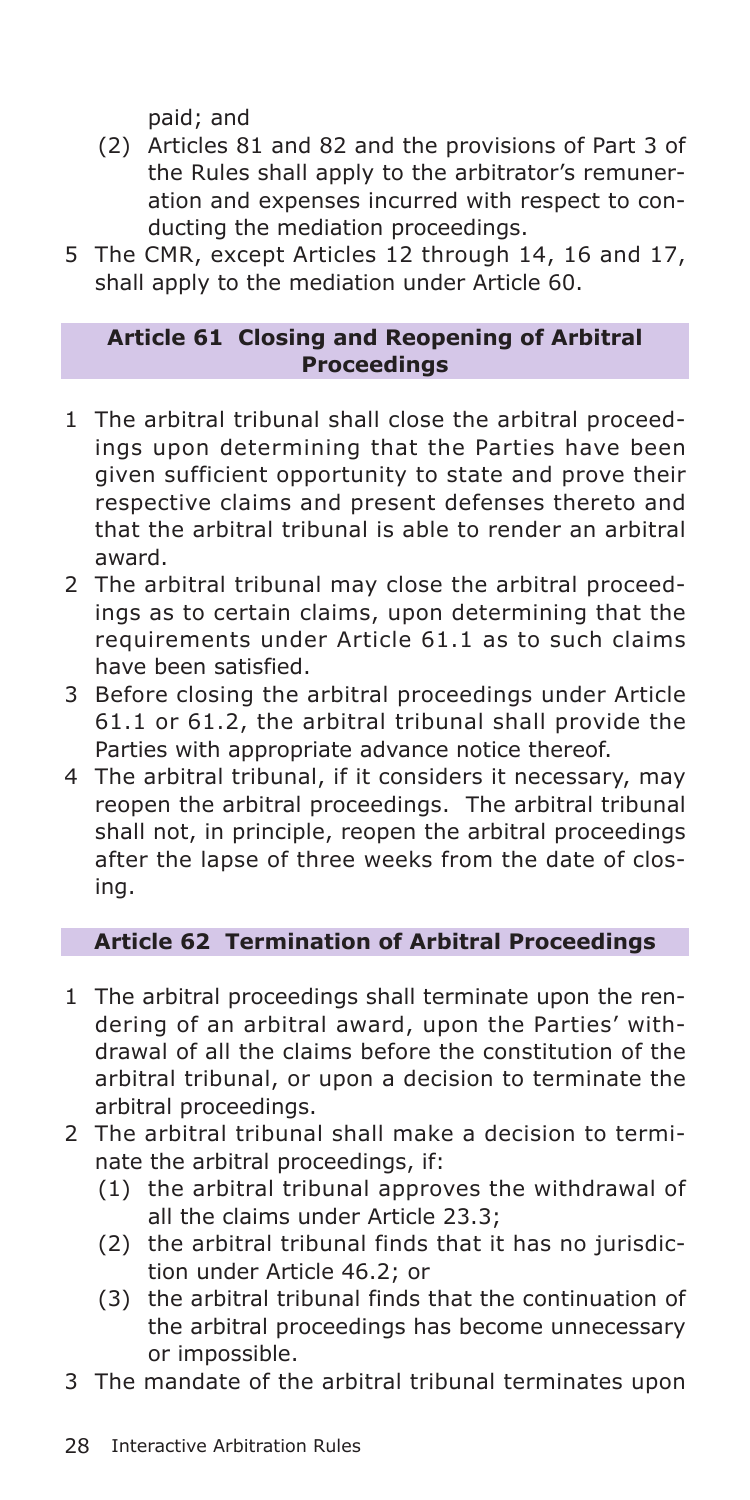termination of the arbitral proceedings, subject to Articles 69 through 71.

4 Articles 67.2, 67.4, 67.5, 67.6 and 68 shall apply *mutatis mutandis* to the decision to terminate the arbitral proceedings.

## **Section 2. Arbitral Award**

## **Article 63 Final Award, Partial Award and Award by Consent**

- 1 The arbitral tribunal shall render an arbitral award on all claims presented in the arbitral proceedings.
- 2 Notwithstanding Article 63.1, if the arbitral tribunal has closed the arbitral proceedings as to certain claims under Article 61.2, it may render a partial award on such claims.
- 3 If the Parties agree on a settlement of the dispute during the course of the arbitral proceedings, the arbitral tribunal, upon the request of the Parties, may record the settlement in the form of an arbitral award on agreed terms.

## **Article 64 Prohibition of Disclosing Dissenting Opinion**

Where the arbitral tribunal is composed of three arbitrators, the arbitral tribunal shall state in the arbitral award only its decision under Articles 32.1 and 32.2. No arbitrator shall disclose its dissenting or individual opinion in any manner.

## **Article 65 Effect of Arbitral Award**

An arbitral award shall be final and binding on the Parties.

## **Article 66 Rules Applicable to Substance of Dispute**

- 1 The arbitral tribunal shall decide the dispute in accordance with such rules of law agreed by the Parties to be applicable to the substance of the dispute.
- 2 Failing such agreement by the Parties under Article 66.1, the arbitral tribunal shall apply the substantive law of the country or state to which the dispute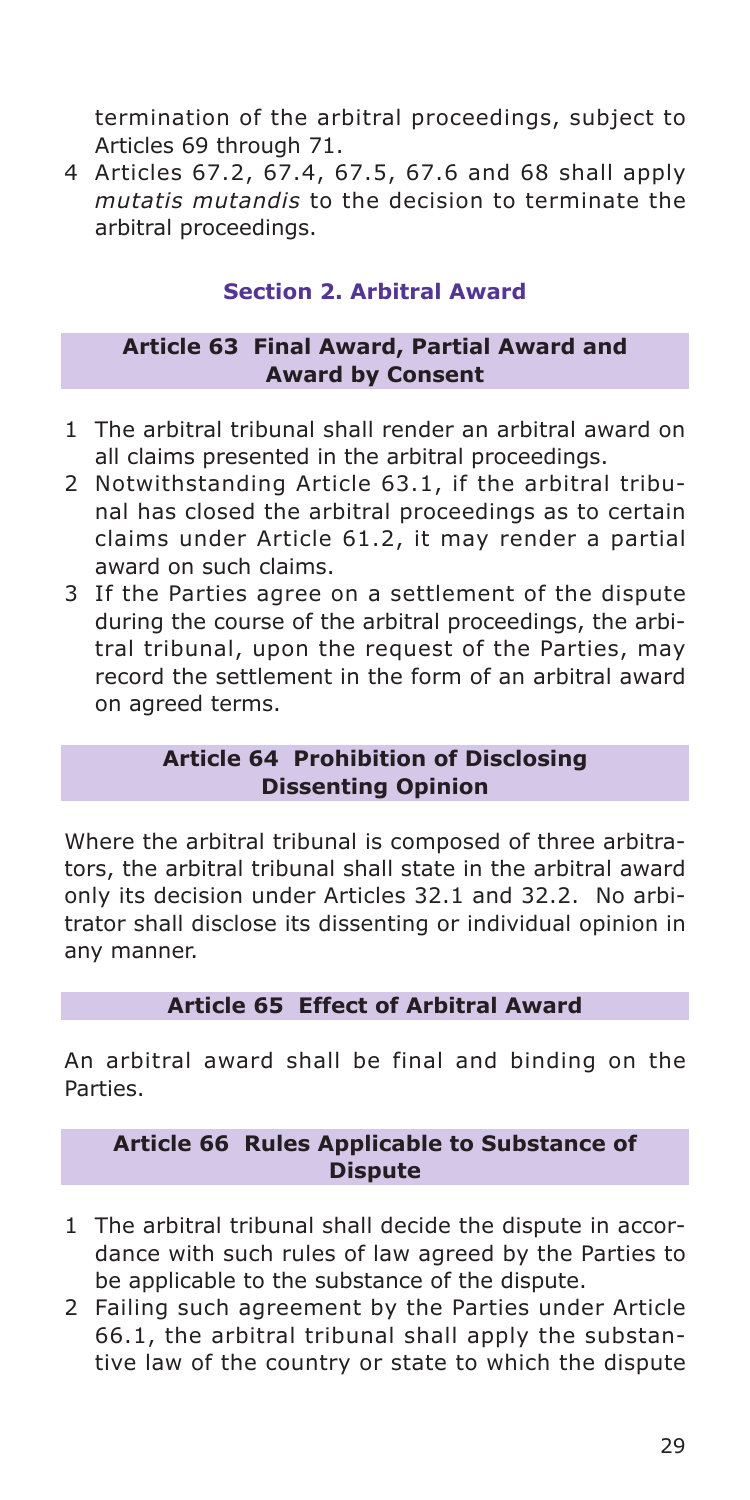referred to the arbitral proceedings is most closely connected.

3 Notwithstanding Articles 66.1 and 66.2, the arbitral tribunal shall decide *ex aequo et bono* only if all Parties have expressly requested it to do so.

#### **Article 67 Arbitral Award - Number of Copies and Format**

- 1 The arbitral tribunal shall make a number of hard copies of the arbitral award sufficient to provide one hard copy for each of the Parties and one hard copy for the JCAA.
- 2 The arbitral award shall state the following:
	- (1) the full names and street addresses of the Parties (if a Party is a legal entity or other association, the corporate name, street address and the name of the Party's representative);
	- (2) the name and street address of counsel, if a Party is represented;
	- (3) the determination on the relief and remedy sought;
	- (4) the procedural history;
	- (5) the reasons upon which the arbitral award is based;
	- (6) the date of the arbitral award; and
	- (7) the place of arbitration.
- 3 If the Parties have agreed that no reasons are to be given, or if the arbitral tribunal records a settlement in the form of an arbitral award on agreed terms under Article 63.3, the reasons shall be omitted. The arbitral tribunal, however, shall state the reason for such omission in the arbitral award.
- 4 The arbitral tribunal shall determine in the arbitral award the total amount of costs and the allocation thereof under Article 81.1. The arbitral tribunal, however, is not required to do so in a partial award.
- 5 If one Party has to repay an amount to the other Party based on the allocation under Article 67.4, the arbitral tribunal shall order that that Party shall repay such amount to the other Party in the arbitral award.
- 6 The arbitrator(s) shall sign the arbitral award. If there is more than one arbitrator and an arbitrator fails to sign the arbitral award, the signatures of the majority of the arbitral tribunal shall suffice. The reason for such failure to sign shall be stated in the arbitral award.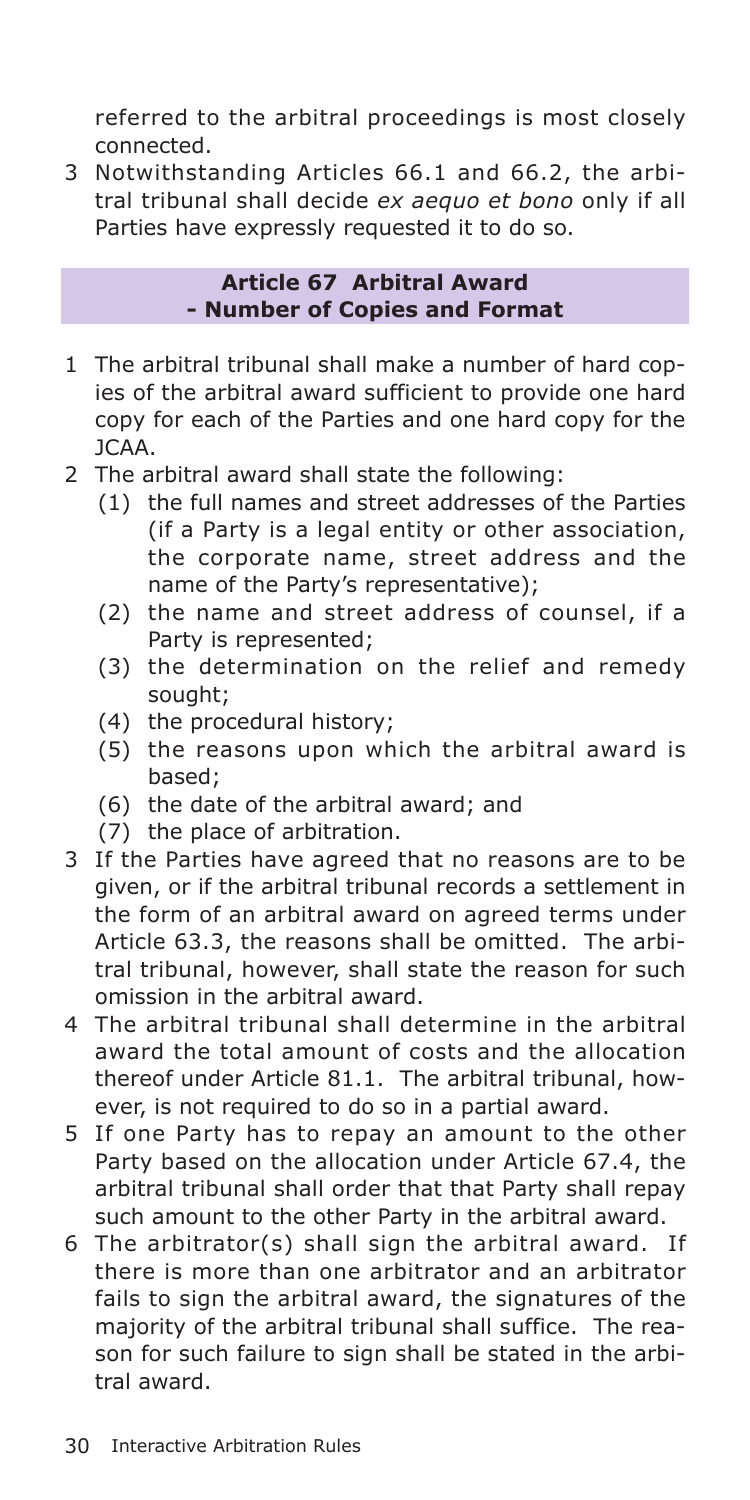## **Article 68 Notice of Arbitral Award**

- 1 The JCAA shall send the arbitral award to each Party after the Parties have fully paid to the JCAA the amount due, consisting of the arbitrator(s)' remuneration and expenses, and other reasonable expenses incurred with respect to the arbitral proceedings as required to be paid to the JCAA.
- 2 The JCAA shall keep one original of the arbitral award.

## **Article 69 Correction of Arbitral Award**

- 1 The arbitral tribunal, upon the written request of a Party, or on its own motion, may correct any computational, clerical, or any other errors or omissions of a similar nature.
- 2 A Party, within four weeks from its receipt of the arbitral award, may request the arbitral tribunal to make a correction of the arbitral award.

#### **Article 70 Interpretation of Arbitral Award**

A Party, within four weeks from its receipt of the arbitral award, may request in writing the arbitral tribunal to give an interpretation of a specific point or part of the arbitral award.

## **Article 71 Additional Arbitral Award**

A Party, within four weeks from its receipt of the arbitral award, may request in writing the arbitral tribunal to make an additional arbitral award as to claims presented in the arbitral proceedings but omitted from the arbitral award.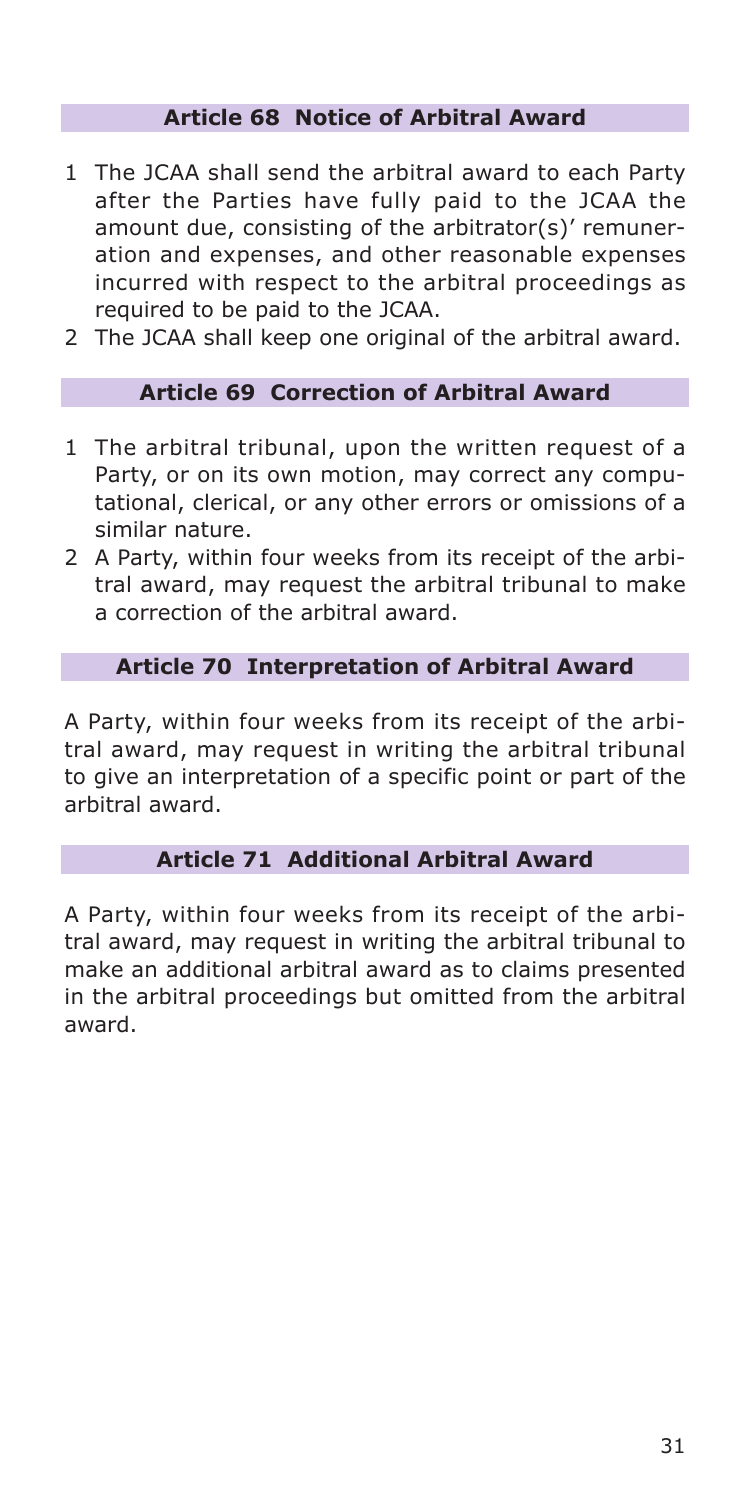# **CHAPTER V Interim Measures by Arbitral Tribunal or by Emergency Arbitrator**

## **Section 1. Interim Measures by Arbitral Tribunal**

## **Article 72 Interim Measures**

- 1 A Party may apply in writing to the arbitral tribunal for the grant of interim measures against the other Party ("**Interim Measures**"). Interim Measures are, for example, orders to:
	- (1) maintain or restore the status quo;
	- (2) take action that would prevent, or refrain from taking action that is likely to cause, current or imminent harm or prejudice to the arbitral proceedings themselves;
	- (3) provide a means of preserving assets out of which a subsequent arbitral award may be satisfied; or
	- (4) preserve evidence that may be relevant and material to the resolution of the dispute.
- 2 The Party requesting Interim Measures under Article  $72.1(1)$ , (2) and (3) shall satisfy the arbitral tribunal that:
	- (1) harm not adequately reparable by an arbitral award of damages is likely to result if the measure is not ordered, and such harm substantially outweighs the harm that is likely to result to the Party against whom the measure is directed if the measure is granted; and
	- (2) there is a reasonable possibility that the requesting Party will succeed on the merits of the claim.
- 3 The arbitral tribunal may order Interim Measures under Article 72.2(4) to the extent it considers appropriate after taking into account the standards under Article 72.2.
- 4 The arbitral tribunal, before granting Interim Measures, shall give each Party a reasonable opportunity to comment.
- 5 Articles 67.2, 68, and 69 shall apply *mutatis mutandis* to the Interim Measures.
- 6 The Parties shall be bound by, and carry out, the Interim Measures ordered by the arbitral tribunal.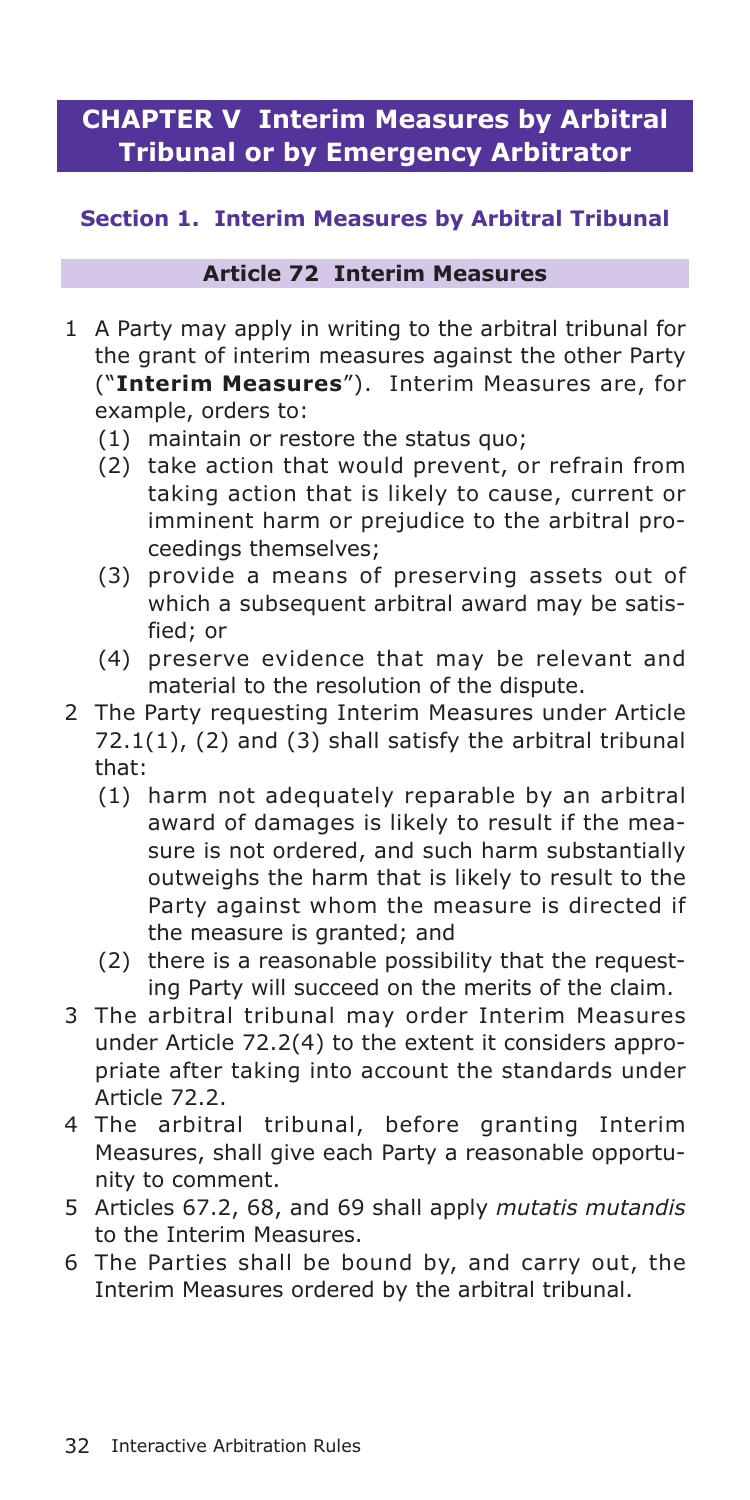## **Article 73 Provision of Security**

The arbitral tribunal may require the Party requesting Interim Measures to provide appropriate security in connection with the Interim Measures.

#### **Article 74 Disclosure**

A Party shall disclose to the arbitral tribunal any material change in the circumstances on which the application or the arbitral tribunal's determination on the Interim Measures is based.

## **Article 75 Modification, Suspension, Termination**

The arbitral tribunal, on the written application of either Party, or on its own motion in exceptional circumstances, may modify, suspend or terminate Interim Measures after giving the Parties an opportunity to comment. Article 71.5 shall apply *mutatis mutandis* to such modification, suspension or termination.

## **Section 2. Interim Measures by Emergency Arbitrator**

#### **Article 76 Application for Emergency Measures**

- 1 Before the arbitral tribunal is constituted, or when any arbitrator has ceased to perform his or her duties, a Party may apply in writing to the JCAA for Interim Measures by an emergency arbitrator ("**Emergency Measures**").
- 2 The application for Emergency Measures shall set forth the following:
	- (1) a statement that the Party is applying for Emergency Measures, and the measures sought;
	- (2) a reference to the arbitration agreement that is invoked;
	- (3) the Parties' full names (if a Party is a legal entity or other association, the corporate name and the name of the Party's representative), street addresses and other known contact details (i.e. the designated street address including, if a Party is a natural person, such Party's place of employment, telephone number, facsimile number and e-mail address);
	- (4) the full name, street address and other con-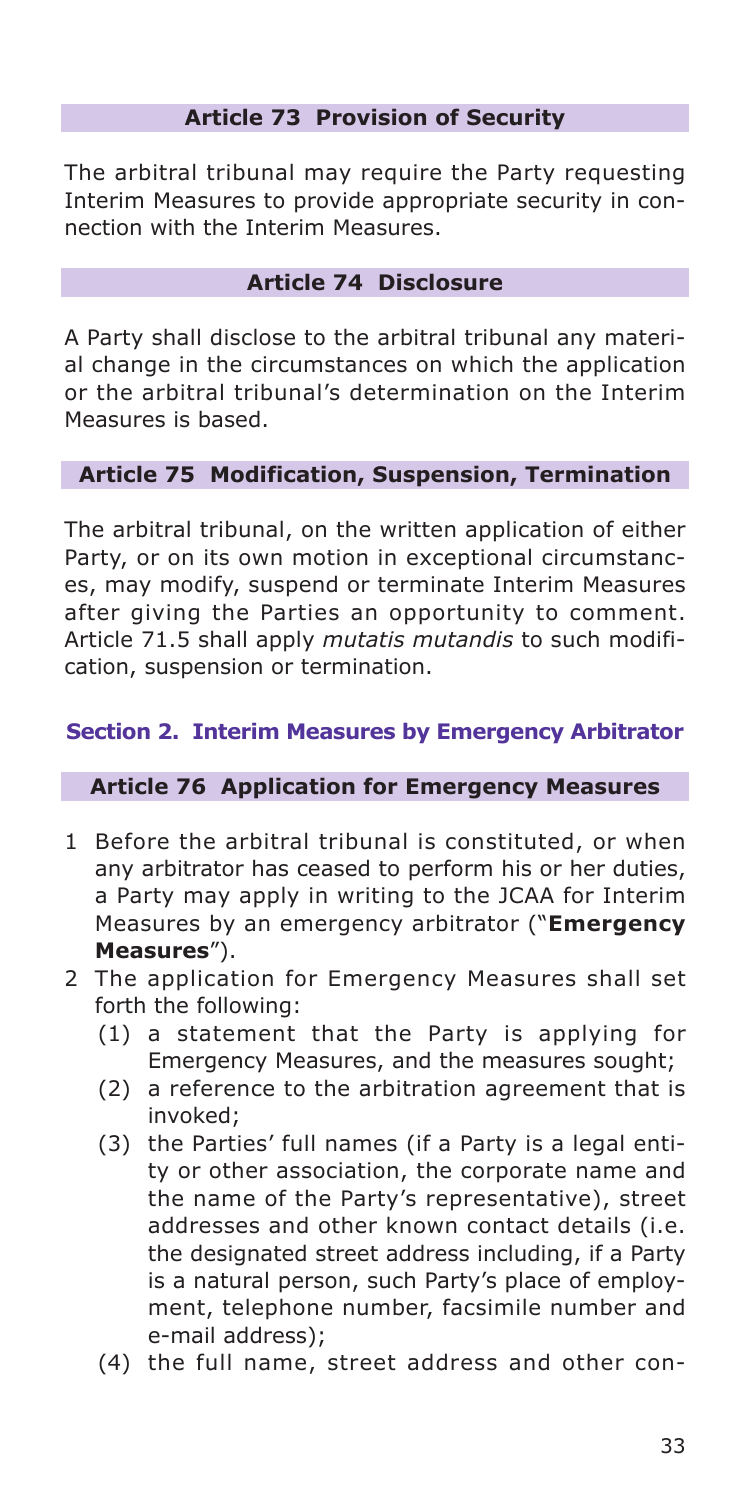tact details (i.e. the designated street address, telephone number, facsimile number and e-mail address) of the applicant's counsel if the applicant is represented by counsel;

- (5) a summary of the dispute; and
- (6) a statement of facts supporting the necessity of granting the Emergency Measures.
- 3 A copy of the arbitration agreement under Article 76.2(2) shall be attached to the application for Emergency Measures.
- 4 A power of attorney shall be attached to the application for Emergency Measures, if the applicant is represented by counsel.
- 5 The applicant, when it submits an application for Emergency Measures, shall pay the emergency arbitrator's remuneration under Article 102.2, and the administrative fee and the deposit under Article 108.2. If the applicant fails to pay such amounts in full, the JCAA shall consider that no application for Emergency Measures has been made.
- 6 Articles 16 and 22 shall apply *mutatis mutandis* to the application for Emergency Measures.
- 7 If the JCAA has received no Request for Arbitration before or at the time of receiving the application for Emergency Measures, the applicant shall submit the Request for Arbitration within ten days from the date of the application.

## **Article 77 Appointment of Emergency Arbitrator**

- 1 The JCAA shall appoint a sole emergency arbitrator.
- 2 An emergency arbitrator who is not impartial and independent shall decline to accept an appointment, and an emergency arbitrator shall remain at all times impartial and independent.
- 3 When the JCAA approaches a person in connection with his or her possible appointment as an emergency arbitrator, he or she shall conduct a reasonable investigation into any circumstances which may, in the eyes of the Parties, give rise to justifiable doubts as to his or her impartiality or independence. If he or she discovers such circumstances, he or she shall decline to accept an appointment or disclose in writing such circumstances to the JCAA.
- 4 The JCAA shall use reasonable efforts to appoint an emergency arbitrator within two business days from its receipt of the application for Emergency Measures,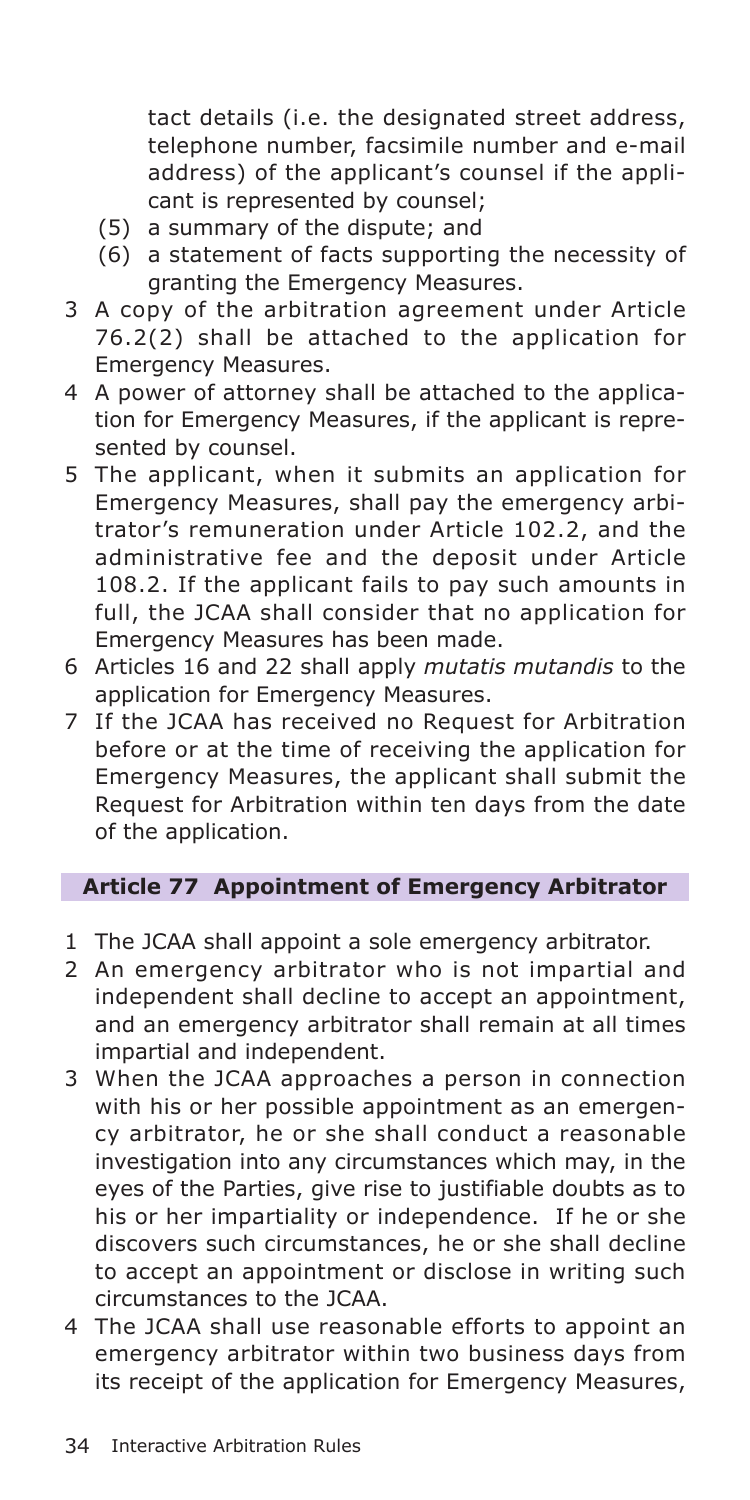if:

- (a) it confirms that the application for Emergency Measures has been made in conformity with Articles 76.1 through 76.6; and
- (b) it considers it appropriate to appoint an emergency arbitrator.
- 5 On appointment of an emergency arbitrator by the JCAA, Article 30 shall apply *mutatis mutandis*.
- 6 A Party may challenge the emergency arbitrator under Article 34. The Party shall submit the Request for Challenge to the JCAA within two days from the date of its receipt of the Notice of Appointment or from the date when the Party became aware of any circumstances that give rise to justifiable doubts as to his or her impartiality or independence, whichever comes later.
- 7 On or after the termination of the mandate of the emergency arbitrator, no Party may challenge the emergency arbitrator, and the pending challenge procedure shall be terminated.

## **Article 78 Mandate of Emergency Arbitrator**

- 1 The emergency arbitrator may order, modify, suspend or terminate Emergency Measures in accordance with Articles 72 through 75.
- 2 The emergency arbitrator shall make a procedural schedule for Emergency Measures immediately after his or her appointment.
- 3 The emergency arbitrator, if he or she considers a hearing necessary in order to make a determination on the Emergency Measures, may hold such hearing for one day only.
- 4 The emergency arbitrator shall make reasonable efforts to decide on the Emergency Measures within two weeks from his or her appointment.
- 5 The Parties shall be bound by, and carry out, the Emergency Measures ordered by the emergency arbitrator. The Emergency Measures shall be deemed to be Interim Measures granted by the arbitral tribunal when it is constituted or when a substitute arbitrator is confirmed or appointed by the JCAA. The Emergency Measures shall remain in effect until the arbitral tribunal modifies, suspends or terminates such Emergency Measures under Article 79.2.
- 6 The Emergency Measures shall no longer be effective, if: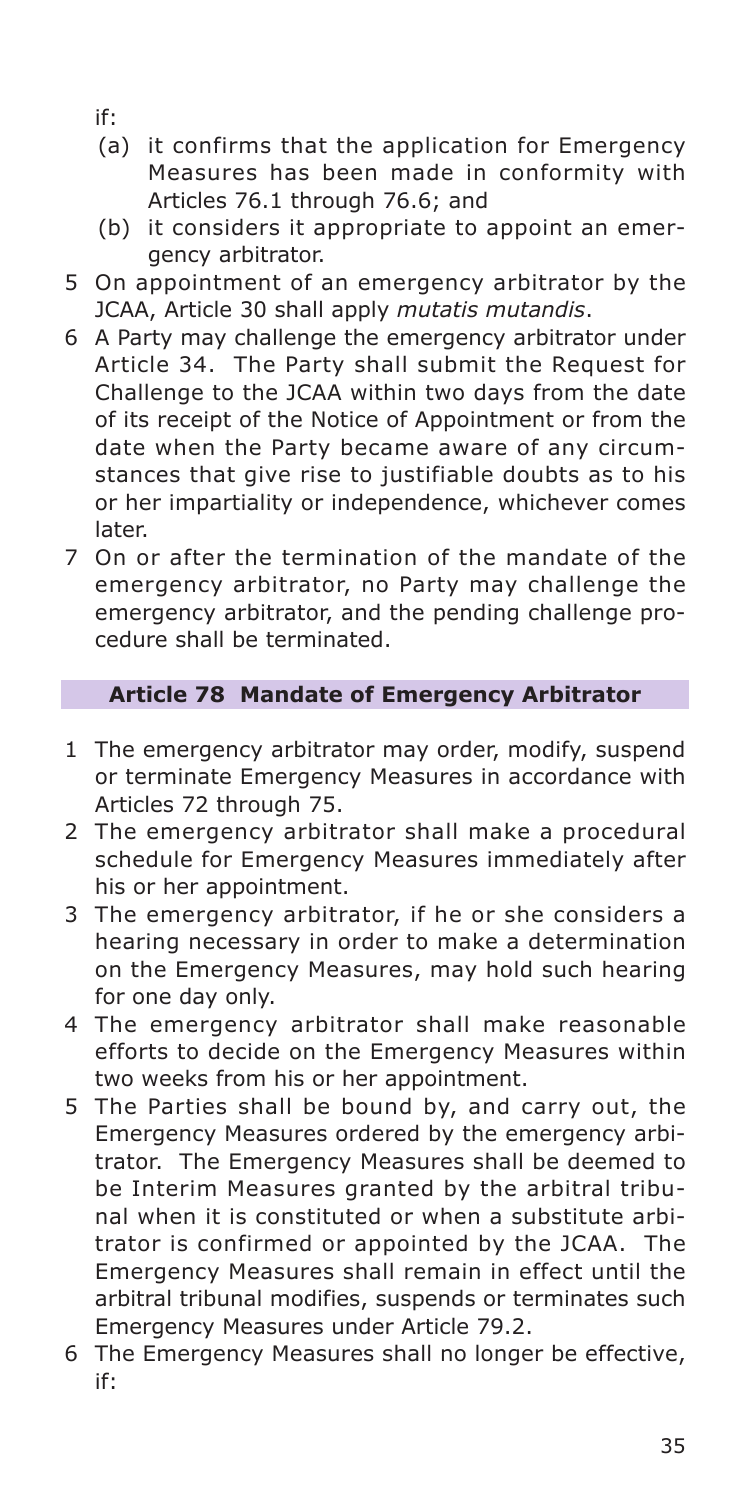- (1) the arbitral tribunal is not constituted or a substitute arbitrator is not confirmed or appointed by the JCAA within three months from the grant of the Emergency Measures;
- (2) the arbitral proceedings are terminated under Article 62.1; or
- (3) the JCAA receives no request for arbitration within ten days from the date of the application, where the JCAA has not received such request at the time of or before receiving the application for Emergency Measures.
- 7 The mandate of the emergency arbitrator shall be terminated:
	- (1) in the case that the JCAA receives no request for arbitration within ten days from the date of the application, where the JCAA has not received such request at the time of or before receiving the application for Emergency Measures
	- (2) on the constitution of the Arbitral Tribunal; or
	- (3) on the confirmation or appointment of the substitute arbitrator by the JCAA.

The JCAA may extend the mandate, if it considers it necessary.

8 The emergency arbitrator shall not be appointed as an arbitrator for the same dispute, unless otherwise agreed in writing by the Parties.

## **Article 79 Approval, Modification, Suspension and Termination by Arbitral Tribunal**

- 1 No determination on Emergency Measures shall be binding on the arbitral tribunal.
- 2 The arbitral tribunal may approve, modify, suspend or terminate the Emergency Measures in whole or in part.

## **Article 80 Application** *Mutatis Mutandis*

The other Chapters of the Rules shall apply *mutatis mutandis* to the emergency arbitrator and the Emergency Measures unless they are contrary to the nature thereof.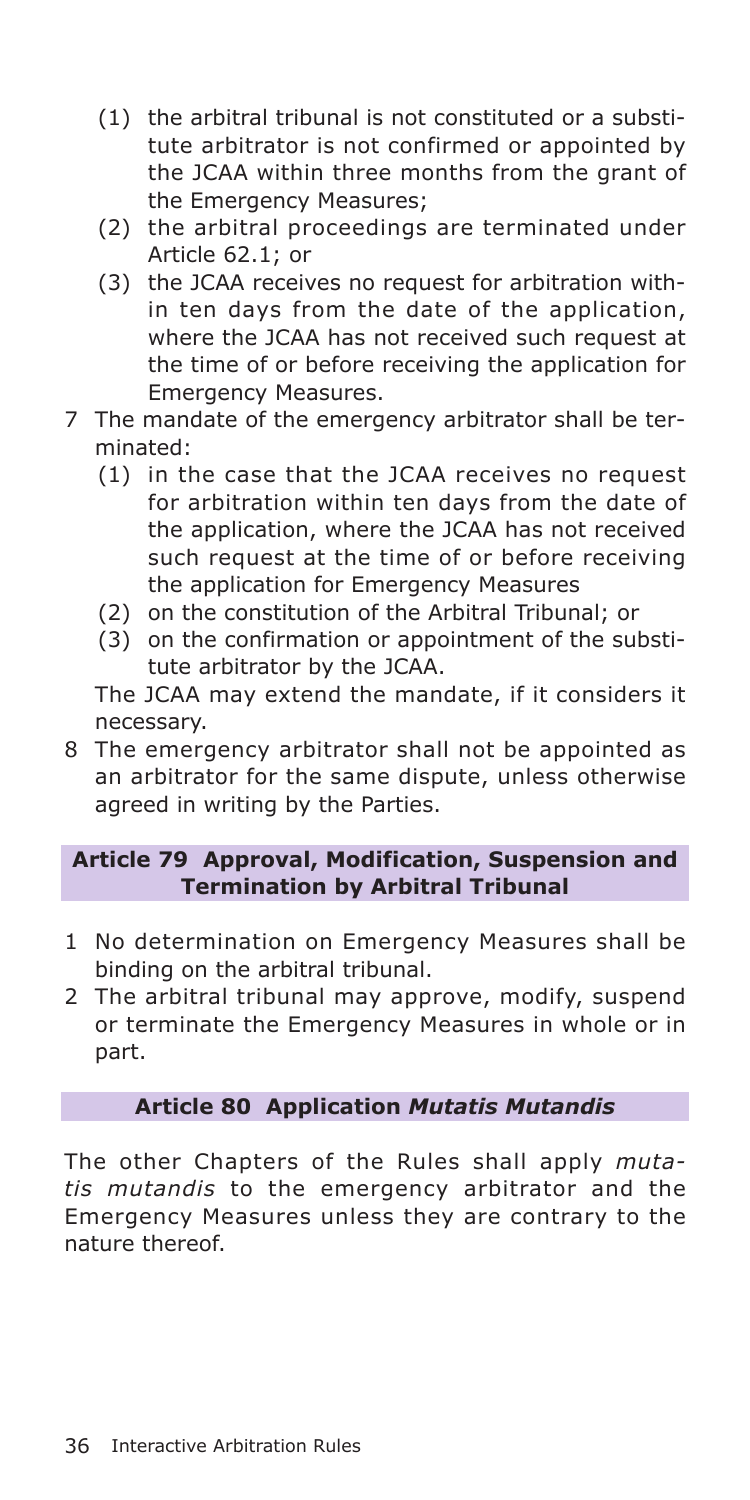## **CHAPTER VI Costs**

## **Article 81 Allocation of Costs**

- 1 The costs of the arbitration include the administrative fee, the arbitrator(s)' remuneration and expenses, and other reasonable expenses incurred with respect to the arbitral proceedings; and the fees and expenses of the counsels and other experts incurred by the Parties to the extent the arbitral tribunal determines that they are reasonable.
- 2 The arbitral tribunal may apportion the costs under Article 81.1 between the Parties, taking into account the Parties' conduct throughout the course of the arbitral proceedings, the determination on the merits of the dispute, and any relevant circumstances. If before the constitution of the arbitral tribunal, the claimant withdraws all its claim, the JCAA may apportion such costs (excluding, however, the fees and expenses of the counsels and other experts incurred by the Parties).
- 3 The arbitrators' remuneration and expenses shall be fixed pursuant to the provisions of Part 3 of the Rules, and the administrative fee shall be fixed pursuant to the provisions of Part 4 of the Rules.

#### **Article 82 Joint and Several Liability to the JCAA**

All Parties to the arbitration shall be jointly and severally liable for payments that have to be made to the JCAA in respect of the arbitrator(s)' remuneration and expenses, and other reasonable expenses incurred with respect to the arbitral proceedings and that are required to be paid to the JCAA.

## **Article 83 Payment, Deposit and Accounting**

- 1 The Parties shall pay to the JCAA a sum of money in an amount, in the manner and within the time limit fixed by the JCAA, so as to cover the arbitrator(s)' remuneration and expenses, and other reasonable expenses incurred with respect to the arbitral proceedings.
- 2 If a Party fails to make payment under Article 83.1, the arbitral tribunal, upon the JCAA's request, shall suspend or terminate the arbitral proceedings unless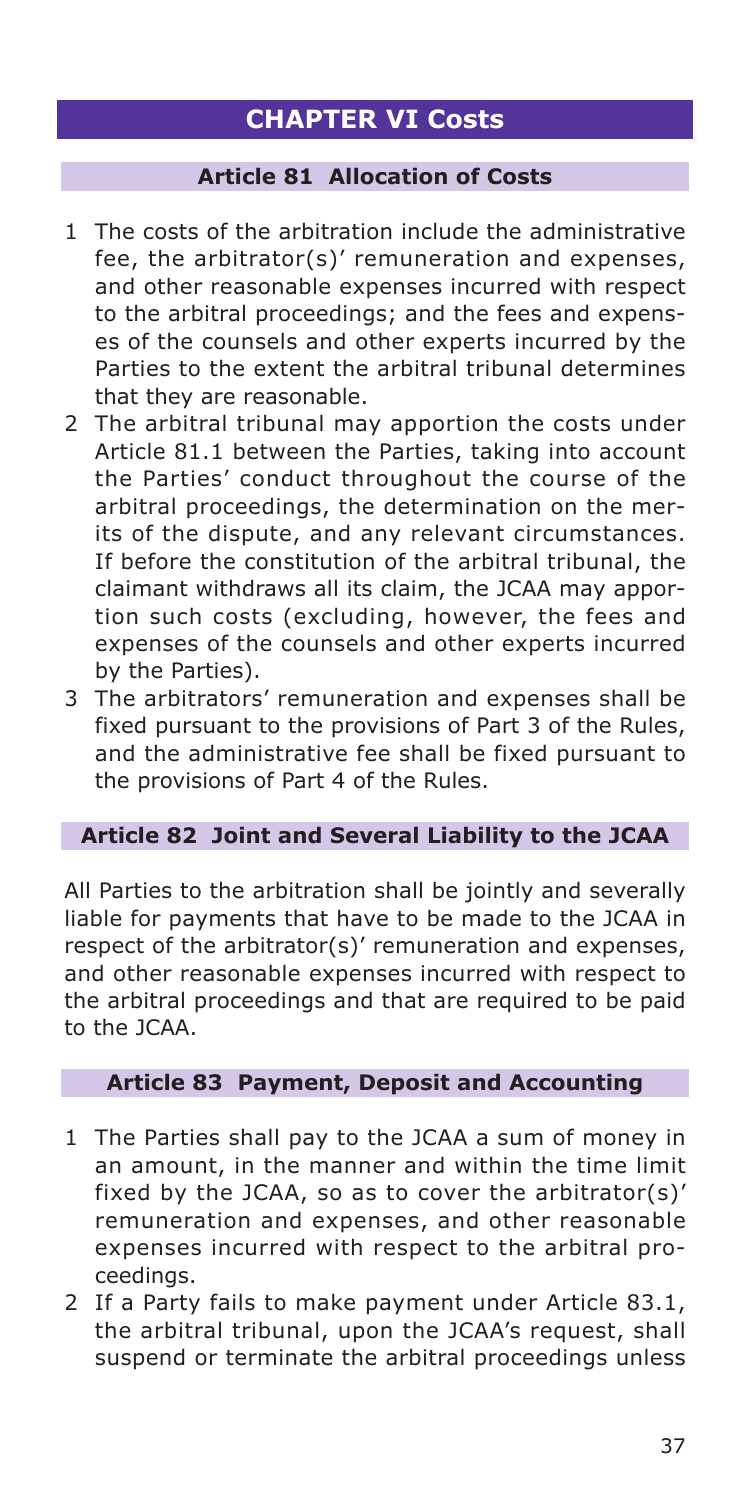the other Party pays such unpaid amount instead.

3 If the total sum of money already paid by the Parties to the JCAA exceeds the total sum of the money that is required to be paid as determined by the arbitral tribunal under Article 67.4, the JCAA shall refund the difference to either or both of the Parties on termination of the arbitral proceedings.

# **PART 2 EXPEDITED ARBITRATION PROCEDURES**

## **Article 84 Relationships between Part 1 and Part 2**

- 1 Part 2 provides particular rules orientated to ensuring proceedings are conducted in an expeditious manner.
- 2 To the extent that there is conflict between Part 2 and Part 1, Part 2 shall prevail. However, arbitral proceedings falling within the scope of Part 2 shall also be governed by both Part 2 and, to the extent that Part 2 does not make provision for the item in question, Part 1.

#### **Article 85 Scope**

- 1 The provisions of Part 2 shall apply where the amount or economic value of the claimant's claim(s) is not more than JPY50,000,000 (in the case of a foreign currency, the applicable amount shall be converted into Japanese yen at the TTM rate or any other reasonable exchange rate designated by JCAA as of the business day immediately preceding the date of filing of the Request for Arbitration; the same applies hereunder) provided, however, that the provisions of Part 1 shall apply, if:
	- (a) the Parties have agreed in an arbitration agreement that the number of arbitrators is three; or
	- (b) a Party notifies the JCAA in writing of the agreement by the Parties not to submit the dispute to Expedited Arbitration Rules within two weeks from the respondent's receipt of the notice of the Request for Arbitration.
- 2 Even in the case where the amount or economic value of the claimant's claim(s) exceeds JPY50,000,000, the provisions of Part 2 shall apply if a Party notifies the JCAA in writing of the agreement between the Parties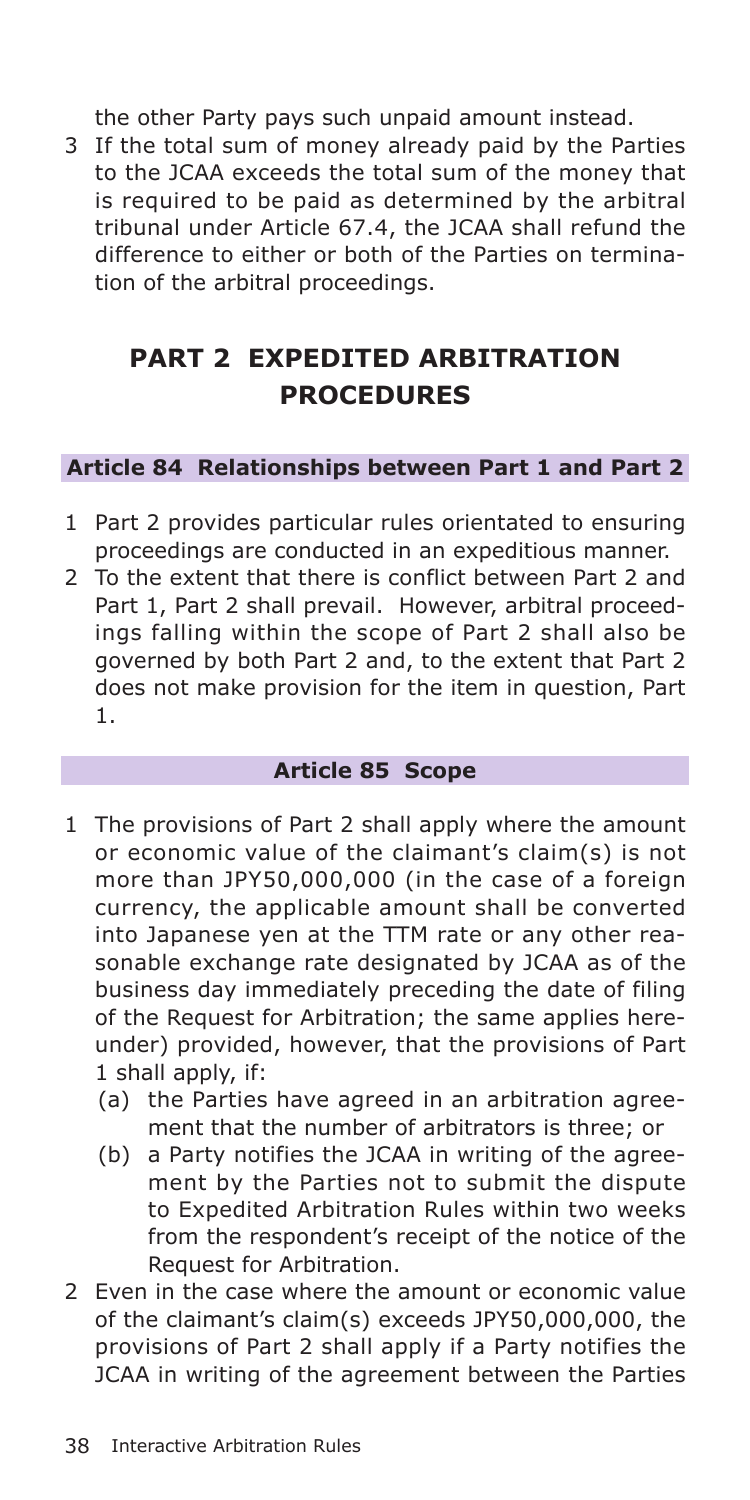to submit the dispute to expedited arbitration procedures within two weeks from the respondent's receipt of the notice of Request for Arbitration.

- 3 Even in the case where the provisions of Part 2 apply at the time of the Request for Arbitration, the arbitral proceedings conducted under the provisions of Part 2 shall be converted to arbitral proceedings under the provisions of Part 1 if a counterclaim or set-off defense is submitted according to Article 86 and the amount or economic value of the submitted claim exceeds JPY50,000,000; provided that the provisions of Part 2 shall still apply if the Parties agree in writing that expedited arbitration procedures shall be conducted.
- 4 The amount of any interest, rent, damage, penalty, expense, or cost that is incidental to the principal claim shall be excluded when calculating the amount or the economic value of the claim, counterclaim, or set-off defense under Articles 84.1 through 84.3.
- 5 Where the economic value cannot be calculated, or its calculation is extremely difficult, or where there is a dispute between the Parties concerning such economic value, the economic value under Articles 84.1 through 84.3 shall be deemed to exceed JPY50,000,000.
- 6 The JCAA shall promptly notify the Parties and the arbitrator on determining that expedited arbitration procedures shall be conducted under the provisions of Part 2.

## **Article 86 Time Limit for Counterclaim and Set-off Defense**

Where the provisions of Part 2 apply at the time of the Request for Arbitration, the respondent may submit counterclaim(s) or set-off defense(s) within two weeks from the respondent's receipt of the notice of the Request for Arbitration.

## **Article 87 No Amendment to Claim, Counterclaim or Set-Off Defense**

Neither the claimant nor the respondent shall amend or supplement its claims, counterclaims or set-off defenses.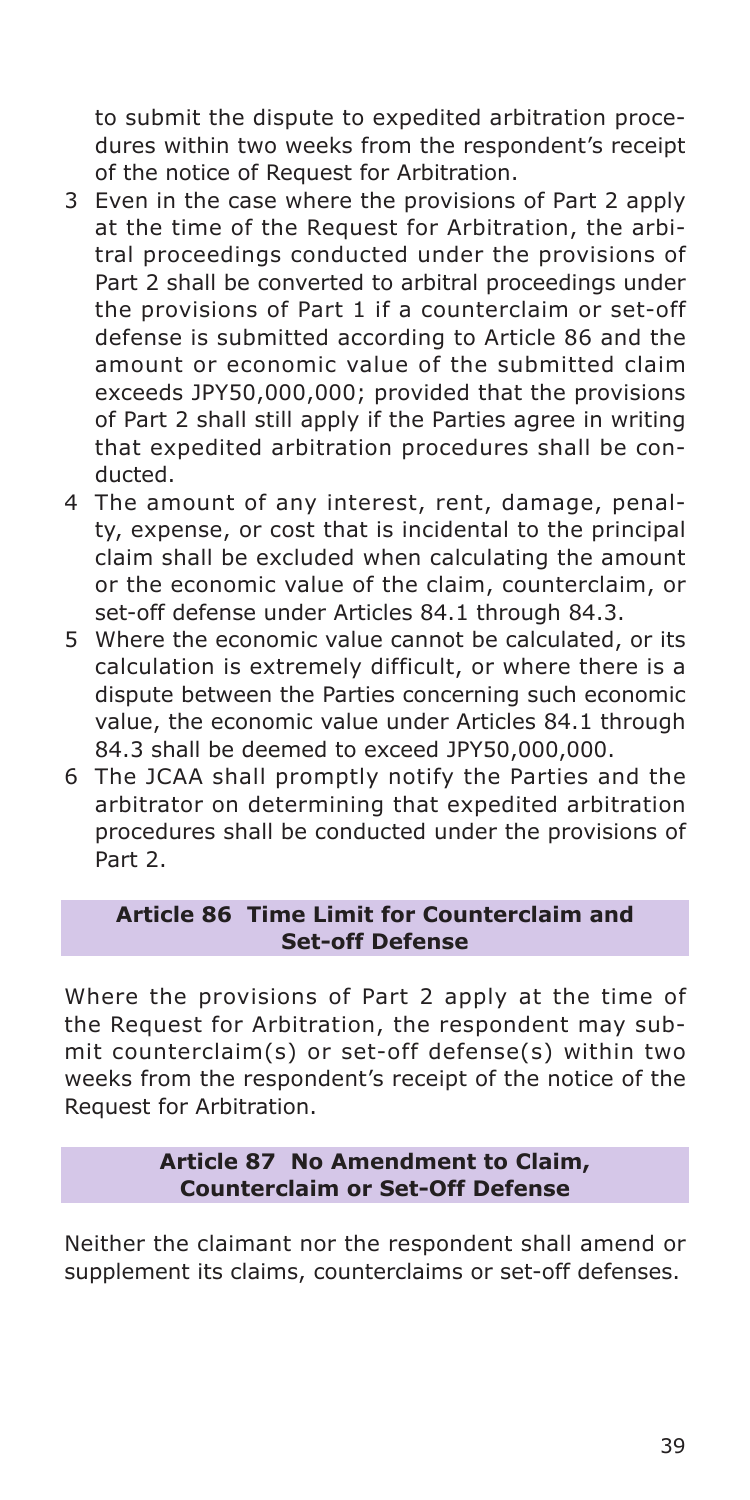## **Article 88 Appointment of Arbitrator**

- 1 Expedited arbitration procedures shall be conducted by a sole arbitrator.
- 2 The Parties shall agree upon and appoint an arbitrator and notify the JCAA of such appointment under Article 25.4 within two weeks from their receipt of the notice by the JCAA that the expedited arbitration procedures shall be conducted.
- 3 If the Parties fail to notify the JCAA within the time limit under Article 88.2, the JCAA shall appoint such arbitrator.
- 4 Where the JCAA appoints an arbitrator under Article 88.3, and a Party requests that such arbitrator be a person of a different nationality from that of any of the Parties, the JCAA shall respect such request.
- 5 The appointment of an arbitrator made by Parties shall be effective only after confirmation by the JCAA. The JCAA, after giving the Parties an opportunity to comment, may refuse to confirm the appointment of the arbitrator without giving reasons if the JCAA finds that the appointment is clearly inappropriate.
- 6 Upon confirming the appointment of the arbitrator, the JCAA shall promptly notify such confirmation to the Parties.
- 7 If the appointment of an arbitrator is not confirmed by the JCAA, the Parties shall appoint another arbitrator within the period fixed by the JCAA.

#### **Article 89 Document Only Proceedings**

- 1 The arbitral tribunal shall, in principle, conduct the arbitral proceedings based only on documents and other materials.
- 2 If the arbitral tribunal, after giving the Parties an opportunity to comment, considers hearings are necessary to be held, such hearings shall be held in a reasonable manner for the minimum number of days possible.

## **Article 90 Time Limit of Arbitral Award**

The arbitrator shall make reasonable efforts to render an arbitral award within three months from his or her confirmation or appointment by the JCAA.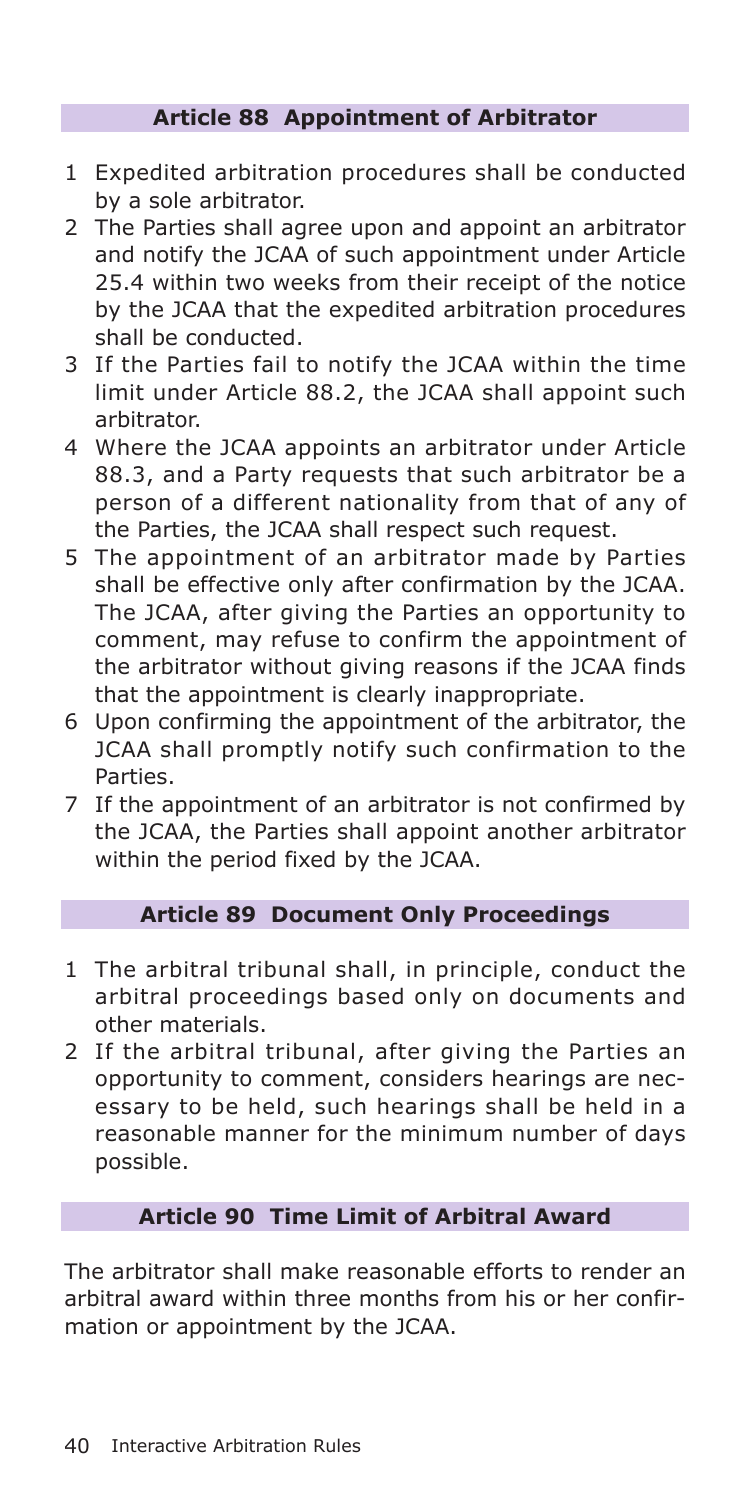## **Article 91 No Third Party Joinder or Consolidation**

Articles 57 and 58 shall not apply to proceedings conducted under the provision of Part 2.

# **PART 3 ARBITRATOR'S REMUNERATION**

## **Article 92 Application of the Provisions of Part 3**

The **provisions** of Part 3 shall apply to the arbitrator's remuneration and related matters for arbitration conducted under Part 1 or Part 2 of the Rules.

## **Article 93 Definitions**

- 1 Under Part 3 of the Rules, the **"Amount or Economic Value of Claim"** shall mean the sum of the following (or the sum of the following for the each respective arbitration proceedings where two or more arbitral proceedings are consolidated):
	- (a) the amount or economic value of claim(s) made by the claimant;
	- (b) the amount or economic value of counterclaim(s) made by the respondent;
	- (c) the amount or economic value of claim(s) made by or against the third party who has joined in the arbitral proceedings under Article 57;
	- (d) the deemed amount under Article 94.2;
	- (e) the amount of interest, damages, or other such amounts accruing or being caused continuously, if any, for a period of one year from the date of submitting the claim; and
	- (f) the amount or economic value of claim(s) made by the Parties in set-off defense(s).
- 2 Where the amount of the claim(s) is denominated in a currency other than Japanese Yen, the amount shall be converted into Japanese Yen at the TTM rate or any other reasonable exchange rate designated by JCAA as of the business day immediately preceding the date of submission of the claim.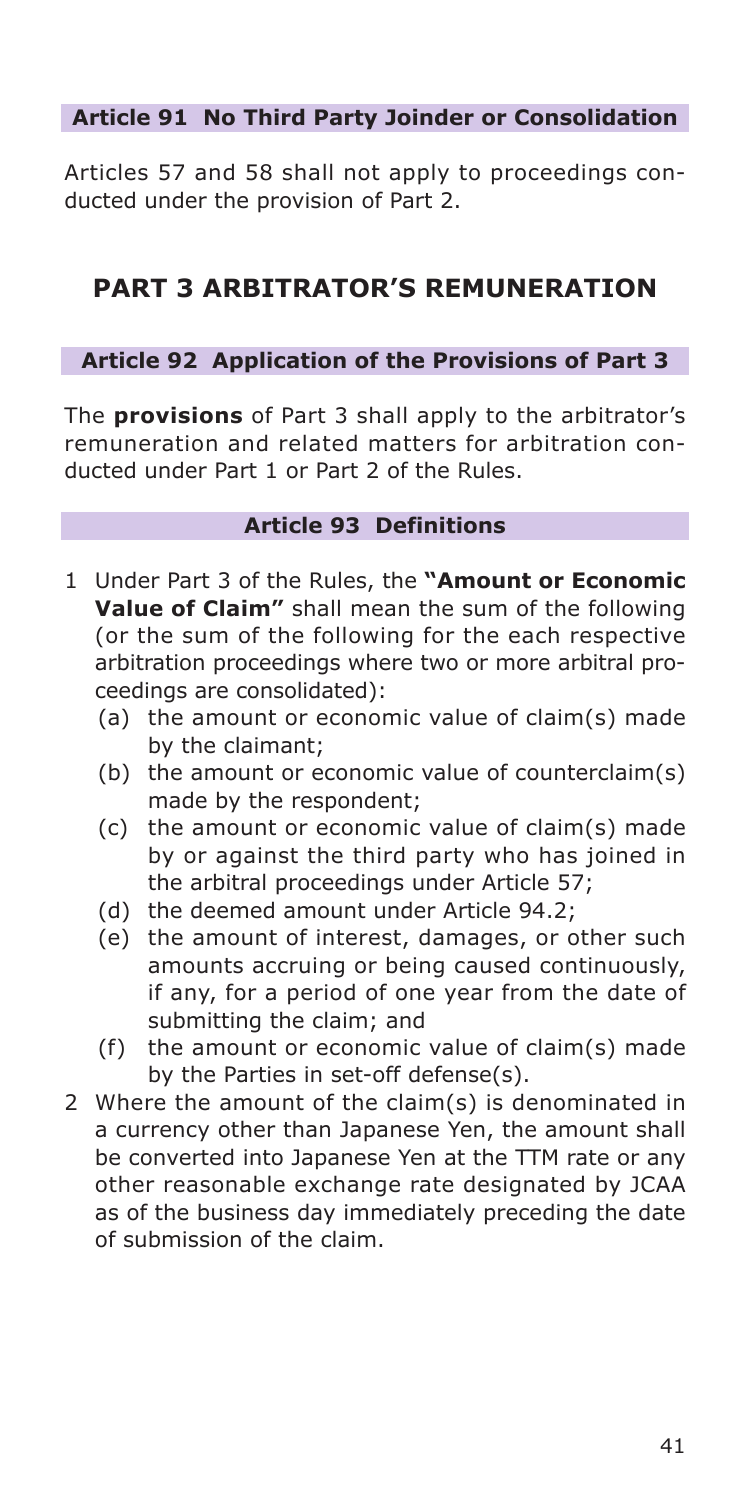## **Article 94 Remuneration for Sole Arbitrator**

1 The remuneration of sole arbitrator's remuneration shall be as follows:

| Amount or<br>Economic Value of Claim                          | Sole arbitrator's remuneration<br>(not including consumption tax) |
|---------------------------------------------------------------|-------------------------------------------------------------------|
| Less than JPY50,000,000                                       | JPY1,000,000                                                      |
| JPY50,000,000 or More but<br>less than JPY100,000,000         | JPY2,000,000                                                      |
| JPY100,000,000 or<br>More but less than<br>JPY5,000,000,000   | JPY3,000,000                                                      |
| JPY5,000,000,00 or<br>More but less than<br>JPY10,000,000,000 | JPY4,000,000                                                      |
| JPY10,000,000,000 or more                                     | JPY5,000,000                                                      |

2 If the economic value of a claim cannot be calculated or is extremely difficult to calculate, such economic value shall be deemed to be JPY70,000,000.

## **Article 95 Remuneration for Presiding Arbitrator and Co-Arbitrators**

1 The remuneration of a presiding arbitrator and co-arbitrator shall be as follows:

| Amount or<br>Economic Value of<br>Claim                        | Co-arbitrator's<br>remuneration<br>(not including<br>consumption<br>tax) | Presiding<br>arbitrator's<br>remuneration<br>(not including<br>consumption<br>tax) |
|----------------------------------------------------------------|--------------------------------------------------------------------------|------------------------------------------------------------------------------------|
| Less than<br>JPY50,000,000                                     | JPY700,000                                                               | JPY1,200,000                                                                       |
| JPY50,000,000 or<br>more but less than<br>JPY100,000,000       | JPY1,500,000                                                             | JPY2,500,000                                                                       |
| JPY100,000,000 or<br>more<br>but less than<br>JPY5,000,000,000 | JPY2,500,000                                                             | JPY4,000,000                                                                       |
| JPY5,000,000,00 or<br>more but less than<br>JPY10,000,000,000  | JPY3,500,000                                                             | JPY5,000,000                                                                       |
| JPY10,000,000,000<br>or more                                   | JPY4,000,000                                                             | JPY6,000,000                                                                       |

2 Article 94.2 shall be applied in calculating the amount of a claim under Article 95.1.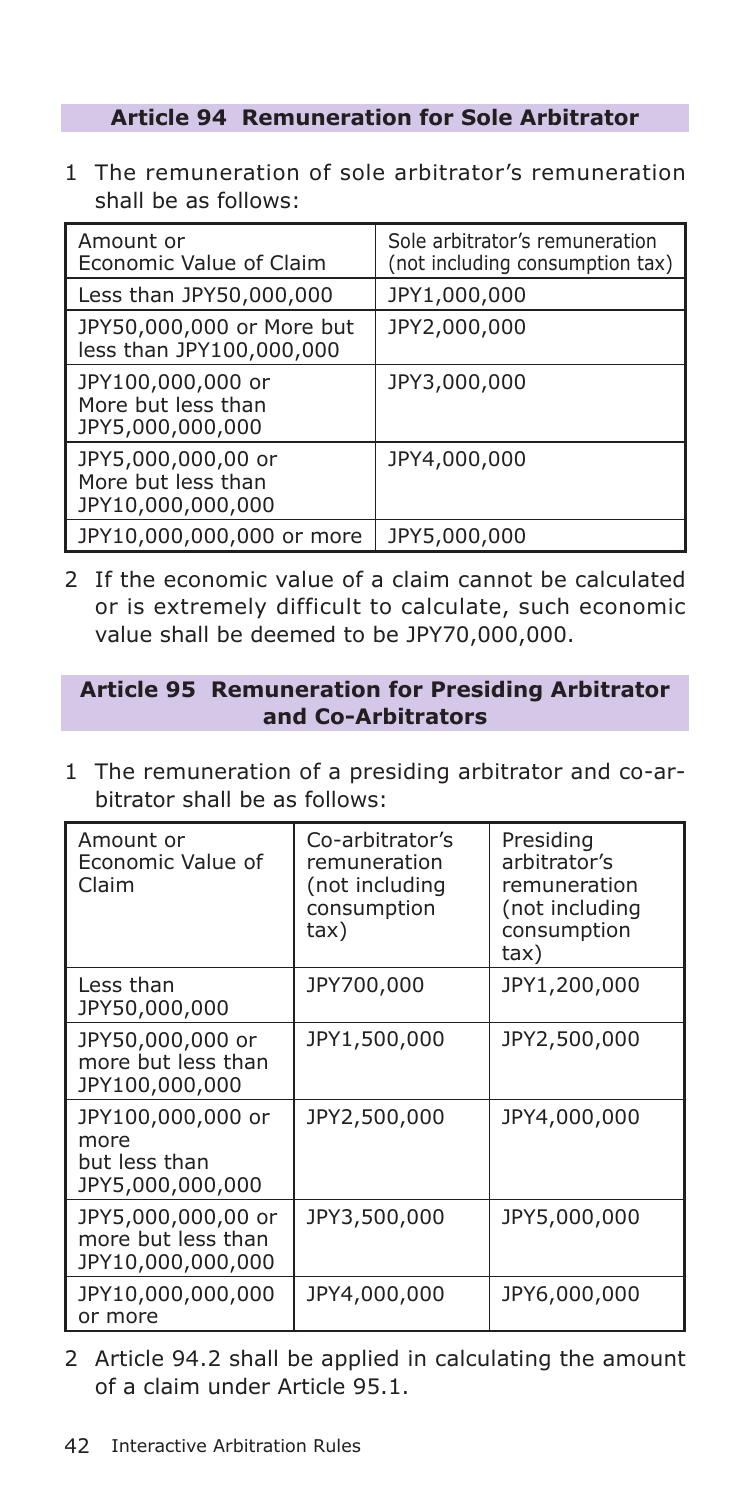#### **Article 96 Reduction or Non-Payment of Arbitrator's Remuneration**

- 1 The arbitrator's remuneration shall not be reduced if the arbitral proceedings are terminated due to the Parties' withdrawal of all the claims, unless Articles 96.2 through 96.5 apply.
- 2 The remuneration of the following arbitrator(s) shall not be paid:
	- (1) if the arbitral proceedings have been terminated before constitution of the arbitral tribunal: each member of the tribunal;
	- (2) if an arbitrator ceases to perform his or her duty because of death, challenge, removal (except for removal by the agreement between the Parties), or resignation: such arbitrator;
- 3 Notwithstanding Article 96.2(2), where the arbitral tribunal is composed of more than one arbitrator, the JCAA shall determine the remuneration of the arbitrator who ceases to perform his or her duty because of death or illness, taking into account the arbitrator's contribution to the resolution of the dispute and any other relevant circumstances.
- 4 Where Article 96.2(2) applies, the substituted arbitrator's remuneration shall be the full amount under Article 94.1 or 95.1.
- 5 Where the arbitral proceedings are terminated due to the non-existence or invalidity of an arbitration agreement, half of the amount of remuneration under Article 94.1 or 95.1 shall be paid to the arbitrator(s) that issues the arbitral award or decides to terminate the arbitral proceedings.

## **Article 97 Parties' Agreement on Change of Arbitrator's Remuneration before Constitution of the Arbitral Tribunal**

- 1 Notwithstanding Articles 94 through 96, the amount of arbitrator's remuneration and reduction or non-payment of the arbitrator's remuneration under the provisions of Part 3 of the Rules may be changed only if all the Parties so agree in writing before the constitution of the arbitral tribunal under Article 31.2.
- 2 The conditions with respect to the amount of the arbitrator's remuneration and reduction or non-payment of arbitrator's remuneration which are applied to the arbitrator appointed by the JCAA under Article 28.6 or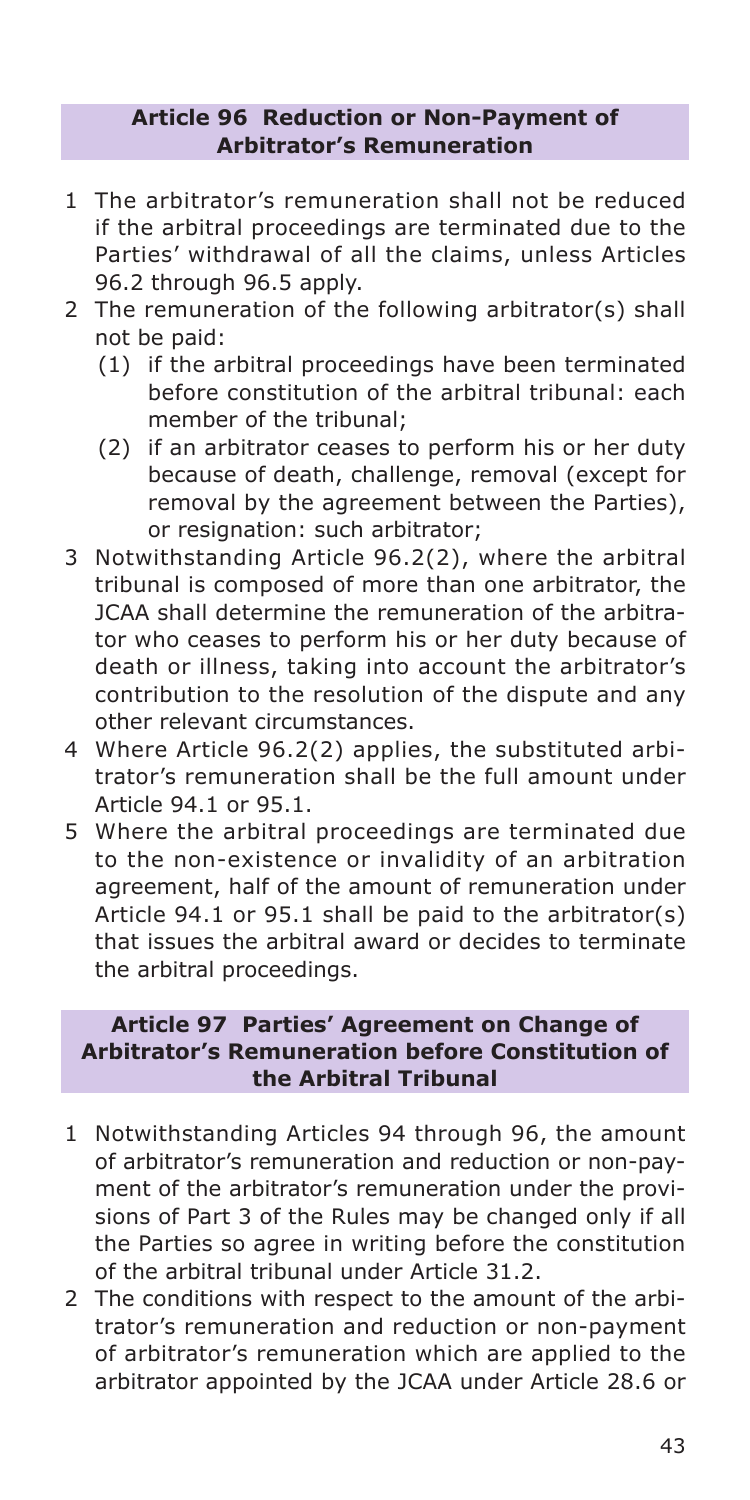29.6 shall be the same as or more favorable than the conditions agreed by the Parties under Article 97.1, whichever is favorable to the co-arbitrators.

3 If the Parties make an agreement under Article 97.1, the Parties shall notify the JCAA thereof without delay.

#### **Article 98 No-Change of Arbitrator's Remuneration after Constitution of the Arbitral Tribunal**

- 1 No arbitrator shall consult or negotiate with the Parties or the JCAA to change the amount of arbitrator's remuneration or reduction or non-payment of the arbitrator's remuneration after constitution of the arbitral tribunal under Article 31.2.
- 2 The amount of arbitrator's remuneration under the provisions of Part 3 or the Rules, shall not be changed after constitution of the arbitral tribunal under Article 31.2, even if all Parties so agree.

## **Article 99 Change of Amount of Arbitrators' Remuneration by Agreement among Arbitrators**

- 1 Where the arbitral tribunal is composed of three arbitrators and a co-arbitrator performs the scope of the presiding arbitrator's duties under Article 31.3, all three arbitrators may agree to change the amount of each arbitrator's remuneration; provided that the sum of the changed amount of each arbitrator's remuneration shall not exceed the sum of each arbitrators' remuneration under Article 95.1.
- 2 If the arbitrators make an agreement under Article 99.1, the arbitrators shall notify the JCAA thereof without delay.

#### **Article 100 Payment of Arbitrator's Remuneration**

- 1 The JCAA shall pay to the arbitrator his or her remuneration without delay after the time limit under Articles 69 through 71 has passed upon the arbitrator's rendering of an arbitral award or making a determination to terminate the arbitral proceedings, or upon termination of arbitral proceedings for any other reason.
- 2 If an arbitrator ceases to perform his or her duty due to his or her resignation or other reasons, the JCAA shall pay to the arbitrator his or her remuneration without delay after the time limit under Articles 69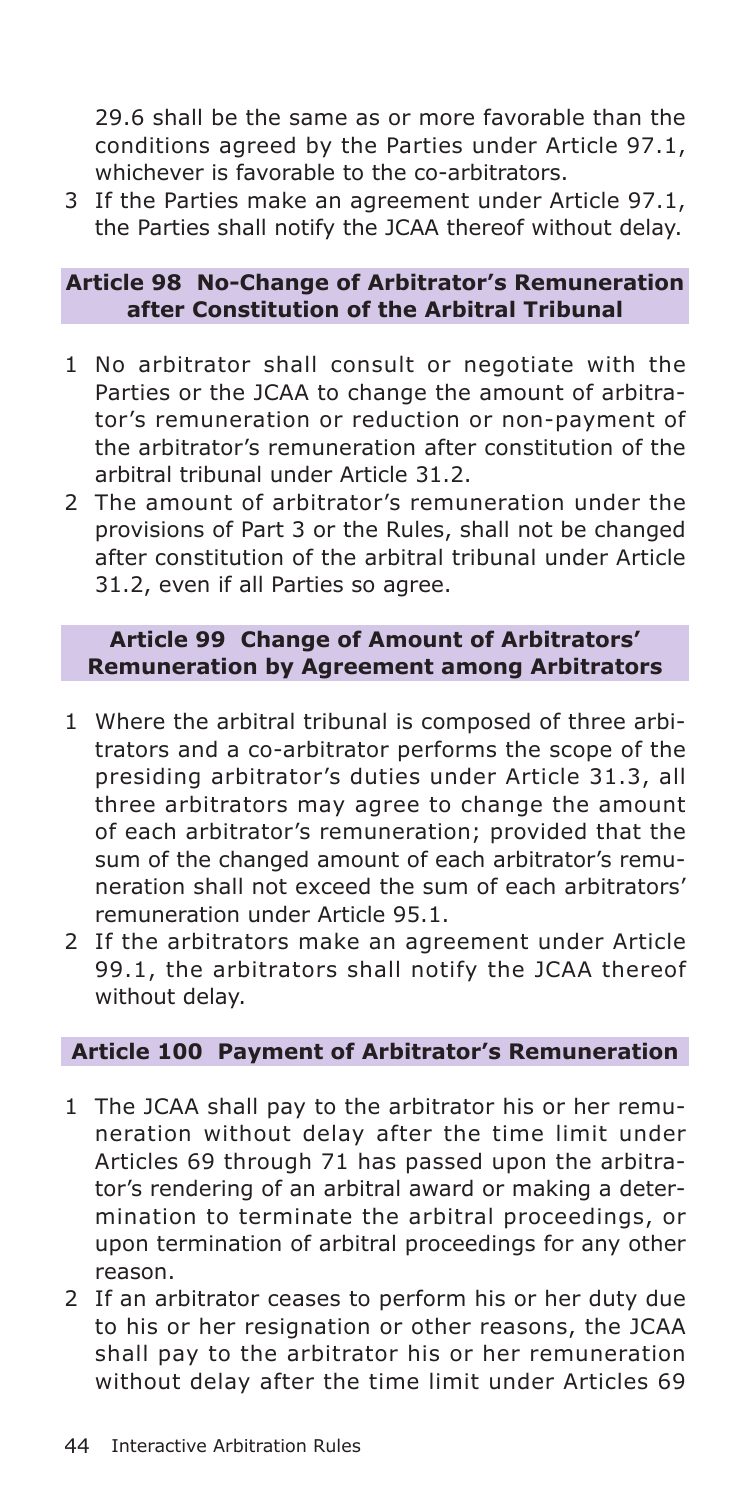through 71 has passed, unless such arbitrator's remuneration is not to be paid under Article 96.2

## **Article 101 Arbitrator's Expenses**

- 1 The arbitrator shall be entitled to reimbursement by the JCAA of the following expenses incurred to the extent reasonable and required for the arbitral proceedings:
	- (1) transportation expenses (business-class airfares and equivalent class fares for other modes of transportation);and
	- (2) cost of post, courier, telephone calls, copies or any other expenses that the JCAA finds reasonable taking into consideration the nature of the case
- 2 If an arbitrator is required to use overnight accommodation, he or she shall be paid JPY60,000 as the flat rate of *per diem* allowance which covers hotel charges, meals and other personal living expenses.
- 3 Articles 97.1 through 97.3 shall apply *mutatis mutandis* to Article 101.1 and 101.2.
- 4 The Parties shall bear the expenses and *per diem* allowance under Articles 101.1 through 101.3, and entrust to the JCAA the necessary work for reimbursement and payment of such expenses and allowance.
- 5 The JCAA shall reimburse the arbitrator's expenses and pay the *per diem* allowance under Articles 101.1 through 101.3 if the arbitrator submits to the JCAA the receipt or any equivalent documentary evidence thereof.

## **Article 102 Special Rules concerning Emergency Arbitrator's Remuneration**

- 1 Articles 94 through 95 and 99 shall not apply to the emergency arbitrator's remuneration and related matters.
- 2 The emergency arbitrator's remuneration shall be JPY1,200,000 regardless of the Amount or Economic Value of Claim. Where the proceedings are terminated before the emergency arbitrator makes a determination on the application for Emergency Measures, the emergency arbitrator's remuneration shall be JPY300,000.
- 3 Articles 96 through 98, 100 and 101 shall apply *mutatis mutandis* to the payment of the emergency arbitrator's remuneration and expenses, respectively.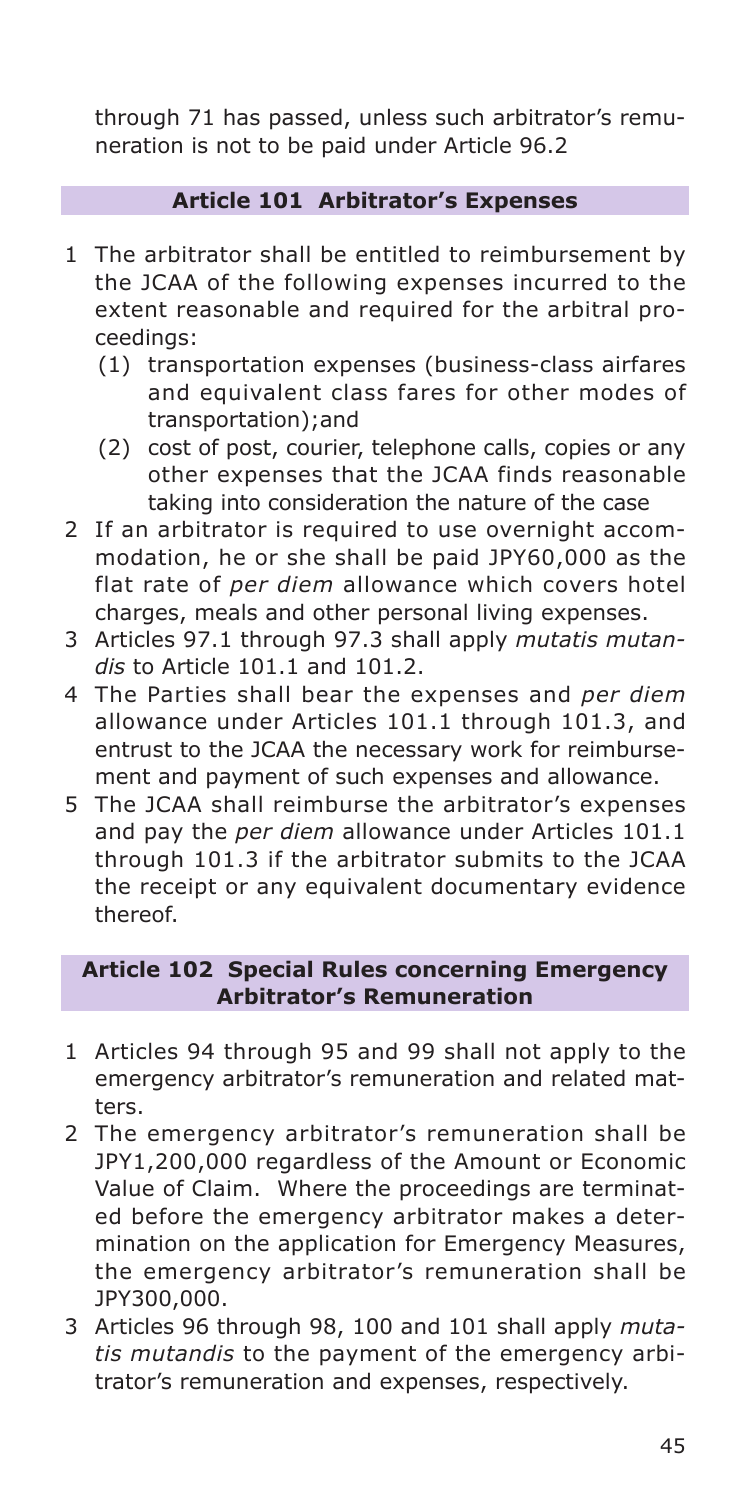# **PART 4 ADMINISTRATIVE FEE**

## **Article 103 Administrative Fee**

1 The administrative fee that the claimant shall pay at the time of submitting a Request for Arbitration shall be the following amount *plus* applicable consumption tax:

| Amount or                    | Amount of Administrative                                                                                       |  |
|------------------------------|----------------------------------------------------------------------------------------------------------------|--|
| Economic Value of Claim      | Fee                                                                                                            |  |
| Less than JPY20,000,000      | JPY500,000                                                                                                     |  |
| JPY20,000,000 or             | JPY500,000 plus 1% of                                                                                          |  |
| more but less than           | any amount in excess of                                                                                        |  |
| JPY100,000,000               | JPY20,000,000                                                                                                  |  |
| JPY100,000,000 or            | JPY1,300,000 plus 0.3%                                                                                         |  |
| more but less than           | of any amount in excess of                                                                                     |  |
| JPY1,000,000,000             | JPY100,000,000                                                                                                 |  |
| JPY1,000,000,000 or          | JPY4,000,000 plus 0.25%                                                                                        |  |
| more but less than           | of any amount in excess of                                                                                     |  |
| JPY5,000,000,000             | JPY1,000,000,000                                                                                               |  |
| JPY5,000,000,000 or          | JPY14,000,000 plus 0.1%                                                                                        |  |
| more but less than           | of any amount in excess of                                                                                     |  |
| JPY10,000,000,000            | JPY5,000,000,000                                                                                               |  |
| JPY10,000,000,000 or<br>more | JPY19,000,000 plus 0.05%<br>of any amount in excess of<br>JPY10,000,000,000<br>(JPY25,000,000 is maxi-<br>mum) |  |

- 2 If the economic value of a claim cannot be calculated or is extremely difficult to calculate, such economic value shall be deemed to be JPY70,000,000.
- 3 Where the claim includes a claim for interest, damages, or other amounts accruing or being caused continuously, the administrative fee shall be calculated based upon the amount of the claim *plus* the amount of interest, damages, or other such amount for a period of one year from the date of submitting the Request for Arbitration.
- 4 Where the amount of claim(s) is denominated in a currency other than Japanese Yen, the amount shall be converted into Japanese Yen at the TTM rate or any other reasonable exchange rate designated by JCAA as of the business day immediately preceding the date of submission of the Request for Arbitration.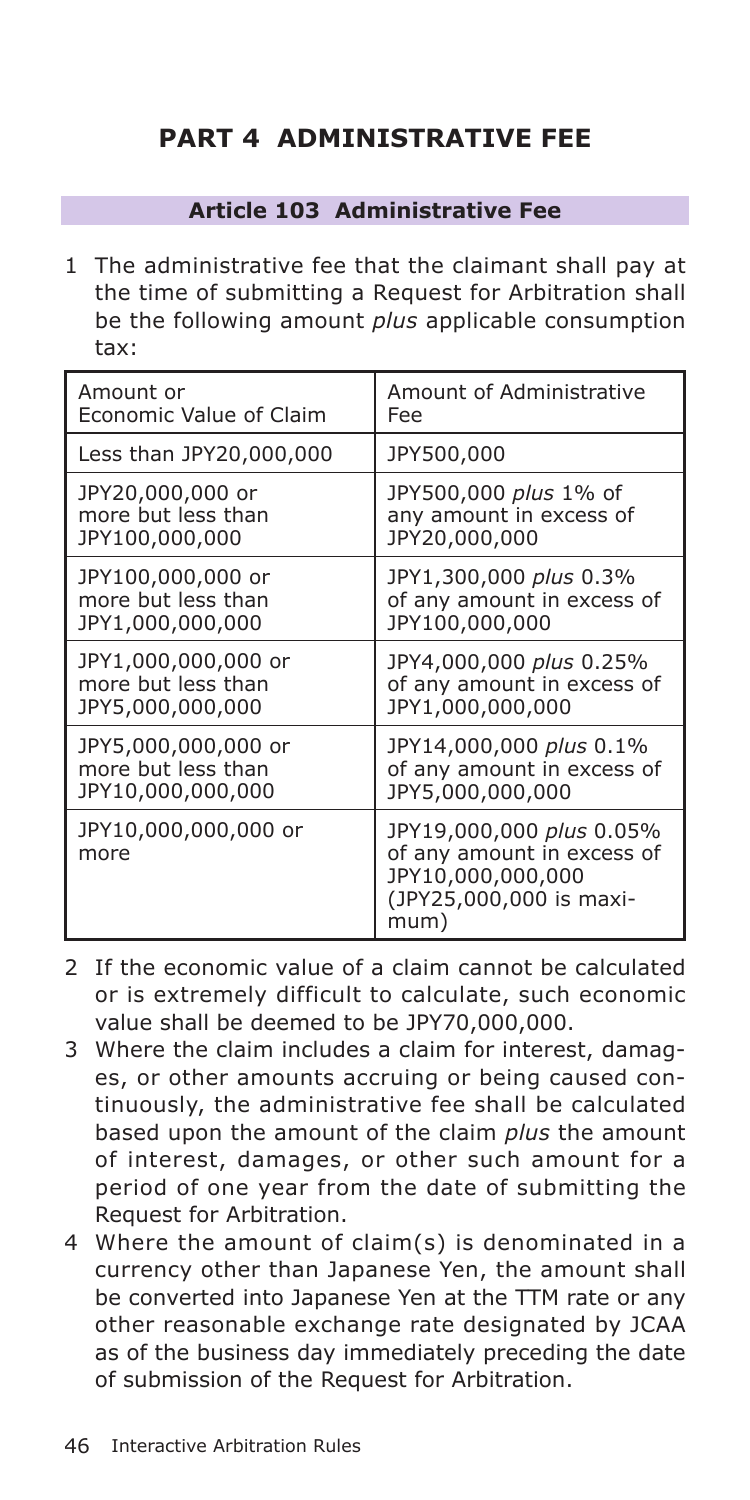#### **Article 104 Administrative Fee in the Case of Modification of Amount of Claim**

- 1 If, after paying the administrative fee, the claimant increases the amount of the claim or adds another claim, the administrative fee shall be the amount obtained by applying Article 103 to the claim as modified; provided that "the date of submission of the Request for Arbitration" under Article 103.3 shall be read as "the date of increasing the amount of the claim or adding another claim."
- 2 Article 104.1 shall apply *mutatis mutandis* if the economic value of the claim which has been deemed to be JPY70,000,000 under Article 103.2 is found to excess JPY70,000,000.

## **Article 105 Administrative Fee in the Case of Withdrawal of All Claims**

If the claimant, within thirty days after the commencement of the arbitral proceedings and before the arbitral tribunal has been constituted, withdraws all its claims, the JCAA shall refund 90% of the total amount of the administrative fee.

## **Article 106 Administrative Fee in the Case of Withdrawal of All Claims where Expedited Arbitration Procedures Apply**

In the case where the provisions of Part 2 of the Rules shall apply, if the claimant, within ten days after the commencement of the arbitral proceedings and before the arbitral tribunal has been constituted, withdraws all its claims, the JCAA shall refund 90% of the total amount of the administrative fee.

## **Article 107 Application in the Case of Counterclaim and Third Party Joinder**

Articles 103 through 106 shall apply to (a) a counterclaim made by the respondent and (b) a claim made by or against the third party who has joined the arbitration proceedings under Article 56.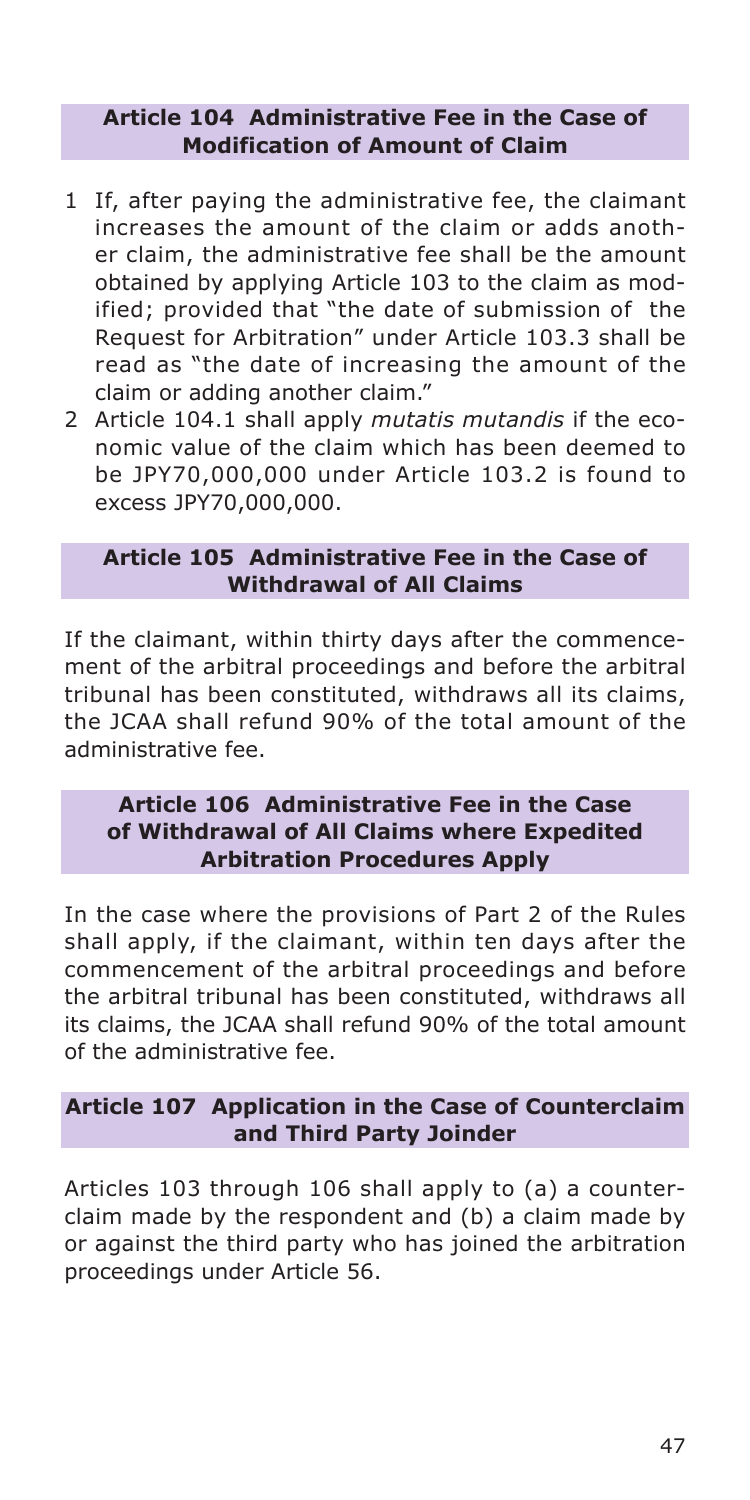## **Article 108 Special Rules concerning Application for Emergency Measures**

- 1 Articles 103 through 107 shall not apply to an application for Emergency Measures.
- 2 At the time of submitting an application for Emergency Measures, the applicant shall pay the following administrative fee and deposit to cover a part of the emergency arbitrator's expenses and other reasonable expenses incurred with respect to the proceedings:

Administrative Fee: JPY200,000 *plus* applicable consumption tax

Deposit: JPY100,000.

3 If the applicant, before the emergency arbitrator has been appointed, withdraws the application for Emergency Measures, the JCAA shall refund 90% of the amount of the administrative fee.

# **Supplementary Provisions**

- 1 These Rules shall come into effect on January 1, 2019.\*
- 2 Any arbitral proceedings commenced before these Rules come into effect shall be governed by the former Rules; provided that subsequent proceedings may, upon agreement of the Parties, be conducted pursuant to these Rules. In the event of such an agreement between the Parties, the arbitral proceedings that already have been conducted pursuant to the former Rules shall remain valid.

<sup>\*</sup> As the new Commercial Mediation Rules came into effect on February 1, 2020, Articles 59 and 60 of the Interactive Arbitration Rules were amended and these amended provisions, which are incorporated into this PDF booklet, will apply to the cases filed on or after February 1, 2020.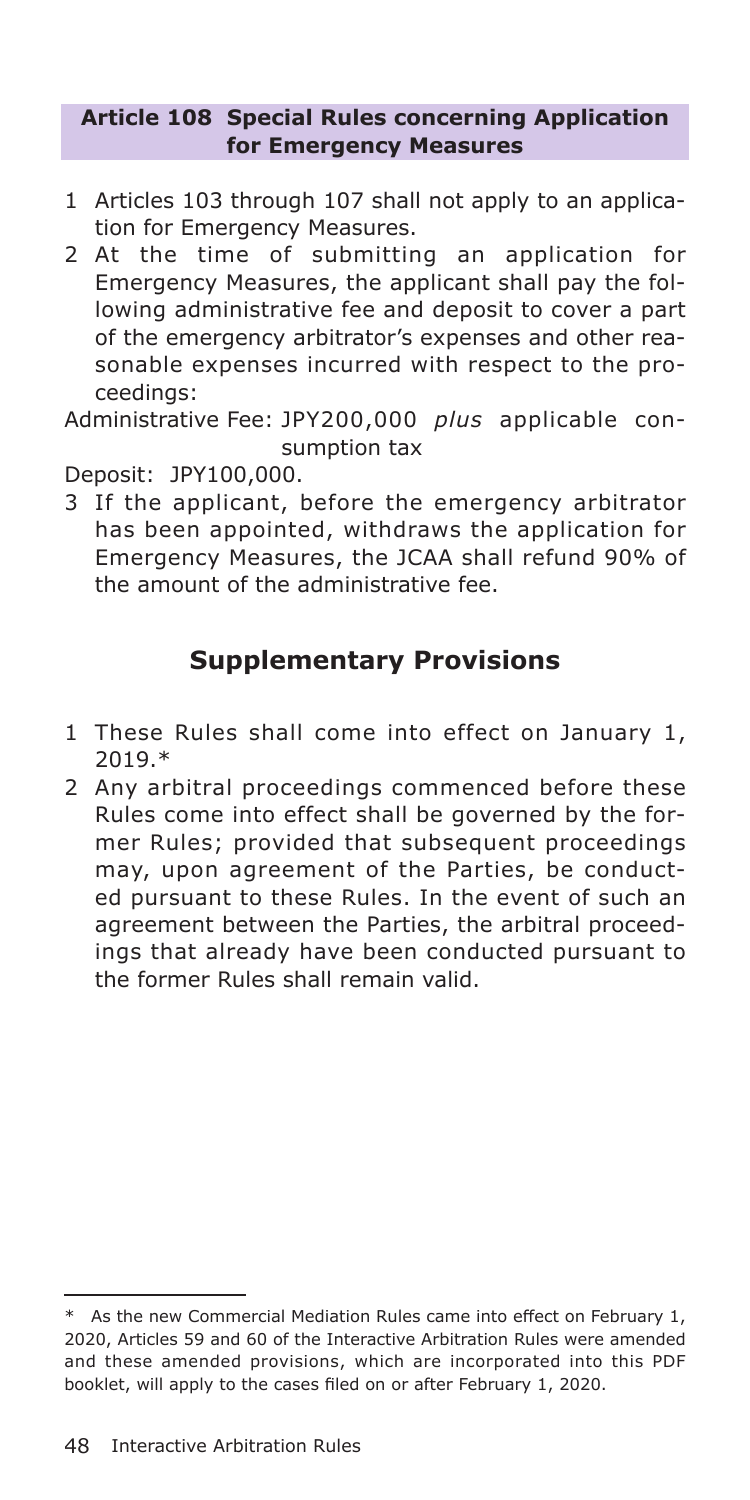# **THE JAPAN COMMERCIAL ARBITRATION ASSOCIATION**

## **TOKYO HEAD OFFICE**

3rd Floor, Hirose Bldg. 3-17, Kanda Nishiki-cho, Chiyoda-ku, Tokyo 101-0054, Japan Tel. : 03(5280)5161 Fax. : 03(5280)5160 Email : arbitration@jcaa.or.jp

## **OSAKA OFFICE**

5th Floor, Osaka Chamber of Commerce & Industry Bldg. 2-8, Honmachibashi, Chuo-ku, Osaka 540-0029, Japan Tel. : 06(6944)6164 Fax. : 06(6946)8865 Email: arbitral-osaka@jcaa.or.jp

**URL: http://www.jcaa.or.jp**